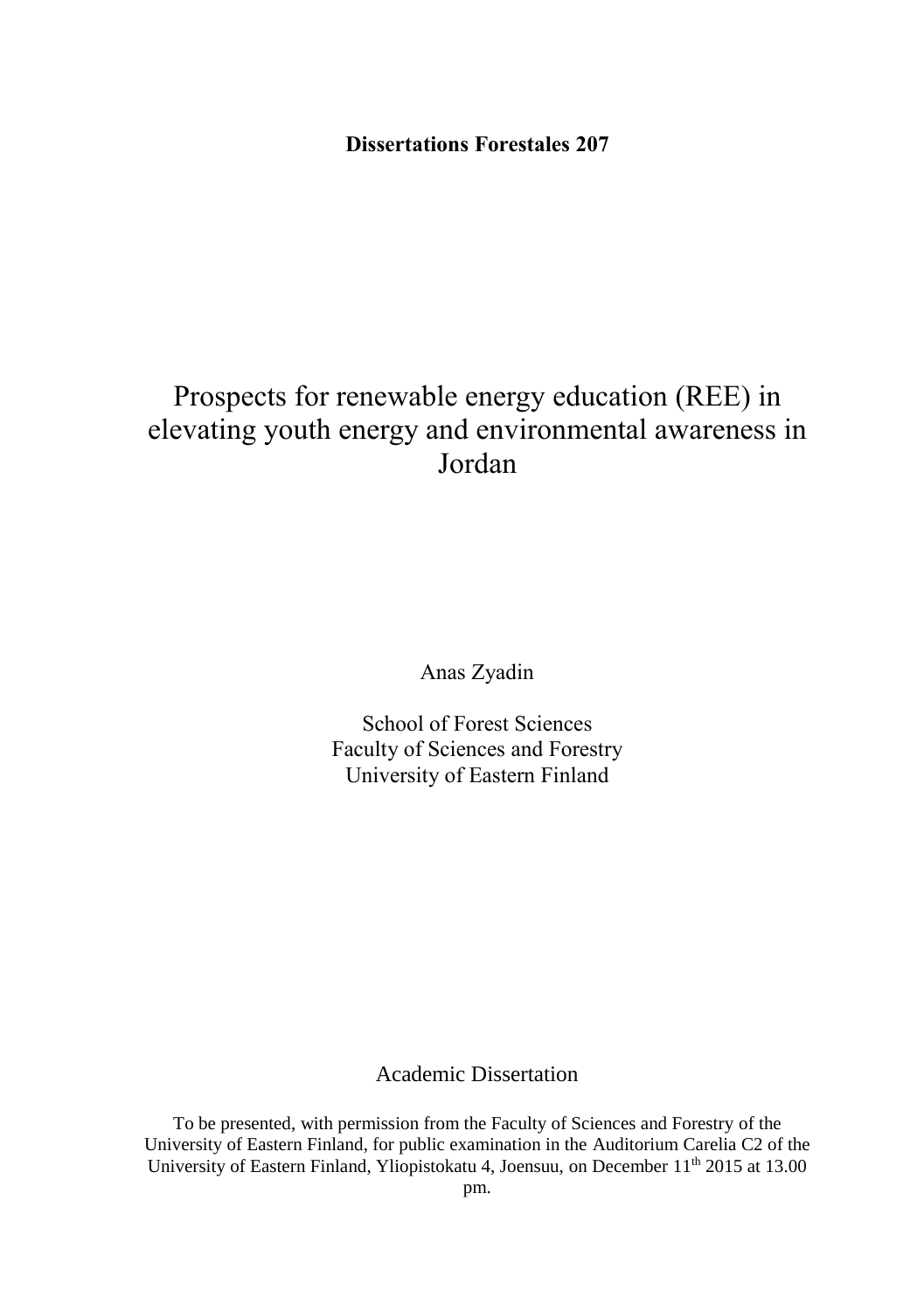*Title of dissertation:* Prospects for renewable energy education (REE) in elevating youth energy and environmental awareness in Jordan

*Author*: Anas Zyadin

*Dissertation Forestales 207*

<http://dx.doi.org/10.14214/df.207>

*Thesis Supervisors:*  Professor Emeritus Paavo Pelkonen School of Forest Sciences, University of Eastern Finland, Joensuu, Finland Professor Emerita Pirkkoliisa Ahponen Department of Social Sciences, University of Eastern Finland, Joensuu, Finland Dr. Antero Puhakka Department of Social Sciences, University of Eastern Finland, Joensuu, Finland

*Pre-examiners:*  Professor Tuomo Melasuo University of Tampere, Tampere Peace Research Institute Professor Davide Pettenella University of Padova, Padova, Italy

*Opponent:*  Associate Professor Ioannis Dimitriou Swedish University of Agricultural Sciences (SLU)

ISSN 1795-7389 (online) ISBN 978-951-651-504-8 (pdf)

ISSN 2323-9220 (print) ISBN 978-951-651-505-5 (paperback)

*Publishers:* Finnish Society of Forest Sciences Natural Resources Institute Finland Faculty of Agriculture and Forestry of the University of Helsinki School of Forest Sciences of the University of Eastern Finland

*Editorial Office:* Finnish Society of Forest Sciences P.O. Box 18, FI-01301 Vantaa, Finland <http://www.metla.fi/dissertationes>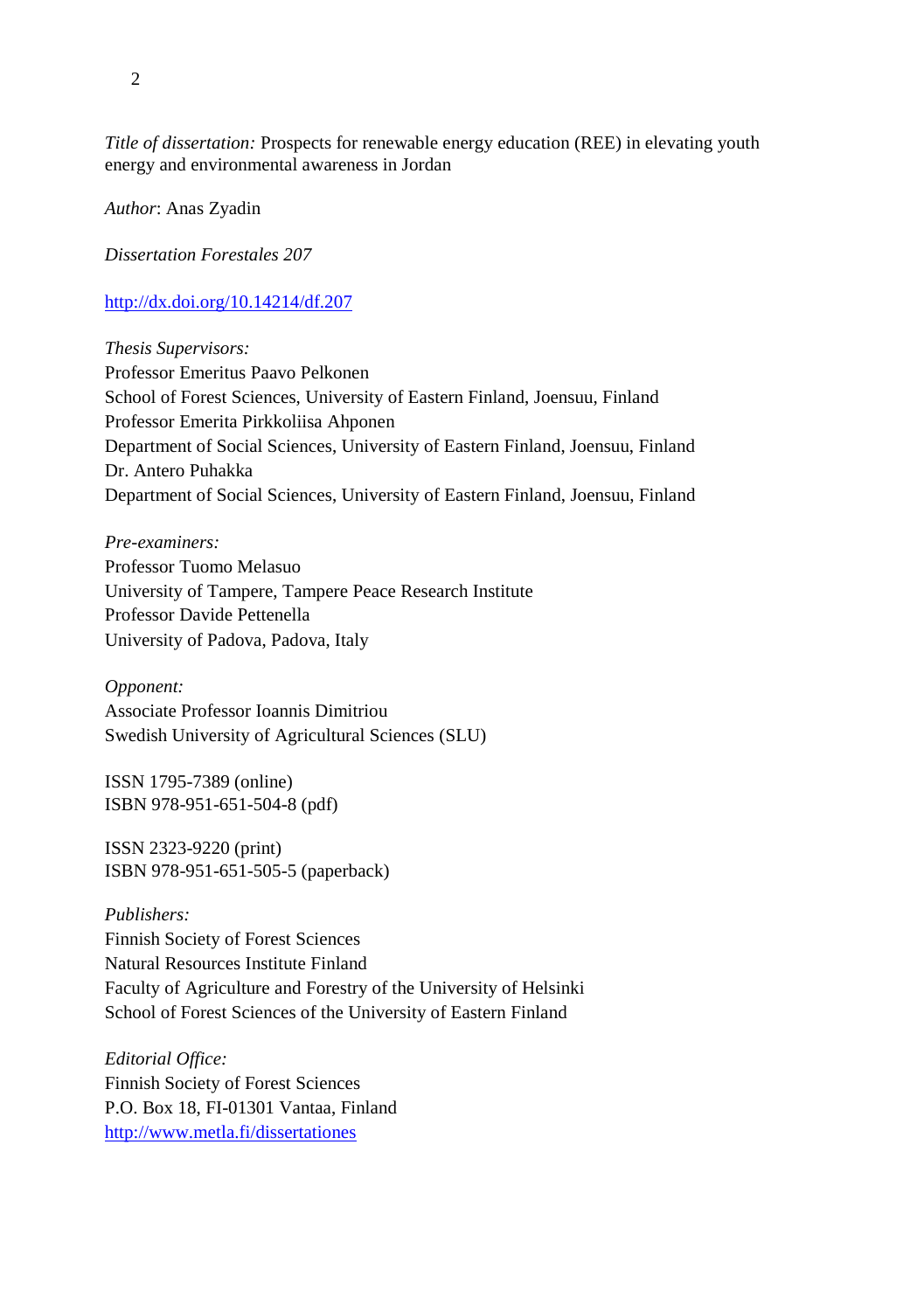**Zyadin, A**. 2015. Prospects for renewable energy education (REE) in elevating youth energy and environmental awareness in Jordan. Dissertationes Forestales 207. 39 p. <http://dx.doi.org/10.14214/df.207>

## <span id="page-2-0"></span>**ABSTRACT**

Renewable Energy Education (REE) is an evolving public education approach that ultimately aims to elevate public awareness and cultivate their support toward renewable energy (RE) development. Young citizens are the pacesetters of RE development if equipped with the necessary knowledge and skills. There is, however, a lack of research studies aimed at exploring and understanding young citizens' perceptions and attitudes toward RE, particularly in developing countries. Jordan is an example of a fossil fuel-addicted country, yet it is endowed with enormous RE potential. This dissertation provides a synthesis drawn from exploring school students' knowledge, perceptions, and attitudes toward RE and their perceptions toward protection of the environment (Paper 1, IV). This study also investigated knowledge, perceptions, and attitudes towards RE among secondary school teachers (Paper II). The nature of interactions between students, home, school, and the role of mass media were also explored (Paper III).

The results showed that females, residents of urban areas, and students of private- mixed schools were more knowledgeable of the uses and the nature of renewable energy technologies (Paper I). The study found that males seem to support nuclear power, while females favored renewables (Paper 1). Females attributed the responsibility for environmental protection to society as a whole, while males attributed it specifically to the government. However, females appeared very skeptical about the role of science/technology, and interventions from developed countries on environmental protection (Paper IV). The students' knowledge of bioenergy appeared very weak (Paper I). Although teachers supported RE they appeared skeptical about its future development in Jordan (Paper II). The teachers thus supported nuclear power and oil shale resource utilization as a means for economic development. The students denoted their parents as a prime source of information while they indicated that the internet was an important tool to acquire information.

The study suggests that educated and well-informed young citizens may convey their knowledge to their illiterate parents. TV and school activities appeared of great importance for females whilst males preferred to receive information from parents and school teachers (Paper III). The study highlighted the need to revisit the current public education policies in Jordan in order to craft new policies aimed at fostering a better knowledge of RE, its uses and benefits with special focus on females' preferences and needs. The study also suggests developing the RE knowledge capacities of teachers to ensure successful implementation of newly crafted educational policies. The study further suggests developing public outreach campaigns through mass media with the aim of eliminating uncertainty among the public regarding future energy choices.

**Keywords:** Renewable Energy Education, Jordan, School Students, Perceptions, Attitudes, Policies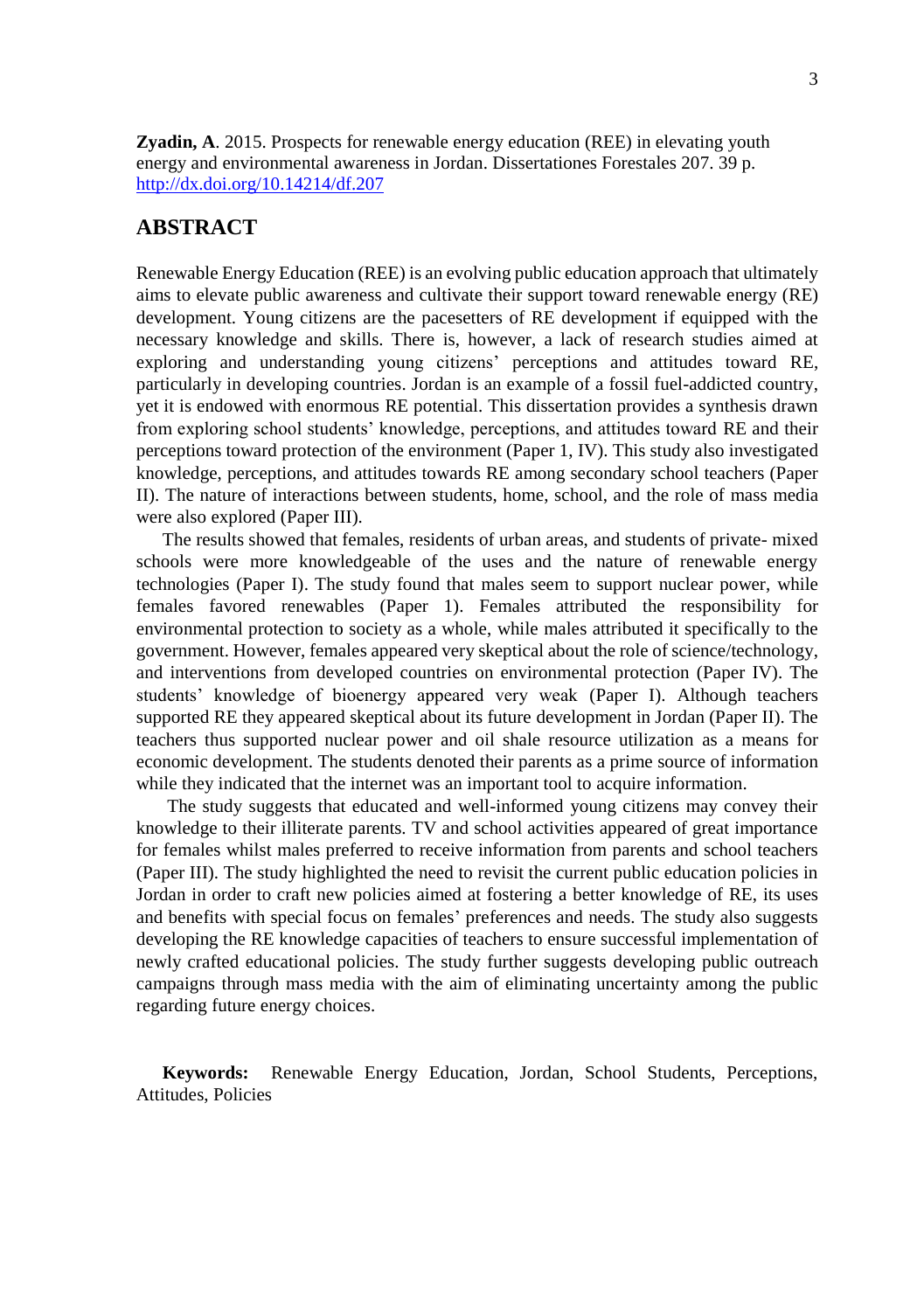#### <span id="page-3-0"></span>**ACKNOWLEDGMENTS**

I am truly indebted and wholeheartedly thankful to my supervisors Professor Emeritus Paavo Pelkonen, Professor Emerita Pirkkoliisa Ahponen, and Doctor Antero Puhakka for their efforts, encouragement and assistance through my PhD studies. I am also indebted to the administration of the School of Forest Sciences for the encouragement, financial support and provision of the necessary logistics to conduct this research. I am very grateful and sincerely indebted to North Karelia Regional Fund for the generous financial support granted for three years that allowed me to follow up the research work assiduously and without interruptions. I am also thankful to the GSforest and LYY Institute for providing financial support for attendance at international courses, workshops and training courses, and conferences that helped expand and enrich the scope of my research. Special thanks to the external examiners; Professor Tuomo Melasuo and Professor Davide Pettenella for sparing their time to evaluate and comment on an earlier version of this thesis summary.

My heartfelt appreciation to all my colleagues and international friends at the School of Forest Sciences and other departments and institutes in the Joensuu campus who have enriched my life. To all those friends I have met during my studies in the Netherlands, thank you so much for the wonderful and memorable times. Special thanks to my colleagues and friends Karthikeyan Natarajan, Pradipta Halder, Ashraful Alam, Maxim Trishkin, Laith Al-Rahahleh for being supportive and cheerful during my studies in Joensuu.

To my friends; Nassar Massadeh, Tariq Halasa, Saeb Zayadeen, Tariq Sunna, Omar Madanat, Wesam Qsous, and Zaidoon Zayadeen. Thank you all for the support and encouragement you gave me throughout my life.

My deepest affection and gratitude goes to my wonderful brothers (Sameer, Khalil, Ayman, Akram) and their beloved wives (Suha, Rand, Ola, Rawan) and to my wonderful sisters (Adma, Eyman, Lamees, Mary) and their beloved husbands (Mjalle, Sahem, Mero, Saed) for being beside me all the time. To my lovely nieces and nephews; the flowers of my life. To my aunts, uncles, and all my wonderful cousins, thank you all for being in my life.

To my wonderful and amazing father, thank you so much for all the love, guidance, and support you gave me all my life. To my lovely step-mother Moneera Al Baqaeen, thank you so much for your support and for being with us. This moment of progress and happiness is dedicated to the soul of my mother who passed away and remains a tear in my heart.

To my lovely partner and fiancé, Tanja Kähkönen, thank you my dear for the support and strength you gave me during my studies. To my lovely step-daughter Roosa and my charming son Daniel, thank you for lighting up my life and making it meaningful and full of hope, happiness, and joy.

#### **Joensuu, December 2015**

#### **Anas Zyadin**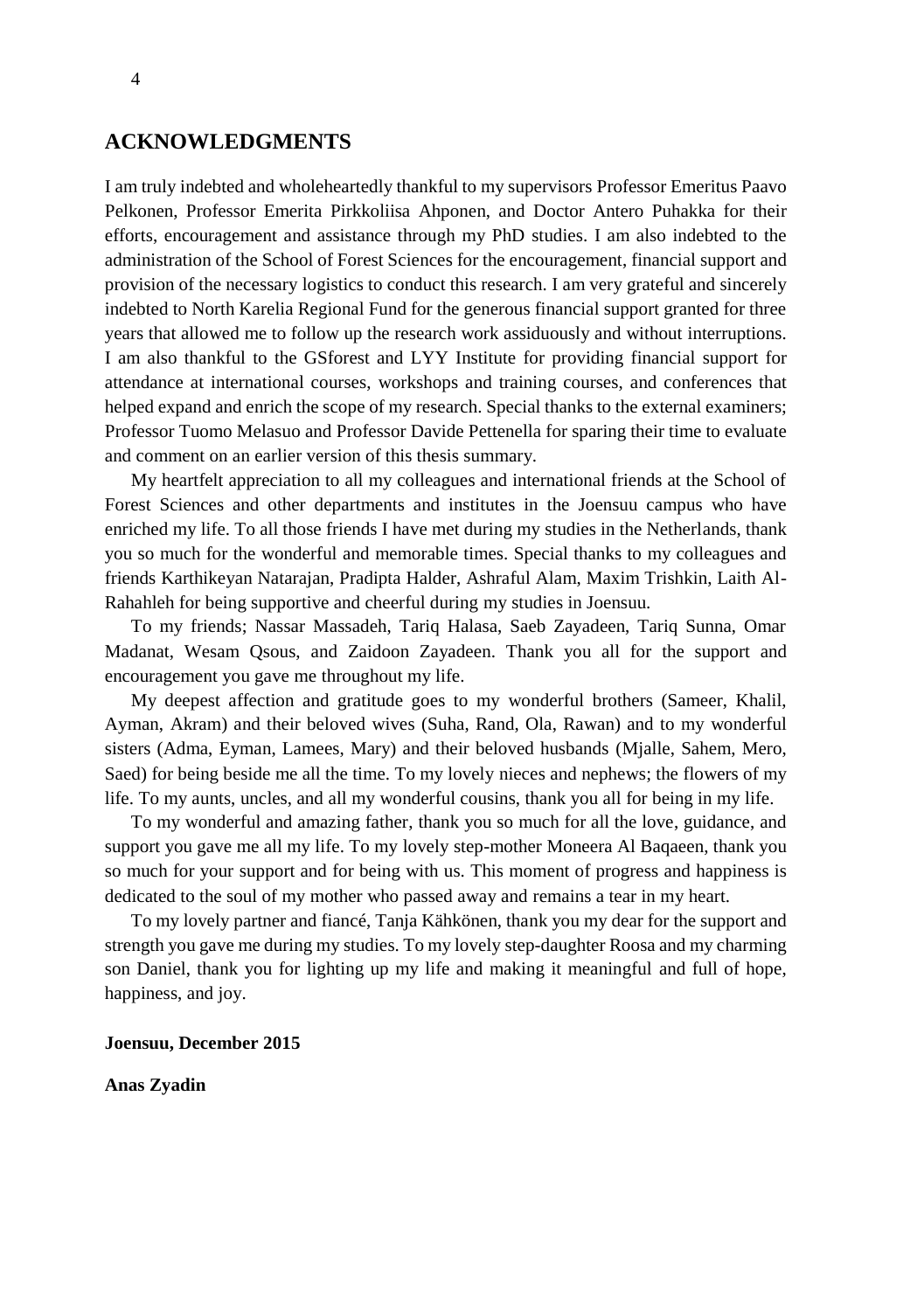## <span id="page-4-0"></span>**LIST OF ORIGINAL ARTICLES**

This dissertation consists of three peer-reviewed articles and a conference paper, which are referred to by their Roman numerals, I-IV. All of the published articles are reprinted with solicited permission from the publishers.

- I Zyadin, A., Puhakka, A., Ahponen, P., Cronberg, T., Pelkonen, P. (2012). School students' knowledge, perceptions, and attitudes toward renewable energy in Jordan. Renewable Energy 45:78–85. http://dx.doi.org/10.1016/j.renene.2012.02.002
- II Zyadin, A., Puhakka, A., Ahponen, P., Pelkonen, P. (2014). Secondary school teachers' knowledge, perceptions, and attitudes toward renewable energy in Jordan. Renewable Energy 62:341–348. <http://dx.doi.org/10.1016/j.renene.2013.07.033>
- III Zyadin, A., Puhakka, A., Halder, P., Ahponen, P., Pelkonen, P. (2014). The relative importance of home, school, and traditional mass media sources in elevating youth energy awareness. Applied Energy 114: 409–416. http://dx.doi.org/10.1016/j.apenergy.2013.09.072
- IV Zyadin, A., Puhakka, A., Papasozomenou, O., Pelkonen, P. (2014). Environmental awareness and perceptions among young school students in Jordan. Conference Paper: "Conference on Social Water Studies in the Middle East and Northern Africa Region: State of the Art and Perspectives" Amman-Madaba, German Jordanian University (GJU), 28th and 29th of September 2014.

#### **The author's contribution**

Anas Zyadin had the main role in data collection and writing the manuscripts. Paavo Pelkonen helped set the general framework and objectives of the studies, helped improve the research survey tools, and also commented on the manuscripts. Pirkkoliisa Ahponen assisted in the development of the research survey tools and commented on the manuscripts. Antero Puhakka helped in the creation of the survey tools, significantly helped in statistical analysis and commented on the manuscripts. Pradipta Halder co-authored Paper III, commented on the manuscript and assisted in the statistical analysis. Rania Papasozomenou co-authored paper IV for her contribution in writing the manuscript. Tarja Cronberg suggested navigational measures to develop the current studies and for future research activities.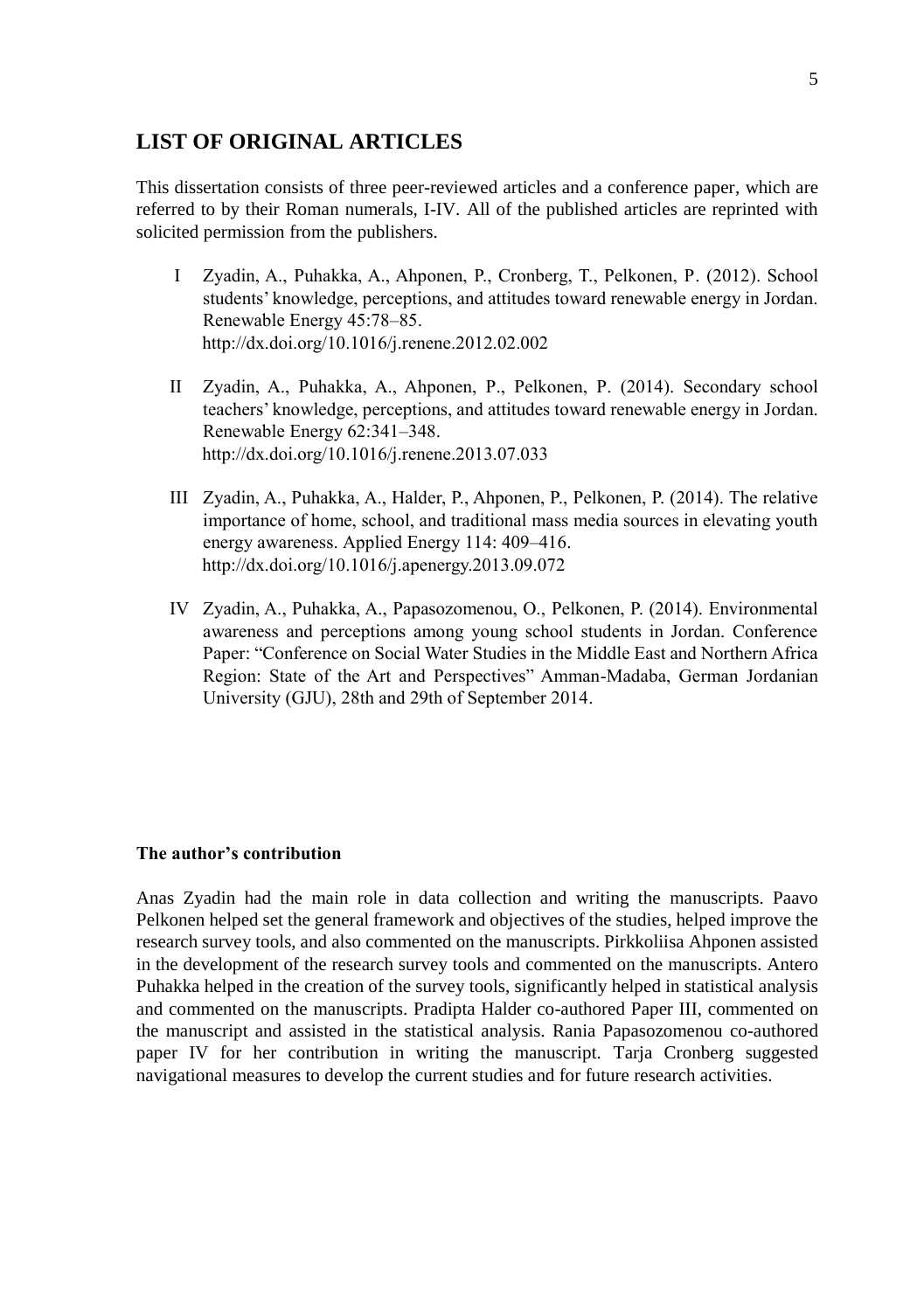## **Table of Contents**

| 3.1 Knowledge and attitudes of school students toward RE development 22                |  |
|----------------------------------------------------------------------------------------|--|
| 3.2 Knowledge and attitudes of school teachers toward RE development 23                |  |
| 3.3 The role of home, school environment, and mass media in elevating youth energy and |  |
|                                                                                        |  |
| 3.4 Environmental awareness and perceptions among young school students 25             |  |
|                                                                                        |  |
|                                                                                        |  |
|                                                                                        |  |
|                                                                                        |  |
|                                                                                        |  |
| School student's questionnaire and Secondary school teacher's questionnaire 39         |  |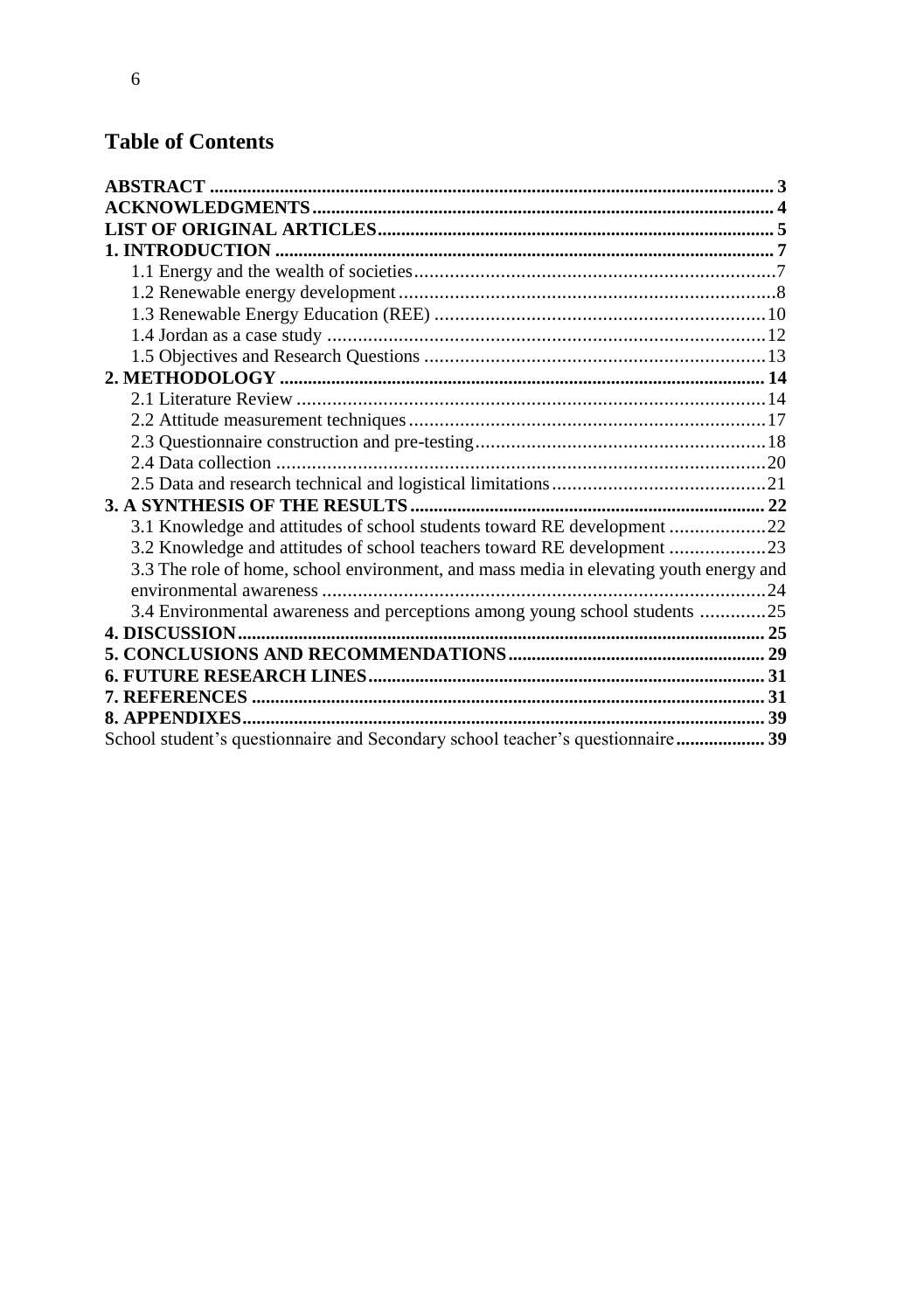#### <span id="page-6-0"></span>**1. INTRODUCTION**

#### <span id="page-6-1"></span>**1.1 Energy and the wealth of societies**

Energy, whether we consider it a commodity, an ecological or strategic resource, and/or a social necessity (Roy et al. 2007) will always be a quintessential element for the provision of food, health care, shelter, and many other intrinsic and instrumental needs for every living human being on the planet. Today, our energy needs largely come from conventional fossil fuel resources, such as oil, natural gas, and coal, with a lower proportion coming from renewable resources, such as solar, wind, biomass, and hydro. The transition from conventional to renewable is a huge challenge and it is urgently needed to mitigate climate change and preserve the remaining natural ecosystems and resources for future generations. At the transition crossroads, there are several checkpoints between global energy supply and energy demand.

One important checkpoint is that global demand for energy is projected to increase by 30-35% in the coming decades with India, China accounts for 65% of this energy demand and Middle East accounts for 10% (International Energy Agency [IEA] 2013). One key explanation to the staggering increase in global energy demand rests on understanding the demographic trends in the world. According to the United Nations Population Prospects, the world population was 1 billion in the year1800, 2 billion in 1930, 7 billion in 2011, and is projected to reach 8 billion in 2024 and 9 billion by 2046 (Seitz and Hite 2012). It took 130 years to add one billion people to the world population during the period of 1800-1930, and only 81 years to add 5 billion people in the period of 1930-2011. Moreover, global population growth trends predict that the largest population growth in the future will be in the developing countries, with India, Africa, and Middle East countries expected to account for the majority of the increase. Another noteworthy demographic trend is the age structure among developed and developing nations. The age structure of the more developed nations is generally column shaped, while it is usually pyramid shaped in the developing nations (Seitz and Hite 2012). The wide base of the pyramid consists of a large proportion of youngsters under 15-years of age. Young citizens require substantial investments in education, healthcare facilities, and safe drinking water before they become independent, enter the workforce and become economically productive. Later on, young citizens require substantial resources to meet their staple food, housing, and employment demands, which require further energy investments. In developed nations, intensive economic activities accompanied by innovations are required to sustain high and advanced economies in order to compensate for the lack of younger workers, to maintain a high-standard of living, and simultaneously guarantee pensions and healthcare for the increasing number of retirees (Seitz and Hite 2012).

Another checkpoint is the energy poverty associated with the income gap. The income gap has expanded between poor and rich, in both developed and developing countries. For instance, despite the availability of technical solutions, two in every five people globally still rely on wood, charcoal, or animal waste to cook their food, and one in five people lack access to electricity (IEA 2013). In 2010, approximately 25% of the people in developing countries still lived in extreme poverty, 1 billion people still lacked clean drinking water, 1.5 billion had no access to electricity, approximately 3 billion lacked adequate sanitation, and 2.6 billion lacked clean cooking facilities (Practical Action 2013). The situation is aggravated by the fact that many poor households have no access to energy-efficient housing or transport. According to the International Finance Corporation (IFC) the poor spend US\$37 billion globally in low quality energy solutions for lighting and cooking.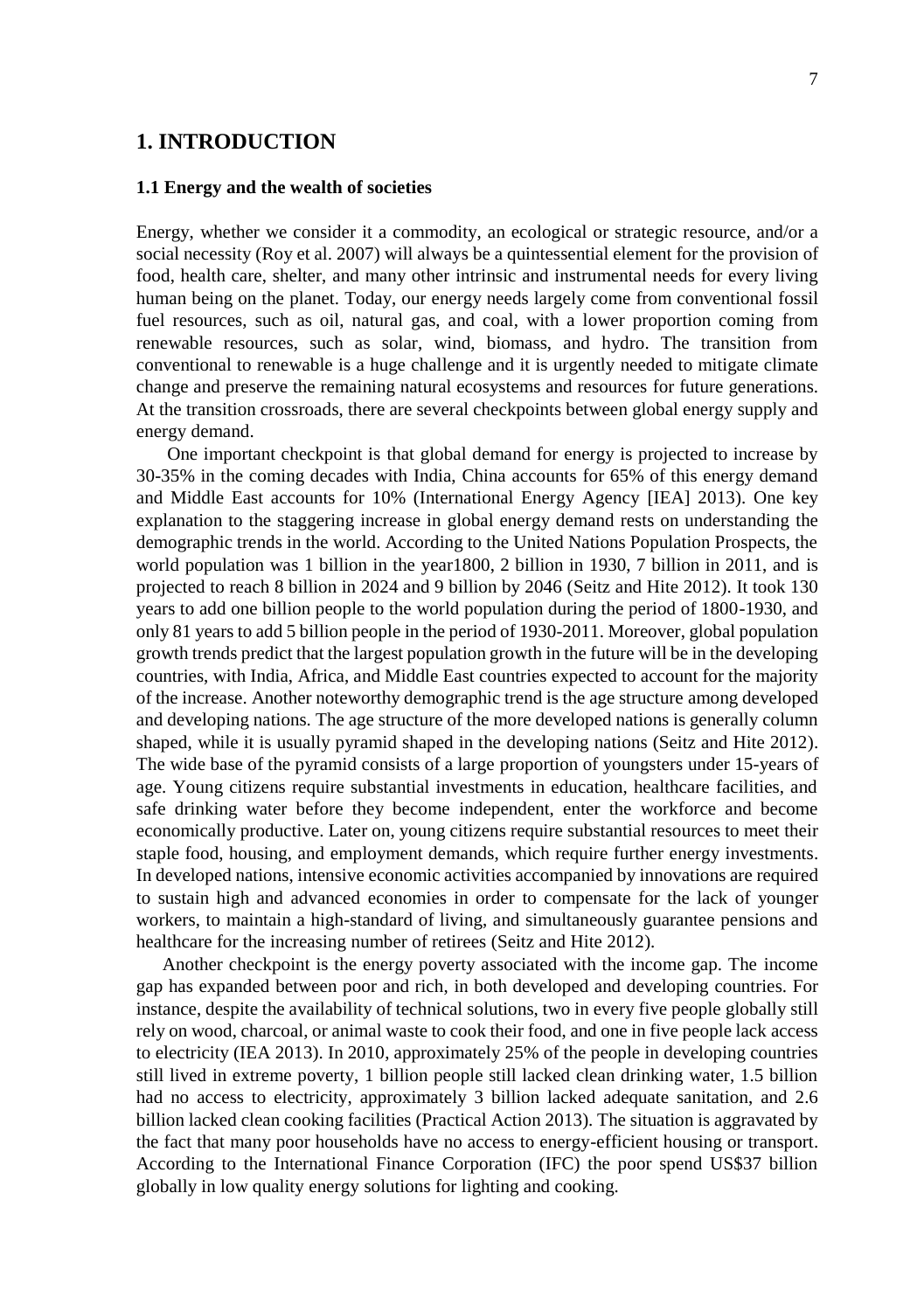In response to the aforementioned challenges, renewable energy has witnessed a remarkable growth in the past few decades and has been prescribed as a panacea for the many of today's socio-economic and environmental challenges (Scheer 2012). The energy imperative today requires a radical shift from fossil fuels to a 100% renewables share in the primary mix by 2050 to avoid disastrous environmental degradation, mitigate energy poverty, and contain the climate change phenomenon (Scheer 2012).

#### <span id="page-7-0"></span>**1.2 Renewable energy development**

Due to a number of unprecedented geopolitical and economic events, such as the Arab spring, the economic crisis in 2008-2009, the Russian-Ukraine dispute over Crimea, the negative publicity associated with coal-fired power plants, the Fukushima nuclear incident in 2011, and the growing public awareness and concerns over climate change, numerous countries around the world have adopted new energy and environmental policy reforms. The cornerstone of such modern policies have embraced two general approaches; supply-side management and demand-side management. Supply-side management suggests harnessing local [renewable] energy resources, including forest-based bioenergy and first generation biofuels. The demand-side management involves decreasing sectorial energy consumption through the introduction of energy-efficient technologies, new green coding for residential buildings to save energy, the advancement of electric and hybrid vehicles for the transportation sector, and the promotion of energy conservation behavior(s) and curtailments particularly at the household level.

The economic crisis that hit the financial markets hard in the United States and European Union (EU) in 2008-2009 and the disastrous Fukushima Daiichi nuclear incident in Japan in 2011 are the two major events that have ushered in a renaissance in renewable energy technologies, particularly after the bold decisions made in many European countries to drastically relinquish their dependence on nuclear power. The high and turbulent fossil fuel prices have made power generation from renewable energy technologies technically feasible, economically competitive and reliable. Since 2004, the number of countries promoting renewable energy with direct policy support has tripled, from 48 to over 140, and a growing number of developing countries are setting renewable energy targets and implementing support policies (Bloomberg 2014). Renewable energy technologies are not only seen as tools for improving energy security, mitigation and adaptation but also as beneficial investments that reduce dependence on imported fuels, improve local air quality and safety, improve energy access, increase economic development and create jobs. Renewable energy costs have also plummeted in recent years and several technologies are now cost-competitive with conventional generation technologies, even before environmental impacts and other externalities are considered. In addition, growth in renewable energy has led to an increase in the number of manufacturers, the scale of manufacturing, and the number of jobs related to the installation and servicing of renewable technologies (Bloomberg 2014). A sharp decrease in the price of solar panels and wind turbines has meant that renewable energies in 2013 accounted for over 43% of new generating capacity globally while raising the share of renewables to 8.5% of global electricity supply (Bloomberg 2014).

Moreover, the growth in bioenergy development and first-generation biofuels has been remarkable, particularly in Europe and North America (Junginger et al. 2014). In the EU, renewables and biofuels initiatives, such as the Biofuels Directive (2003/30/EC), the Renewable Energy Directive (Directive 2009/28/EC) and the recent EU Energy Roadmap 2050, have led to significant increases in biofuel production and significant renewable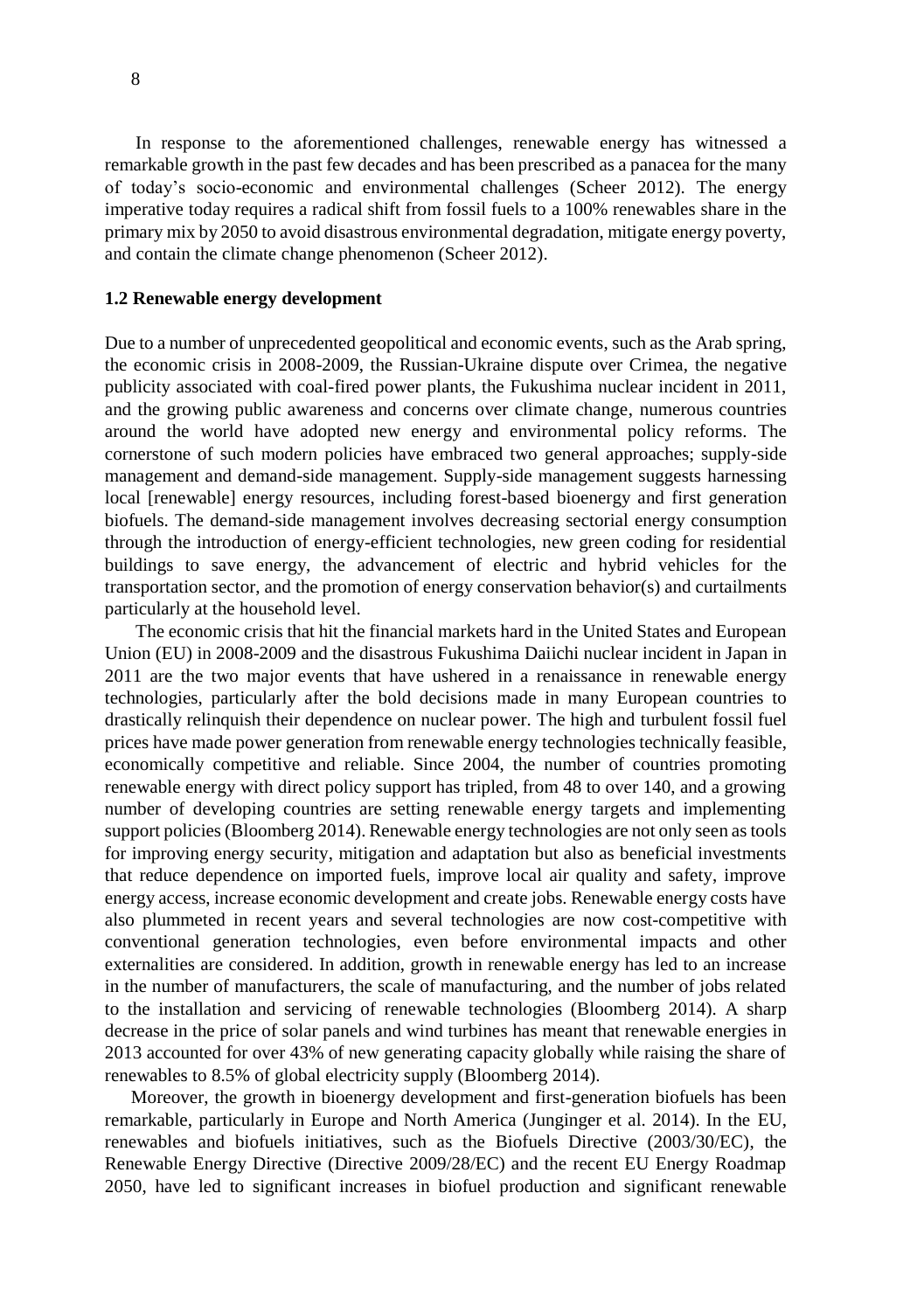capacity installations in member states via tax exemptions, feed-in tariffs, and/or as blend components with fossil fuels. The EU has dominated biodiesel production globally, while North America has dominated ethanol production (Junginger et al. 2014). Forests constitute the largest source of biomass, especially in the Nordic sphere, which becomes available when the opportunity and transportation costs are favorable for energy production, and the negative consequences for biodiversity conservation, soil fertility and local usage are within acceptable limits (Pelkonen et al. 2014).

Despite successful implementation and new capacity installations over the last few years, the progress in renewable energy development has been deemed insufficient. The International Energy Agency (IEA) recently published a report entitled "Energy Technology Perspectives 2013: Pathways to a Clean Energy System", which stated that "*while progress has been made on development and deployment of clean energy, the current rate is too slow*" and "*it will not be enough to limit global warming to two degrees Celsius*". It further notes that US\$24 trillion of further investment is needed by 2050 in the  $2^{\circ}C$  global warming scenario (IEA 2013). In their survey-based study, Zyadin et al (2014) concluded that a lack of governmental policies, competition from fossil fuels (conventional and non-conventional), and a lack of public awareness and support are three key factors hindering large-scale renewable energy development. Policy uncertainties, the high-upfront investments for Concentrated Solar Power (CSP), geothermal, and off-shore wind, and the hydraulic fracking boom in North America are in the vanguard of factors hindering renewable energy development worldwide (Zyadin et al. 2014).

Furthermore, traditional power supply systems and nuclear power firms have also sought to slow-down the progress in renewable energy development for purely economic reasons and to maintain their market shares in energy supply markets (Sheer 2012). What has become clear is that renewable energy development requires skilled operators, trained technicians, and more researchers to fill the technicalities gap (Kandpal and Broman 2014). Other forms of impediments to renewable energy development has arisen from the lack of public awareness, misunderstanding, and unwillingness to change lifestyle, described in the academic arena as *social acceptance* (Wustenhagen et al. 2007; Assef and Frostell 2007; Yuan et al. 2011; Cohen et al. 2014; Stigka et al. 2014). While this issue has been largely neglected in the 1980s, new experiences from renewable energy projects have shown that this issue is fundamental to guarantee successful implementation of renewable technologies in all the countries of the world (Wustenhagen et al. 2007; Kandpal and Broman 2014). Public opposition has been characterized by the NIMBY (not in my backyard) response. It means "*while someone may enjoy the idea of new [energy] infrastructure from a distance, they are opposed to bearing the costs of having this infrastructure in their proximity*" (Cohen et al. 2014, p. 2). Furthermore, the lack of public awareness and participation in the renewable energy evolution may have arisen from the notion that energy is conceived or approached differently by different individuals and groups (Roy et al. 2007). For instance, energy might be viewed as a "commodity", "ecological resource", "social necessity", and "strategic material" depending on the views and values of the individual (e.g. energy or power utility, business, environmentalist, capitalist or socialist, NGO, etc.). Since the sustainable development debate has developed, a new facet of 'energy as a social necessity' has emerged, which Devine-Wright (2004) describes as 'energy citizenship'. Other reasons for public misconceptions and lack of energy awareness are referred to as '*out of sight and out of mind'* syndrome (Pasqualetti 1999): the siting of power plants away from residential areas disconnects people from issues related to the source of electricity, environmental and health risks and thus creates negative reactions to proposed new generation plants, notably onshore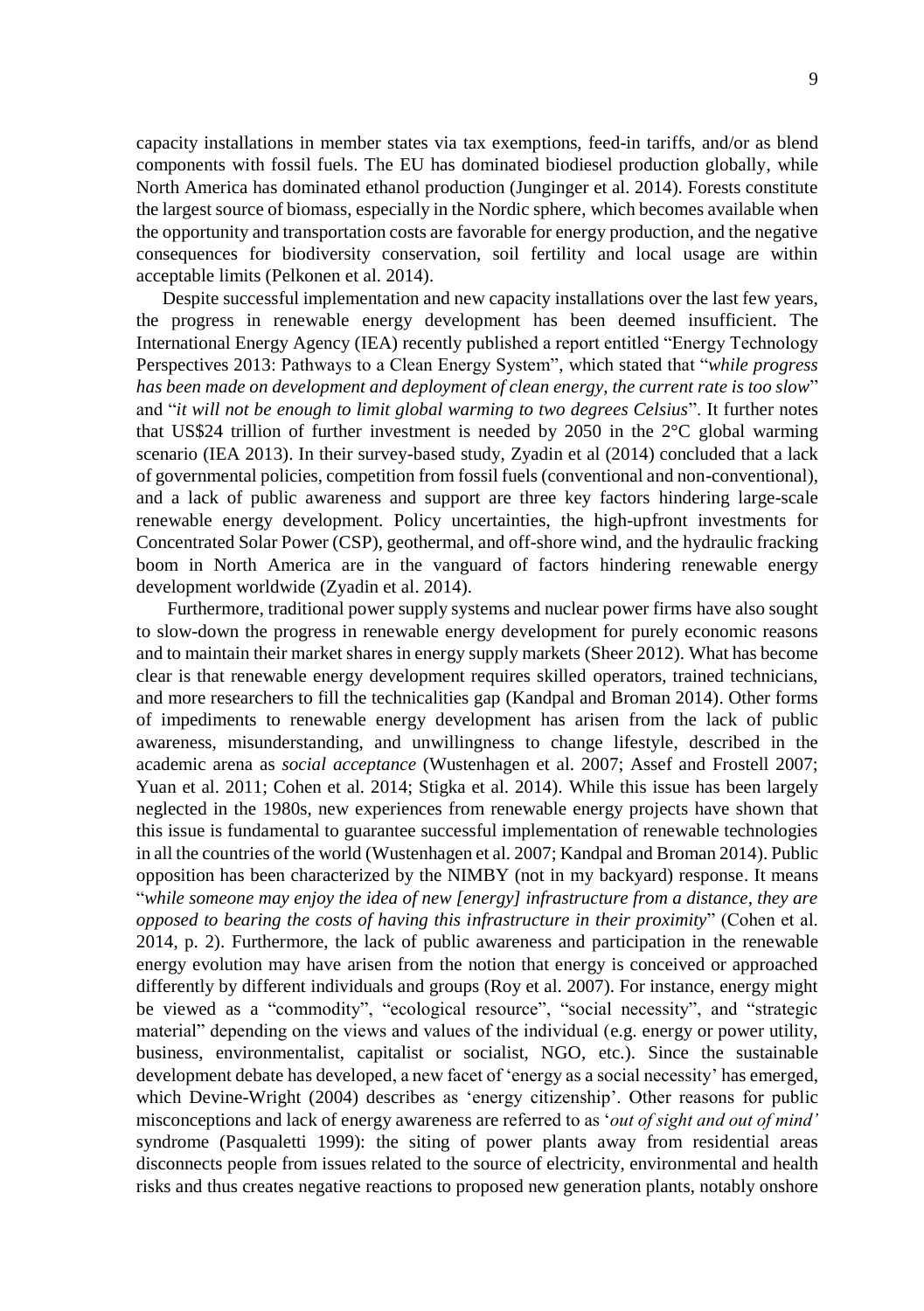wind turbines (Devine-Wright 2005). Controversies and debatesin the media, between power firms and research institutions over the value of different energy pathways (e.g. nuclear or fossils vs renewables; centralized vs decentralized) has undermined the value of renewables and confused the public (Roy et al. 2007).

Broadly speaking, the factors that influence social acceptance have been categorized into three domains: personal, socio-psychological (attitudes, values, perceptions), and contextual (type and scale of the project) (Cohen et al. 2014). Other researchers have alluded to the "emotional attachment" to the place of residence as a barrier to wind farm installation for example (Van der Horst 2007). Overall, issues such as the physical appearance (visual impact) of energy installations, procedural aspects of the energy project implementation, degree of trust in governmental institutions, the perceived benefits and risks, suspicions towards foreign investors, and the degree of public involvement in planning and decision making are some social barriers (Cohen et al. 2014; Stigka et al. 2014; Wustenhagen et al. 2007). The realization of the importance of public acceptance and support has led to a plethora of investigations aimed at improving our understanding of public perceptions and attitudes towards various modern technologies, such as smart grids (Ngar-yin Mah et al. 2012), nuclear power (Stoutenborough et al. 2013; Siegrist et al. 2014), solar technologies (Yuan et al. 2014), carbon capture and storage (aka. CCS) (Ha-Duong at el. 2009), and country-wise social barriers to wind farms, such as in the United States (Sovacool 2009) and Canada (Richards et al. 2012). These studies found that the perceived risks, the cost burden and prices are some social fears that have influenced critical public perceptions toward renewables and clean technologies. Moreover, people appeared to largely support simple solar applications (solar water heaters) rather than complex ones such as Photovoltaic (PV). Furthermore, these studies have also revealed knowledge gaps and weaknesses, misunderstanding, and miscommunication among the surveyed public (young and adults), which have also led to public opposition to varying degrees. There are also a considerable proportion of people who feel weak and incapable of involvement in the planning process of energy transition and who tend to trust that politicians and policymakers will make the best energy-related decisions and policies (Sheer 2012). In the Arab world, countries with enormous fossil fuels resources, such as the Gulf States and/or countries with heavy reliance on imported fossil fuels, such as Jordan and Lebanon, have created a fossil fuel-based lifestyle marked by consumerism which is difficult to change. Furthermore, the lack of public awareness regarding energy choices (nuclear, fossil, or renewables) and the perceived benefits of renewables is a key factor hindering renewable energy development. To overcome such a social obstacle, experts suggest the adoption of new long-term public educational strategies aimed at elevating public awareness and understanding of renewable energy, and to highlight their benefits to the environment and society.

#### <span id="page-9-0"></span>**1.3 Renewable Energy Education (REE)**

While our understanding of the social barriers to clean energy projects has improved, efforts to tackle such issues, however, have not received enough momentum (Cohen et al. 2014). A cost-effective measure to cultivate public acceptance and garner their support is through the improvement of public energy knowledge and literacy, and a re-orientation of public education to adopt renewable energy education strategies in formal and informal settings (Kandpal and Broman 2014; DeWaters and Powers 2011; Mälkki et al. 2014; Yazdanpanah et al. 2015; Ntona et al. 2015). Education and training in the area of energy in general, and in new and renewable sources of energy in particular, is of great importance (Kandpal and Broman 2014) as from a technical perspective large-scale development of renewable energy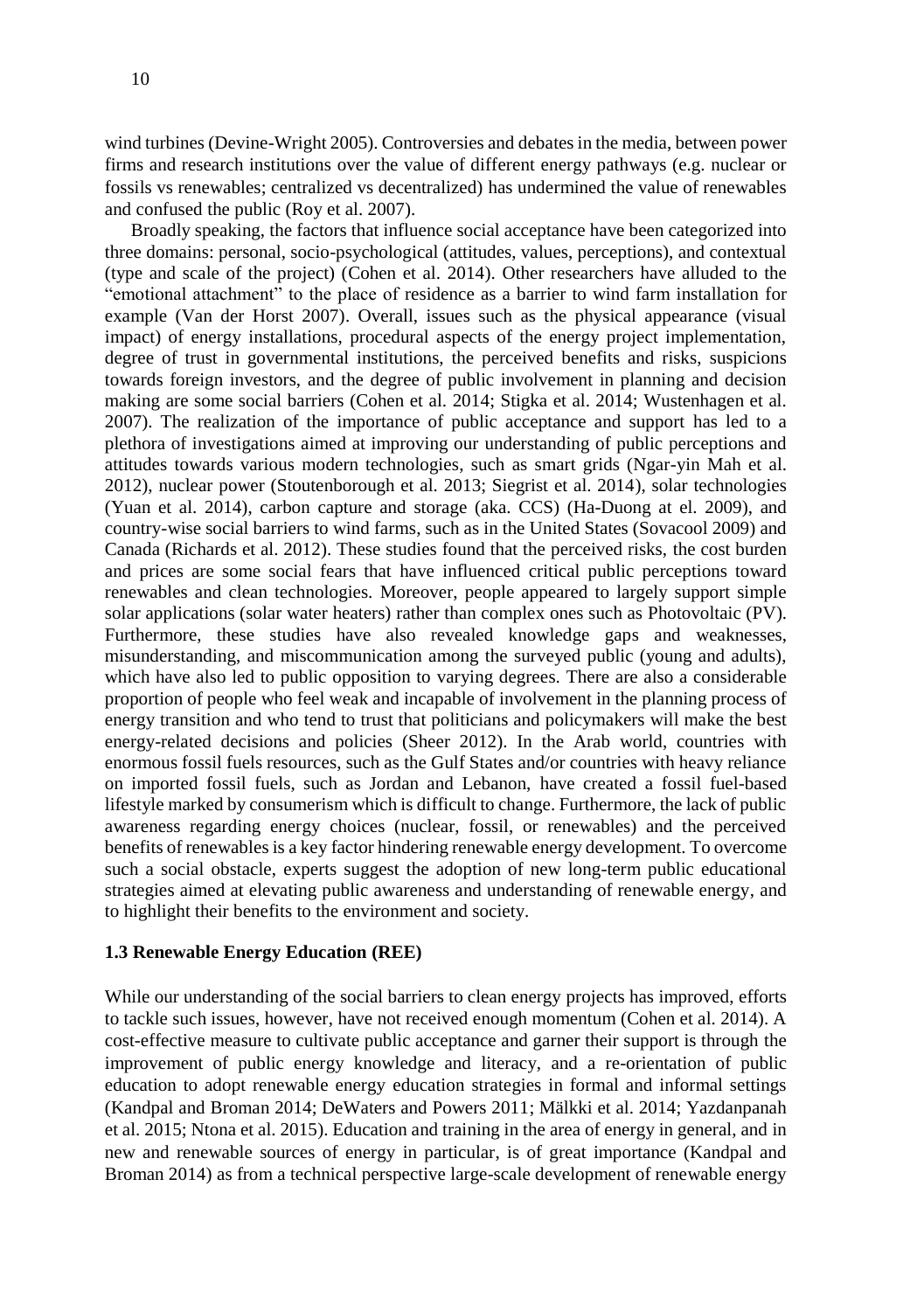technologies requires an adequate number of well-trained and competent personnel (Kandpal and Broman 2014; Simona et al. 2012; Jennings 2009). In addition, the majority of sociocultural and institutional barriers to renewable energy development, energy conservation, and environmental protection can be largely overcome if all stakeholders (end users, policymakers, politicians, private sector leaders, NGOs, public or charity associations, school pupils etc.) are made "energy conscious" and environmentally aware. This can be achieved by equipping the aforementioned stakeholders with updated and easy-to-understand relevant information, capacities, and skills in a dynamic, transparent, interactive, and communicative learning environment (Dias et al. 2004; Jennings 2009; Kandpal and Broman 2014). Education should be aimed at fostering public knowledge of new or complex issues in order to fully understand the issues, identify realistic solutions, reach reasonable conclusions, and thus influence policy making at local or national levels (Stoutenborough et al. 2013). A well informed and environmentally aware public may support policies that prioritize the national interests over the individual interests (also referred to as *social orientation*) (Kollmuss and Agyeman 2000). It can also be argued that easy-to-digest knowledge would encourage an individual's reactive thinking of a given problem and thus may induce changes to his/her attitudes and behaviors accordingly (Barr 2007). Without a basic understanding of energy generation and its uses, and how to conserve it, individuals and communities may not be able to make informed decisions on issues, such as technology choice, energy use at the domestic level, and national and international policies (DeWaters and Powers 2011; US. Department of Energy 2013). The US Department of Energy defines energy literacy as "*an understanding of the nature and role of energy in the universe and in our lives. Energy literacy is also the ability to apply this understanding to answer questions and solve problems*". An energyliterate person is therefore "*able to make informed energy and energy use decisions based on an understanding of impacts and consequences*" (US. Department of Energy 2013).

Since technology does not operate on its own and technology alone does not automatically lead to social justice, reform or development, and individuals usually grow up in different, deeply inherited socio-cultural contexts, it is important to involve and investigate the individual's values, attitudes, beliefs, and orientations in order to: (1) promote individual's behavioral change to a more environmentally-friendly one,(2) provide effective implementation of actions that will ultimately help address environmental issues and expand renewable energy development, (3) lock-in the gains from such behavioral change and avoid rebound effects (such as when oil prices dropped drastically in 2008 and 2014) (Stern 2000; Kollmuss and Agyeman 2002; Dias et al. 2004; Owens and Driffill 2008). In this context, education appears as a pivotal tool to galvanize environmentally-friendly attitudes, especially in young citizens (*see section 2.1 below for more on this topic*).

Renewable energy education (REE) is a relatively juvenile and recent initiative (Kandpal and Broman 2014; Jennings 2009). In its essence, REE seeks to seed and disseminate, formally and informally, various topics, information, and issues related to renewable energy resources and technologies independently. It also seeks to improve functional knowledge and understanding of facts, concepts, principles and technologies for harvesting renewable resources in a sustainable and innovative manner (Kandpal and Broman 2014). Furthermore, the REE program aims to target school students at primary, secondary, vocational and high schools, colleges, and in any relevant institution or organizations (Kandpal and Broman 2014). REE may also involve the education of policymakers, midcareer training, and inter or intra career training in order to elevate public awareness of renewable energy and to expand the employment opportunities in the renewable energy sector (Kandpal and Broman 2014).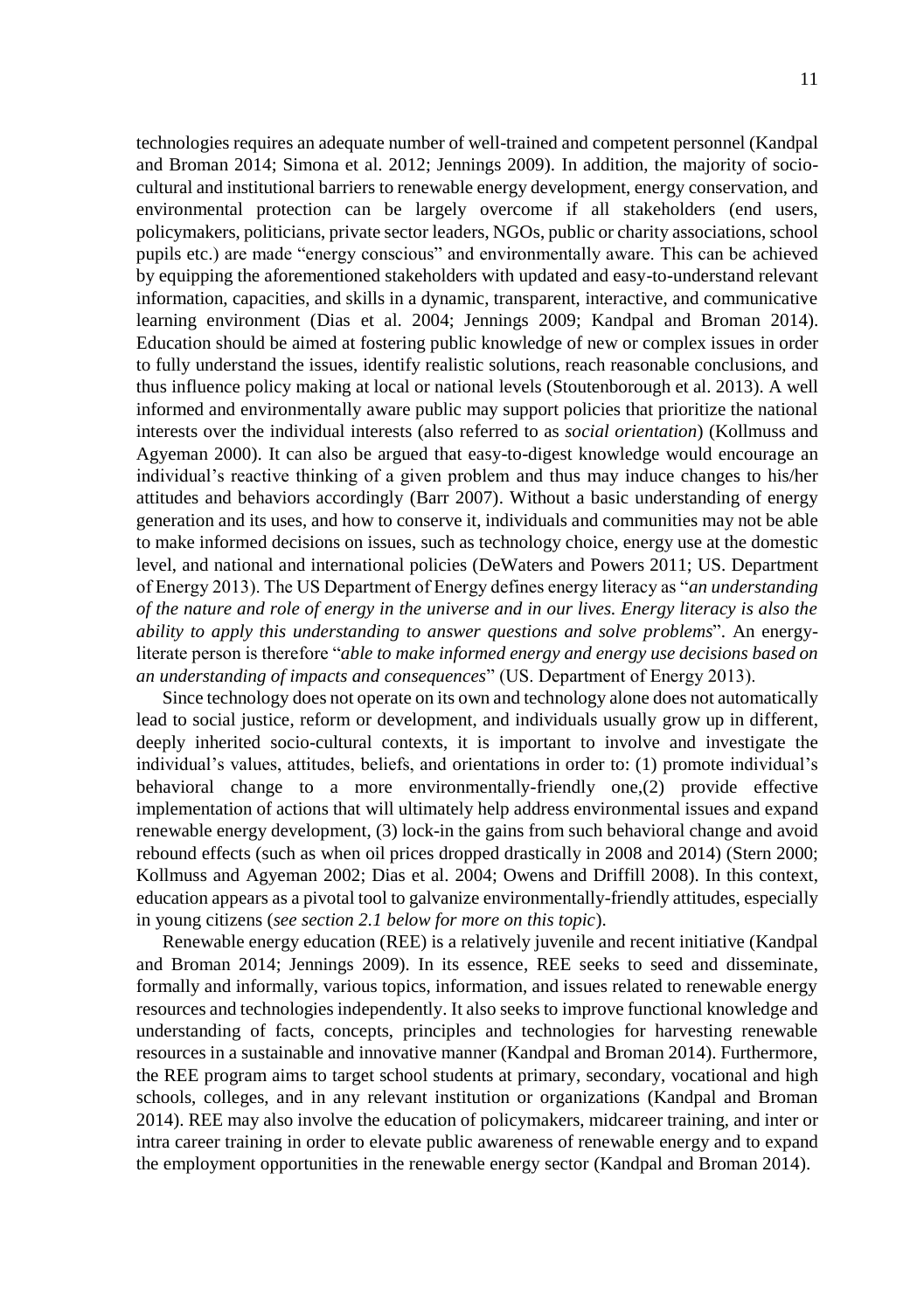#### <span id="page-11-0"></span>**1.4 Jordan as a case study**

Jordan is heavily reliant on imported fossil fuels to meet its energy demands (Hrayshat 2007). Energy security and independence have emerged as national concerns due to geopolitical disputes (Arab Spring), energy price hikes (2008-2009), and the need to find an affordable and reliable source of power to boost the economy. For instance, the natural gas supply from Egypt through the Arab Gas pipeline has been bombed almost 30 times causing devastating economic losses to the Jordanian economy, estimated at US\$5 million daily (Daily News 2014). The Jordanian government has relinquished fossil fuel subsidies and introduced new pricing mechanisms in the power sector. These economically tough measures and policies have changed the energy consumption behavior of Jordanian citizens; people with higher incomes have switched to electric heating whilst lower income people have installed solar water heaters on the roofs of their homes. Preceding governments have established the institutional guidelines and regulations for the introduction of nuclear power reactors and the setting of bilateral agreements to utilize the oil shale resources discovered in Jordan; estimated at approximately 60 billion tones. These policy orientations and prospects are confronted by a plethora of financial, technical and political obstacles. The public grudgingly accept foreign investments in the oil and gas resources and are terrified by the siting of nuclear power stations in their locality.

In recent years, increased financial burdens and a deepened energy crisis have emerged with the influx of over 1.5 million Syrian refugees following 4 years of civil war in Syria. Energy and fresh water demand have increased exponentially and securing a reliable power supply has become the government's main focus. However, Jordan is endowed with abundant solar radiation, considerable wind energy potential and under-utilized resources in the bioenergy sector (Al-Rousan and Zyadin 2014). A number of policies that support the development of renewable energy have been formulated and recently adjusted to meet the demand of investors for governmental support, transparent customs and duty regulations, and pricing mechanisms. The two key national policies include: "The Master Strategy of Energy in Jordan (2007-2020)" and the recently ratified "Renewable Energy and Energy Efficiency Law" (Ministry of Energy and Mineral Resources [MEMR] 2014). Although these policies aim at fostering renewable energy development, progress has been slow and is hampered by pro-nuclear power proponents and other institutional barriers, such as the lack of knowledge and expertise of the public bodies to speed up the development process. The private sector has held back investment due to uncertainties in public policies and concerns over regional political turmoil and instability in the Middle East region. So far, the development of renewable energy projects are mainly a small demonstration sites with no real implications on the power sector. A number of shortcomings in policymaking in the energy sector have also been noted. These purely economic policies quintessentially lack measures to elevate energy efficiency and promote energy conservation across the vital sectors. In that sense, the domestic sector consumes 43% of the final energy production and this proportion is increasing steadily (see Figure 1 and Figure 2, Paper III). In other words, these policies may be regarded as "crisis reactive" rather than "future oriented". Another important issue in Jordan, as with many other Middle Eastern countries, is the demographic and age distribution of the Jordanian population. Almost 80% of the Jordanians live in three major cities (Amman, Irbid, and Zarqa). Young graduates (mainly) permanently move to Amman seeking better infrastructure, public service, and jobs. Consequently, lifestyle, food habits, energy and fuel consumption have radically changed. The age distribution of the Jordanian population shows that the country is young; about 33% of the population is under 15 years of age (Department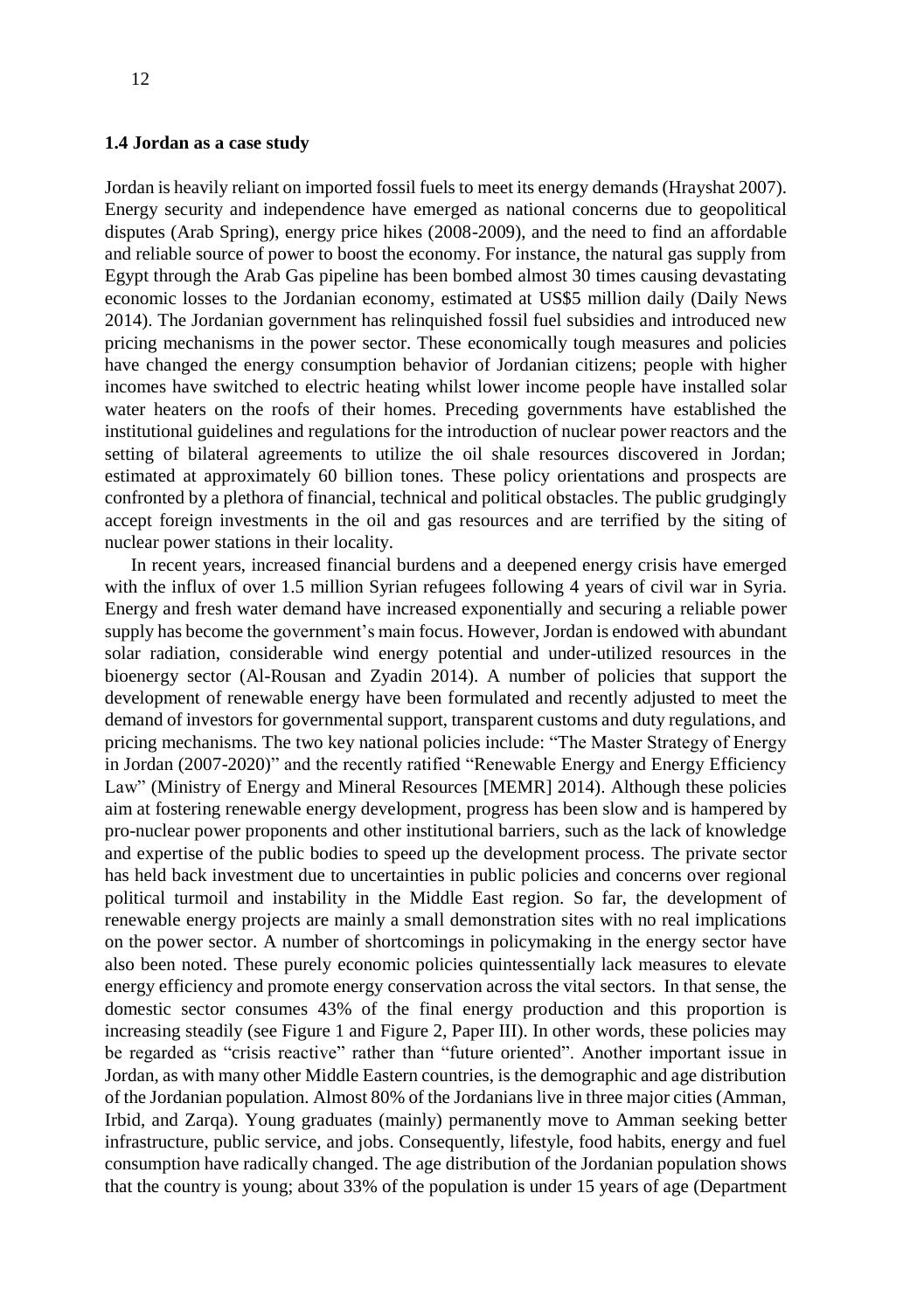of Statistics, 2013). Although young people require substantial health care, shelter, food, and education resources before becoming economically productive however it reveals the magnitude of power the young people possess if properly educated to induce changes to their societies together with the proper and modern policies. It also points to the importance of public education and public education policies and strategies, which determine education outcomes and influence the direction that society as a whole is heading.

The Jordanian public education system has successfully produced large numbers of skilled people to feed and upgrade all vital sectors, including the education system, in both the internal market and in the markets of neighboring Arab countries. In 1999, the kingship was passed to HM King Abdallah II, who has visions for economic reforms. In addition, HM Queen Rania has embraced visions and plans to develop the educational sector in Jordan through computerization and upgrading of teaching infrastructures, institutions and governance. Notable changes and reform to the education system have indeed occurred since 2000. Thereafter, education policies have been aimed at "education compulsory to all citizens", linking education to the local and regional market needs through Knowledge Economy, and the continuation of upgrading and elevating the quality of the education (Massadeh 2012). These measures have led to a division of secondary education into Comprehensive Secondary Education (Academic &Vocational) and Applied Secondary Education (Training Centers & Apprenticeship). In the vocational and applied education domain, the aim is to produce skilled technicians to lead the development of the economy and elevate poverty, while academic (scientific) education aims to diversify educational outcomes in order to embrace e-commerce, information management, and computer sciences, to meet the technological development in the field of communications and international trade (Massadeh 2012). Currently, there are 6355 schools in Jordan (public, private, othergovernmental, UNRWA) of which 3545 (56%) are public schools. The number of teachers has risen to over 110,000 and the total number of students has reached 1.7 million. These remarkable figures re-inforce the need to rethink educational policies in order to embrace new approaches toward environmental protection, renewable energy development, and ultimately, pave the way toward sustainable and resilient societies.

Given the daunting environmental and socio-economic challenges outlined above, elevating the cognitive capability of young people in Jordan is critical and highly recommended. Of particular importance is the cultivation of public acceptance and support toward large-scale renewable energy development. To our knowledge, no studies have been conducted to date that empirically illustrate the status quo of environmental education and the degree of social acceptance to renewable energy development in Jordan and in the Arab countries in general. Moreover, few studies have examined the level of environmental awareness and perceptions among the young people in Jordan.

#### <span id="page-12-0"></span>**1.5 Objectives and Research Questions**

The main aim of this research was to conduct interdisciplinary and contemporary research studies in order to explore the prospects and role of education in elevating energy and environmental awareness in young citizens in Jordan. The main research objectives are:

- 1) To explore and investigate school students' level of knowledge, perceptions of, and attitudes toward renewable energy resources (Paper I).
- 2) To explore and investigate secondary school teachers' level of knowledge, perceptions of, and attitudes toward renewable energy resources (Paper II).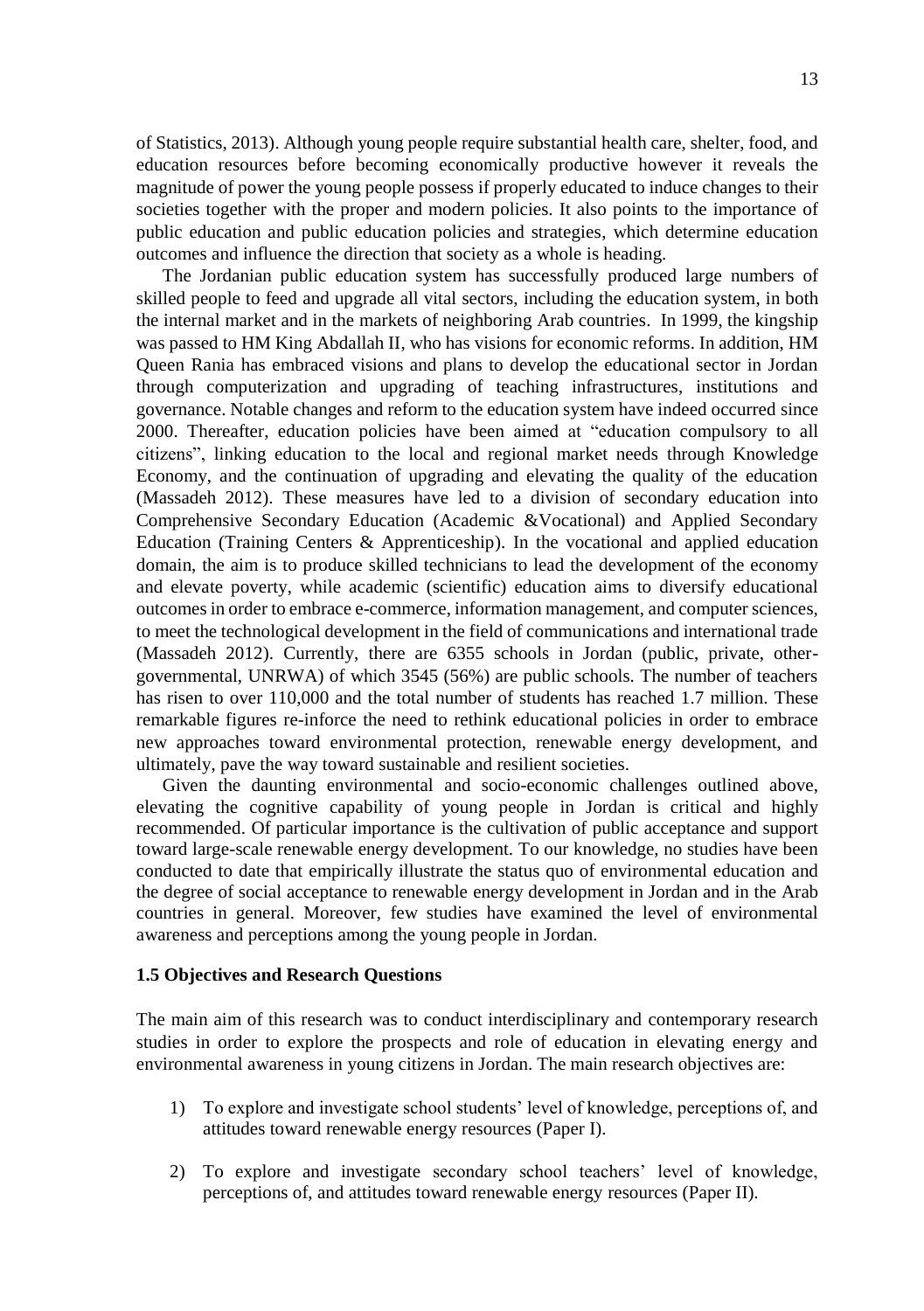- 3) To explore and investigate the relative importance of home, school, and mass media on elevating youth energy and environmental awareness (Paper III).
- 4) To investigate the level of environmental awareness and the nature of perceptions among young school students (Paper IV).

The study outcomes may assist the education authorities in Jordan to craft new education strategies with the aim of increasing knowledge levels in regard to renewable energy in young people and to enhance their environmental awareness. The outcomes of this study may also provide insights for educational authorities in other Arab countries. The study also seeks to contribute to the scientific literature by focusing on environmental attitudes and factors that shape and influence environmental behavior, by specifically studying an example from a developing country.

### <span id="page-13-0"></span>**2. METHODOLOGY**

#### <span id="page-13-1"></span>**2.1 Literature Review**

At the heart of environmental social sciences, it is believed that historic human interactions with the environment has led to the current state of the environment worldwide. Therefore, the quality of the environment seems to be strongly linked to and influenced by human behavior, thus there is a need to understand such behavior and the driving factors that shape and guide such behavior. Furthermore, technological innovations require individuals to accept and understand them in order to be able to use them in correct and sustainable ways (Torgler and García-Valiñas 2007; Steg and Vlek 2009). In this regard, formal and informal education is considered as one approach as by increasing public knowledge the public is helped to make informed decisions based on cognitive understanding of a given problem or issue (Steg and Vlek 2009). Concrete environmental and energy-related knowledge is a combination of consistent and scientifically-sound facts, concepts, and an individual's personal experiences occurring within certain socio-economic and environmental contexts (Zsoka et al. 2013). Knowledge increases an individual's understanding and awareness of a given problem or situation and thereby helps an individual to develop elaborative opinions, meaningful perceptions, and constructive criticisms of benefits and risks. Stern (2000) suggested that personal environmental norms and willingness to engage in behaviors that are consistent with those norms are influenced by available information. For example, the dissemination of transparent, consistent, and easy-to-digest information to the public regarding the benefits of recycling (Vicente and Reis 2008; Barr 2007), the consequences of environmental degradation (Sánchez and Lafuente 2010), the benefits and risks of biotechnology or genetically modified organisms (GMOs) (Qin and Brown 2007), and the curtailments of energy use (Attari et al. 2010) would assist the public to act correspondingly.

While some research evidence has pinpointed a link between the provision of information and possible behavioral change (Zsóka et al. 2013), other studies, however, have paradoxically argued that knowledge alone may not necessarily inflict changes in attitudes or behavior (Kollmuss and Agyeman 2002; Bamberg and Möser 2007), which in some instances can cause confusion and greater helplessness (Owen and Videras 2006). Knowledge of the causes and solutions for environmental problems appears to be more difficult for children to comprehend (Evans et al. 2007), and there exists a public "cognitive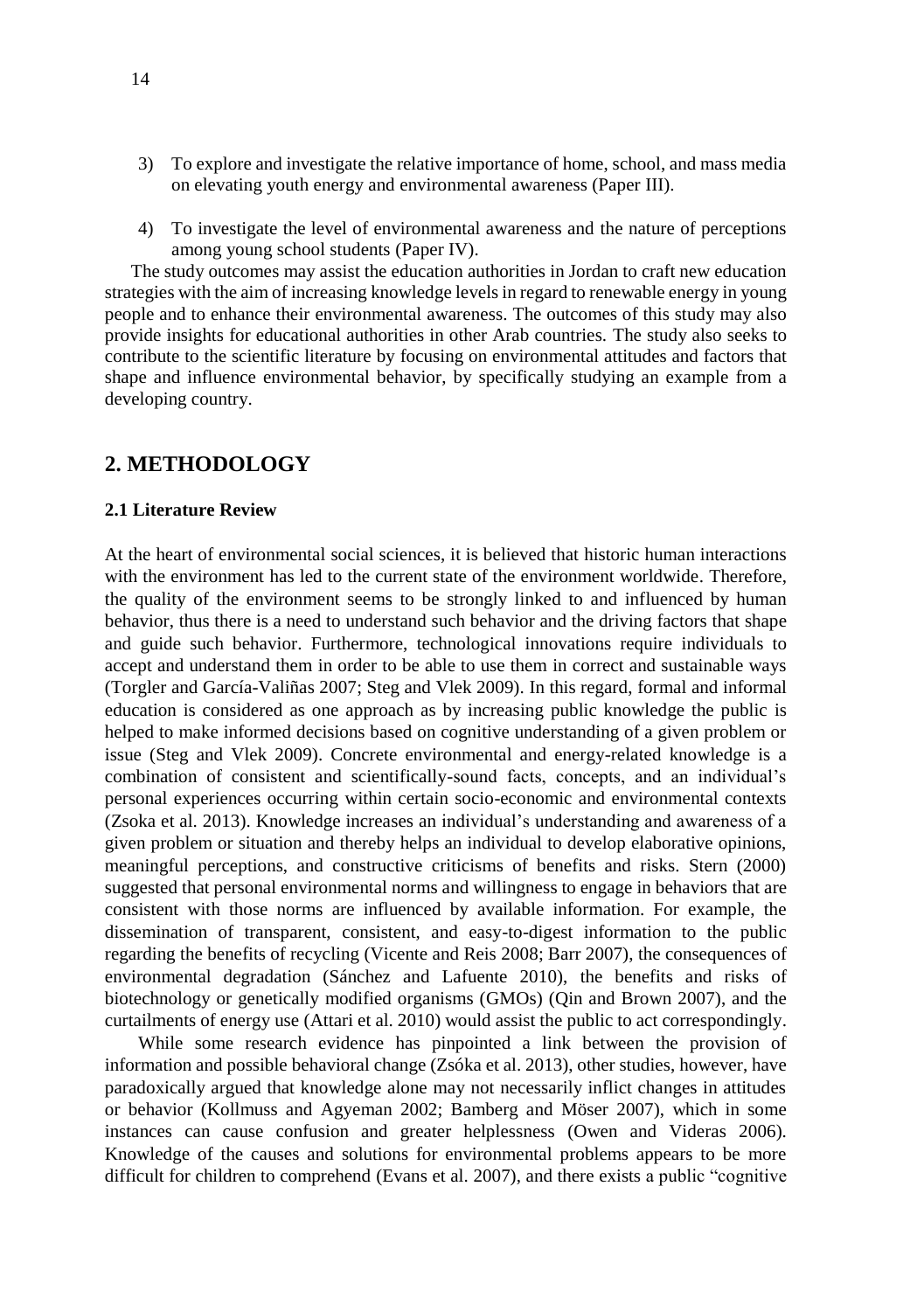bias" of approving information that is perceived to be aligned with their beliefs and disregarding information that are perceived contradictive (Steg and Vlek 2009). These arguments are somewhat valid since attitudes themselves are influenced by a variety of social, political, and cultural factors aside from informational exhortation (Owen and Videras 2006), and that the state of the environment might have a stronger impact on the development of attitudes toward environmental protection (Stern 2000; Zsóka et al. 2013; Owen and Videras 2006; Kollmuss and Agyeman 2002).

In addition to knowledge, the study of the nature, formation, and change in attitudes is the beating heart of social psychology (Milfont and Duckitt 2010). Hence, there are a cornucopia of studies and plethora of theories investigating attitudes and behavioral relationships with sometimes perplexing findings. The basic premise for studying attitudes rests on the notion that adults presumably hold stable attitudes and that attitude has a potential advantage in understanding and predicting human behavior and that attendance to attitude brings change in behavior. With several reported definitions in hand, eminent researchers in the field have arrived at a consensus that some characteristics of attitudes are: (1) being latent, hypothetical or psychological constructs, (2) acquired and learned but not innate, (3) cannot be measured directly but rather inferred from overt actions or minute facial expressions, (4) evaluative in nature and multidimensional, (5) attitude may be explicit or implicit, global or local, (6), attitude may have an impact on a closely-related behavior if they both correspond in terms of action, target, content, and time elements, (6) attitudes may consist of, derive from, or interact with cognitive, affective, and behavioral elements. The cognitive element consists of perceptions, concepts and beliefs, the affective element consists of feelings and emotional responses about the attitude object, and the behavioral elements include the overt actions and responses to the attitude object (Fabrigar et al. 2005; Crano and Prislin 2008; Milfont and Duckitt 2010).

I quote the recent definition of attitude from Crano and Prislin, 2006. p. 347):

"*An attitude represents an evaluative integration of cognitions and affects experienced in relation to an object. Attitudes are the evaluative judgments that integrate and summarize these cognitive/affective reactions. These evaluative abstractions vary in strength, which in turn has implications for persistence, resistance, and attitude-behavior consistency*"

Furthermore, the literature also suggests that values, social norms, beliefs, intentions and motivations, and locus of control are a set of inextricably interconnected, intuitively interwoven psychological antecedents that influence and steer human behavior(s) in a favorable or unfavorable manner (De Groot and Steg 2007; De Groot and Steg 2010; Stern 2000). To elaborate, Pooley and O'Connor (2000) suggested that for environmental educators interested in changing environmental attitudes, emotions and beliefs rather than knowledge need to be targeted in the environmental programs.

Other approaches have taken into consideration the factors that promote or inhibit proenvironmental behavior. To do so, researchers developed a number of theories to explain various types of environmental behaviors. For instance, the Theory of Reasoned Action (TRA) (Ajzen and Fishbein 1980) was developed in response to research on the weakness of attitudes predicting behaviors and later on extended to become the influential Theory of Planned Behavior (TPB) to include the Perceived Behavioral control (Ajzen 1991). The basic premise of the TPB theory is that people are essentially rational and make systematic use of information available to them (Kollmuss and Agyeman 2002), and an individual makes reasoned choices and seeks alternatives to maximize benefits with the lowest costs of money, physical efforts, and social approval for example (Steg and Vlek 2009). The implementation of TPB theory was deemed successful in explaining behaviors, such as travel mode choice,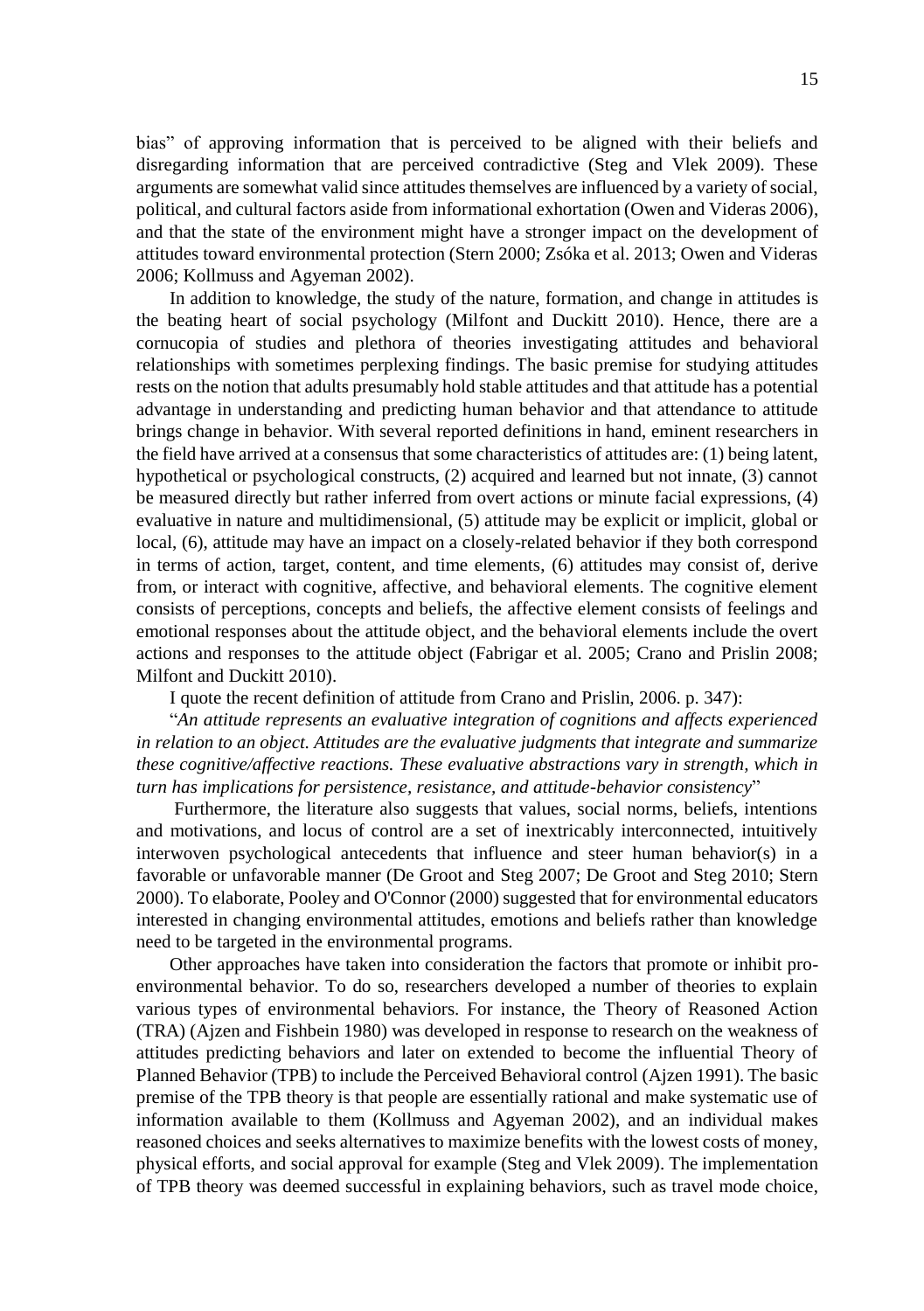purchase of energy conservation appliances, water use and meat consumption (Steg and Vlek 2009; Bamberg and Schmidt 2003; Kaiser and Gutscher 2003; Harland et al. 1999). Other scholars have examined environmental values and found that individuals, who subscribe or hold more ecocentric and altruistic values are more likely to engage in pro-environmental behavior (De Groot and Steg 2007; Kollmuss and Agyeman 2002). Other scholars have attempted to measure environmental concern through a designed scale, such as the New Environmental Paradigm Scale (NEPS) (Dunlap et al. 2000). Studies that deployed the NEPS showed an association between higher environmental concern and pro-environmental behavior to some extent (Steg and Vlek 2009). Another line of research has focused on moral obligation to engage in environmental-friendly behavior. These studies are based on the norm-activation model (Schwartz and Howard 1981) or the value-belief-norm (VBN) theory of environmentalism (Stern 2000). Studies that deployed the VBN theory appeared successful in explaining low-cost or light-green behavior (policy acceptance) but not highcost behavior, such as reduced driving (Steg and Vlek 2009). To summarize, research studies concluded that there are other considerations that explain people's willingness to change their behavior, such as socio-economic and cultural factors, the importance to identify which behavior need to be targeted and changed, which measures are suitable to induce long-lasting changes in behavior, and how to assess the interventions or measures over the long term (Steg and Vlek 2009; Kollmuss and Agyeman 2002; Owen and Videras 2006). What appeared appealing to scholars is that a combination of interventions is needed to induce changes in human behavior. Broadly speaking, a combination of interventions means the development of public educational initiatives, which are accompanied by effective public policies and maintained by economic incentives and available physical infrastructure and technical facilities.

Since values and attitudes operate within wider socio-economic and cultural frameworks, numerous research attempts have aimed at investigating "objective" factors that influence or shape human behaviors. In the socio-economic domain, objective factors such as age, gender, marital status, educational achievements, house type and size, income status and occupation, place of residence (urban vs rural areas), religious beliefs, social capital, political orientation and interest are factors that have been intensely examined by a plethora of research studies (see Torgler and García-Valiñas 2007). However, results have not been consistent and some discrepancies were found when one factor was investigated. The reasons for the problems have varied from self-reporting, the questionnaire design, and/or unintentional bias (*see section 2.2 below for more on this issue*). Studies found that young people were more willing to pay (WTP) for improved air quality in Sweden than retired people (Carlsson and Johansson-Stenman 2000). In general, young people seem to be more concerned about the environment.

Gender issues have received ample research focus and in many contexts (Torgler and García-Valiñas 2007). For instance, Torgler (2006) have argued that women report significantly higher tax morale than men. Research has also shown that females seem more inclined toward energy conservation (Carlsson-Kanyama and Linden 2007), more aware and concerned about the environment (Jenkins and Pell 2006; Torgler and García-Valiñas 2007) and show greater support for renewable energy compared to males (Zyadin et al. 2012). Studies have also shown that females, with few exceptions (García-Valinas et al. 2011), are more inclined toward volunteering and joining charity and environmental associations regardless of age, marital status, or the level of their parental responsibilities (Zelezny et al. 2000). In developed societies women have become more independent, very well educated, raise less children, are entitled to social and economic benefits from employment, and have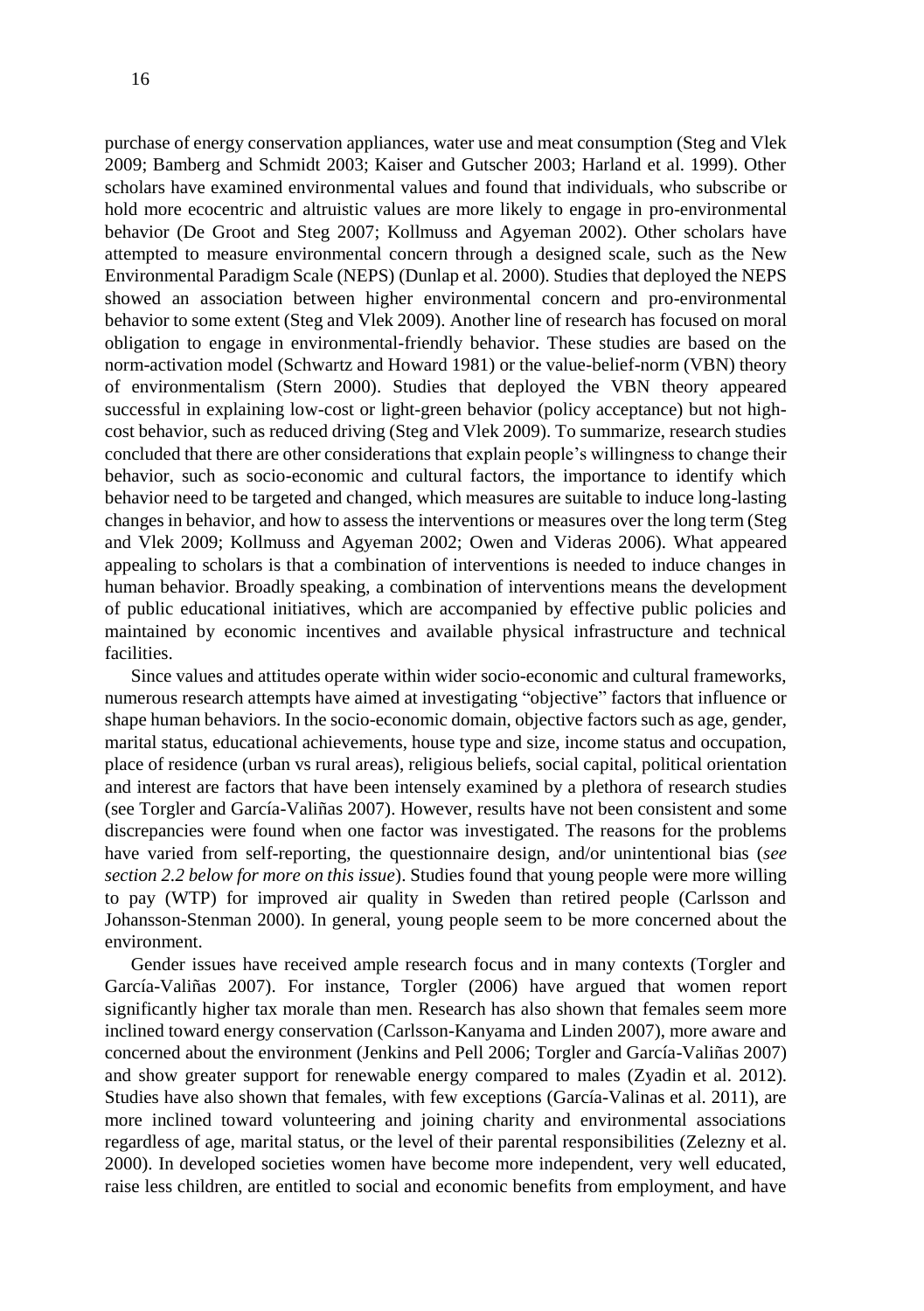spare time for other activities. In the developing countries, however, women are still dependent on men, have far less time to engage in other activities as they are fully occupied in raising large families- a deeply rooted norm in Arab masculine societies. Indeed, there is a lack of research studies on these aspects in the Arab countries.

Formal and informal education seem to positively correlate with the tendency to engage in pro-environmental activity and exhibit higher environmental preferences (Torgler and García-Valiñas 2007; Zsóka et al., 2013). Furthermore, studies suggest that knowledge is acquired not only through routine schooling but also through various channels, such as direct life experience (Hutchison 1998), social interactions (Zsóka et al. 2013; Halder et al., 2011;George and Kaplan 1998), mass media (Sampei and Usui 2009) and the internet (Aslanidou and Menexes 2008). The economic status (income) of an individual is also a significant consideration (Torgler and García-Valiñas 2007). Studies have shown that income is positively correlated with an individuals' propensity to protect the environment, WTP, join environmental organizations, and purchase green electricity at slightly higher prices (Martinsson et al. 2011; Torgler and García-Valiñas 2007; Dupont 2004). People who live in their own house appear more willing to conserve energy than people who live in rented accommodation (Martinsson et al. 2011). Also, married people with children appear more willing to pay for environmental services (WTP) than single people or childless couples (Dupont 2004). People who have political trust in governmental institutions appear more willing to adopt public environmental policies (Konisky et al. 2008). As none of these socioeconomic factors have been studied in Jordan to date, some caution must be exercised when drawing comparisons with other studies due to inherent socio-economic and cultural differences.

#### <span id="page-16-0"></span>**2.2 Attitude measurement techniques**

Numerous methods and techniques exist within the scope of environmental social sciences to collect and analyze qualitative and quantitative data; however, surveys and questionnairebased studies are commonly used instruments to address psychophysiological societal issues and challenges. Within the scope of social psychology, the study of public attitudes remains a quintessential research orientation. In this regard, environmental or energy-related attitudes are defined as latent construct or psychological predispositions that cannot be measured or observed directly but rather inferred from the overt responses and actions of an individual (Milfont and Duckitt 2010). These responses can be explicitly inferred from overt behavior (such as approaching or avoiding the object) and verbal statements (e.g. answers to an attitude question) to covert responses, such as imperceptible facial expressions (Schwarz 2012). Since the response of an individual is influenced by many other variables, the answers to attitude questions by respondents are, therefore, highly context-dependent and raise complex theoretical issues (Schwarz 2012). Attitudes can be measured directly through explicit selfreports (attitude questionnaire), which is the most feasible procedure as it is done in representative sample surveys (Schwarz 2012; Strack and Schwarz 2007). The rationale behind using questionnaires is based on the premise that people have introspective access to information (chronological or temporary) or previous experiences in their memory related to an object in order to form an attitude judgment, and people are aware of what they like or dislike (Schwarz 2012; Strack and Schwarz 2007). In cases where no answers are found in the memory, people need to form a mental representation of the attitude object and of a standard against which the object is evaluated. Hence, the judgment is disproportionately influenced by the first few pieces of information that come to mind (Schwarz 2012). One key challenge to the self-report method is that, in some sensitive cases, people edit their answers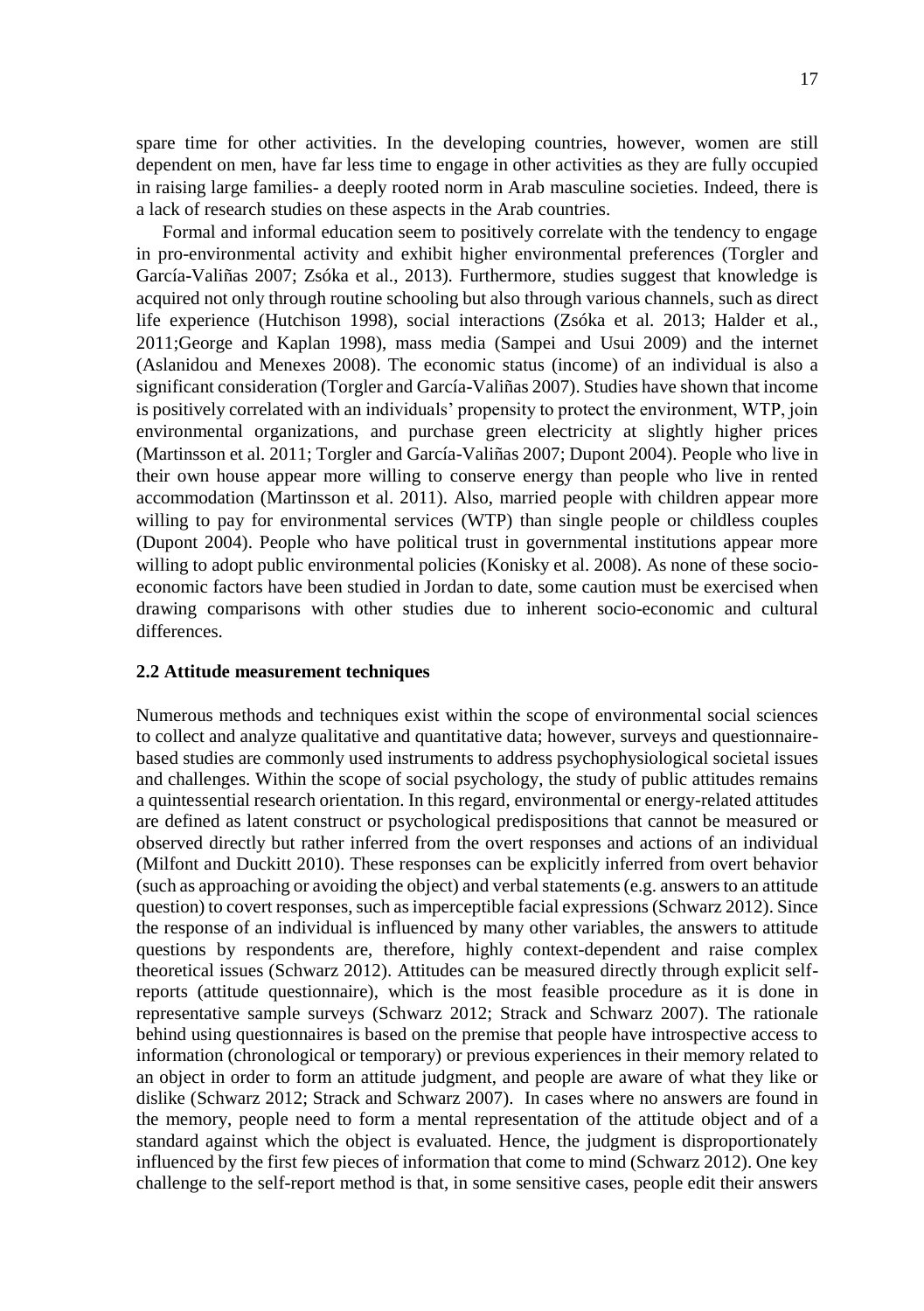before they communicate them and that minor variations in the questions wording, format, or sequence can greatly influence the obtained results (Schwarz 2012). Other attitude measuring methods, which require special skills and more resources, include implicit measurement techniques, such as Sequential Priming Procedure, Evaluative Priming, and Response Competition Procedure (Schwarz 2012). The justification behind the use of these implicit measures rests on the theoretical assumption that "*attitudes exert a systematic influence on people's performance… and that the size of this influence can serve as an index of the underlying attitudes*" (Schwarz 2012). Unlike direct explicit measures, indirect implicit measures do not require the assumption that people are aware of their attitudes; people may hold attitudes of which they are not aware they hold. Another motive for their use is to dilute the effect of context dependency that often occurs with direct explicit measures (Schwarz 2012). Other sophisticated methods of observing attitude change involve, for instance, the observing of sweat gland activity of the skin (electrodermal measurement), or monitoring the reactions of facial muscles (electromyography), or measuring brain activity through brain imaging techniques (electroencephalography). However, these measures do not reflect the direction of the evaluative response; they can be distorted by unrelated facial movements, or they do not lend themselves to a direct assessment of positive or negative responses respectively, rendering their use limited (Schwarz 2012). In summary, self-report measurements remain the most widely used and accepted research tool despite their weaknesses and disadvantages (Milfont and Duckitt 2010). In an attempt to develop and upgrade attitude measurement techniques, researchers have developed and proposed several models. In this regard, three scales have been largely developed and used: the Ecology Scale, the Environmental Concern Scale, and the New Environmental Paradigm (NEP) Scale (see Milfont and Duckitt 2010). These measures examine multiple expressions of concern and examine various environmental issues. However, several shortcomings have been observed in using such measures: they may have become outdated since many new environmental issues have emerged (Milfont and Duckitt 2010), given the socio-cultural differences they are not a *global tool* that can be used in developed and developing countries alike (Sarigöllü 2009), and they do not include adequate renewable energy-related or energy conservation attitudinal items. As a result, a new string of survey studies that examine the social dimensions of energy related issues have been developed by various researchers (countrywise) around the globe. In Europe, the Relevance of Science Education (ROSE) project is currently in use to address contemporary environmental issues, and we have adopted some of its items in our studies (Jenkins and Pell 2006).

#### <span id="page-17-0"></span>**2.3 Questionnaire construction and pre-testing**

A pre-tested and self-instructed (supervised by teachers) questionnaire was designed (see Annex 1) for school students to assess their level of knowledge, perceptions, and attitudes toward renewable energy (Article I), environmental knowledge and environmental attitudes (Article IV), and the role of home, school, and mass media in elevating youth energy and environmental awareness (Article III). The questionnaire was initially developed in the English language and was later translated into Arabic. The questionnaire was pre-tested in a tenth-grade classroom (age 16 years) and with 25 students in a public school in Amman, Jordan. Any ambiguous terms or misunderstood statements were rephrased. The pre-tested school and the students were excluded from the subsequent survey study.

The first part of the questionnaire was designed to elucidate the most important source of information for the student. Here, we presented a table of nine potential information sources ranging from friends to school teachers (see Annex 1 for full list). Immediately afterwards,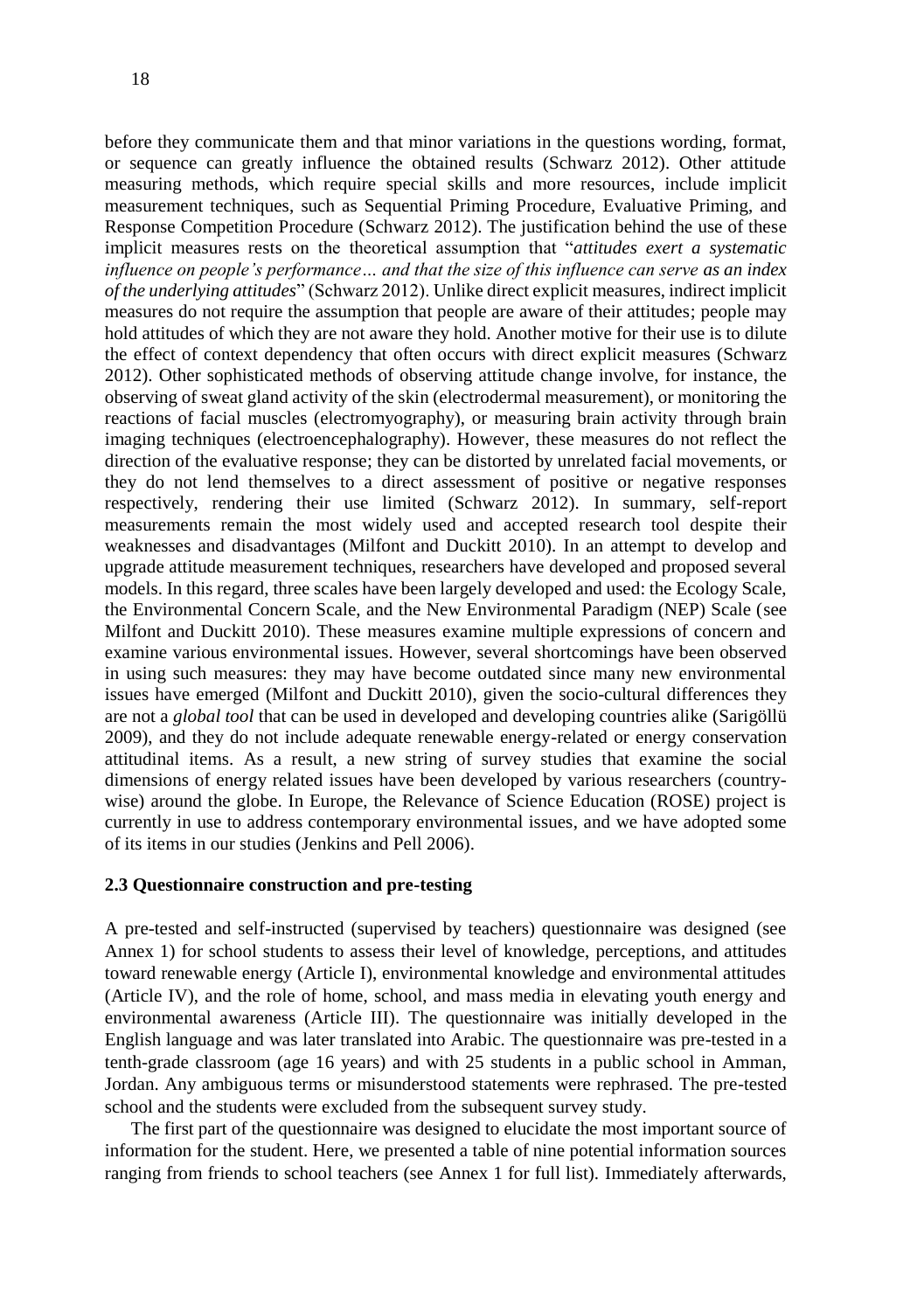the students were asked to indicate (using the source number) their preferred source to acquire information in the future.

Section two of this study (titled Renewable Energy) consisted of four sub-sections. To investigate their level of knowledge, a table of seven energy sources was presented to students and their task was to indicate (by cross-mark) whether the presented source was renewable or not. Thereafter, a further 5-point Likert scale question was presented to students with seven statements referring to solar, wind, geothermal, and bioenergy (Annex 1). The students were asked to cross-mark their level of agreement using the 5-point Likert scale of answering i.e. *Strongly Agree, Agree, I do not know, Disagree, and Strongly Disagree*.

Section three investigated and analyzed the perceptions of the students as to how to meet the growing needs for energy in Jordan in the future. We provided the students with five scenarios that we believed are the most commonly communicated options at the national level, including the contentious debate on building nuclear power plants. The degree of agreement to those statements was also a 5-point Likert-scale question i.e.: *Strongly Agree, Agree, I do not know, Disagree, and Strongly Disagree.* 

The fourth section was designed to gain insight into the attitude of students towards renewable energy and environmental issues. We provided the students with five statements (three closely related to volunteering and willingness to pay and two related to renewable energy) using a 5-points Likert-scale questions similar to the knowledge and perception questions.

Although not commonly used in survey studies (as alluded to during the peer-review process) the objective of the final section of this part of the study was mainly to investigate the self-reported level of knowledge and compare it to the measured level of knowledge. In this question, the students were asked to cross-mark their perceived level of knowledge on a 5-point Likert scale question i.e. *Very Weak, Weak, I do not know, Good,* and *Very Good.* Regarding the study objective devoted to investigate the students' level of awareness of the environmental problems in Jordan and their perceptions to whom the responsibility to protect the environment shall be attributed (Article IV), two categories of Likert-scale questions were used. The students were given a list of ten selected enviromental problems in Jordan and they were asked to determine the level of their importance on a scale of 4 i.e. *(very important, important, not important, not a problem).* Thereafter, the students were given five statements representing perceptions to whom the responsibility to protect the environment shall be attributed. Some of these items were adopted from the ROSE project (Jenkins and Pell 2006). The format of the questions was a 5-point Likert scale question as follows: *Strongly Agree, Agree, I do not Know, Disagree,* and *Strongly Disagree.*

The final section of this questionnaire consisted of sub-sections. The first was a categorical question aimed at identifying the level of parental education, separately for the father and the mother *(College, Diploma, Secondary, Primary, Illiterate, I do not know,* and *I do not want to answer).* The following questions were related to the housing type *(House in rural village, House in city, Apartment in city, Bedouin tent,* and *I do not want to answer),*  number of rooms excluding kitchen and living room *(one room, two rooms, three rooms, more than three rooms, I do not know,* and *I do not want to answer),* and a blank space to indicate the number of brothers and sisters. The last piece of this questionnaire was an openended question: *In your opinion, why do people not care about the environment in Jordan and what are the best ways to protect the environment*?

The second survey study investigated the approach of the school teachers and investigated their measured and self-reported level of knowledge of renewable energy and their perceptions of the challenges to renewable energy development in Jordan. Two statements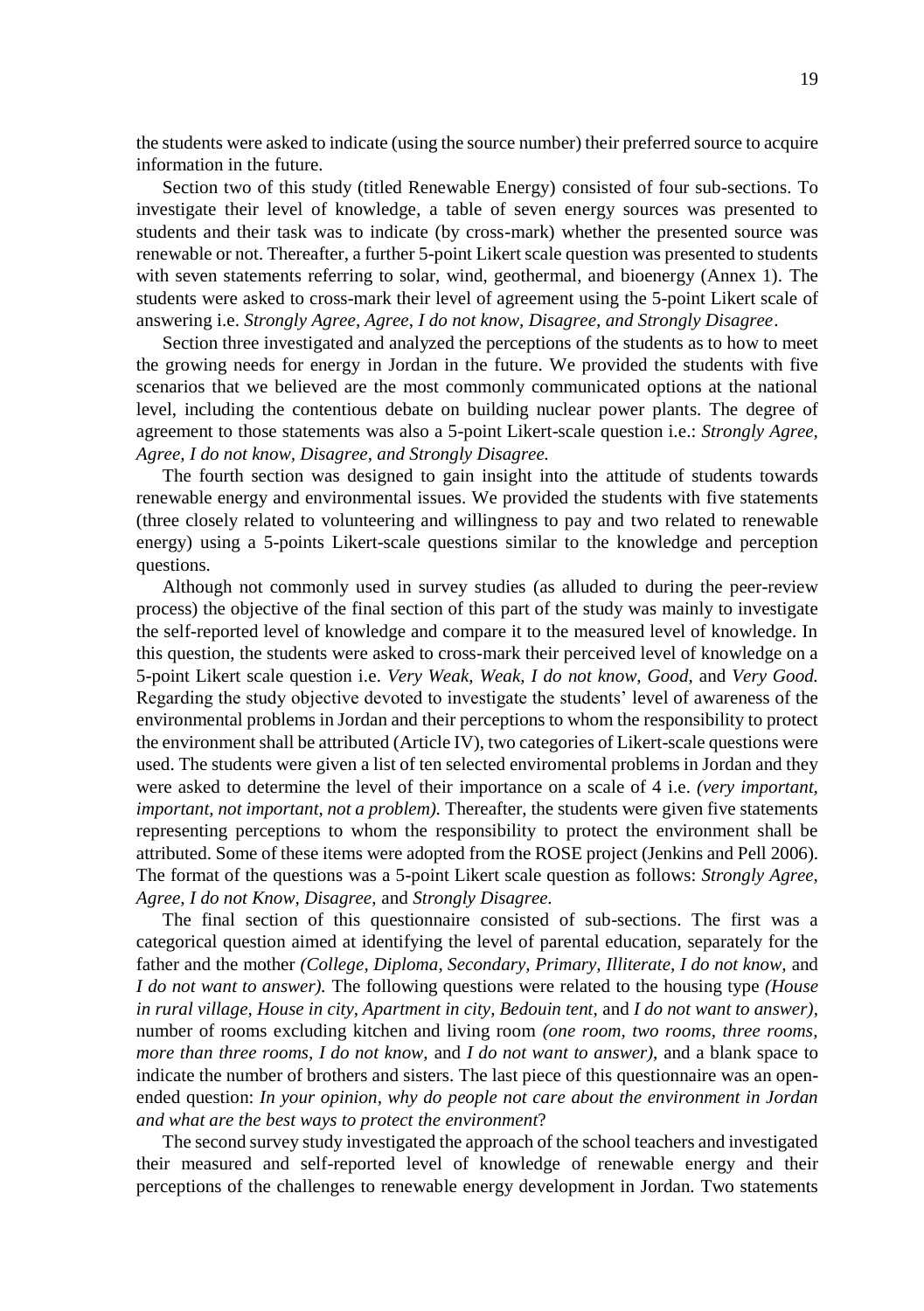contained global dimensions, and two separate sections assessed their interest in the development of renewable energy education, and their willingness to purchase clean energy or participate in elevating public awareness of renewable energy. The questionnaire was first developed in the English language and later translated into Arabic. The questionnaire was pre-tested with 25 randomly selected teachers. The pre-test responses were analyzed and minor changes were introduced to the original version.

The first part of the questionnaire was devoted to the biographical and educational background of the teachers (Annex 2). It consisted of five questions as follows: (1) gender, age, and marital status, (2) number of teaching years, number of weekly teaching hours, (3) the teacher's disciplines, (4) the most recent academic degree achieved, and finally (5) the level of school teaching. The next question is Part I of the level of renewable energy knowledge investigation. Here we presented a table of nine energy sources (fossil fuels and renewables). In the adjacent columns, the teachers were requested to indicate whether this source of energy is currently used in Jordan (Yes, No), whether it is widely available in Jordan (Yes, No), and whether the source is: *Renewable, Non-renewable, I am not sure*. Part II of the knowledge investigation involved ten statements (items) that considered solar, wind, and geothermal energy sources and several fact-related questions- two items were intentionally falsified to elaborate on the teachers' conscious responses. Another set of statements (nine items) were constructed to investigate teachers' perceptions toward renewable energy development in Jordan. We included three statements that demonstrated the challenges to renewable energy development in Jordan (cost, space, and expertise). Since oil shale exploitation and nuclear power prospects are pressing issues, we included two statements regarding their use and development (Annex II). The next section consisted of the self-reported level of knowledge in the teachers. The question consisted of four options: *Good, Adequate, Weak, I am not sure*. The final part of the questionnaire investigated the attitude of the teachers toward renewable energy (five items), what teachers need to enhance renewable energy education at the school level (five items), and what obstacles to in-class renewable energy education they may consider important (five items). The question was a 5 point Likert scale as follows: *Strongly Agree, Agree, I am not sure, Disagree,* and *Strongly Disagree.* 

#### <span id="page-19-0"></span>**2.4 Data collection**

Two cities were considered for data collection in this study. **Al-Karak** city, with a population of 100,000, is located about 120 km south of Amman and is representative of a rural area with many villages. The residents of Al-Karak city are within the low-income level, highly dependent on the public sector for employment and on agriculture and livestock as a secondary source of income. People in Al-Karak city are highly reliant on kerosene-based units for space heating in winter. The city maintains social integrity through tribal law. The capital city, **Amman**, was selected as an urban area. It accommodates over 2 million people, which includes Syrian and Palestinian refugees. Amman enjoys a relatively modern infrastructure, is the center for commercial and economic activities, and home of key public institutions, ministries, NGOs, and semi-governmental agencies. In Amman, the number of private schools (profit-oriented) is exceptionally high, which are semi-controlled by the Ministry of Education.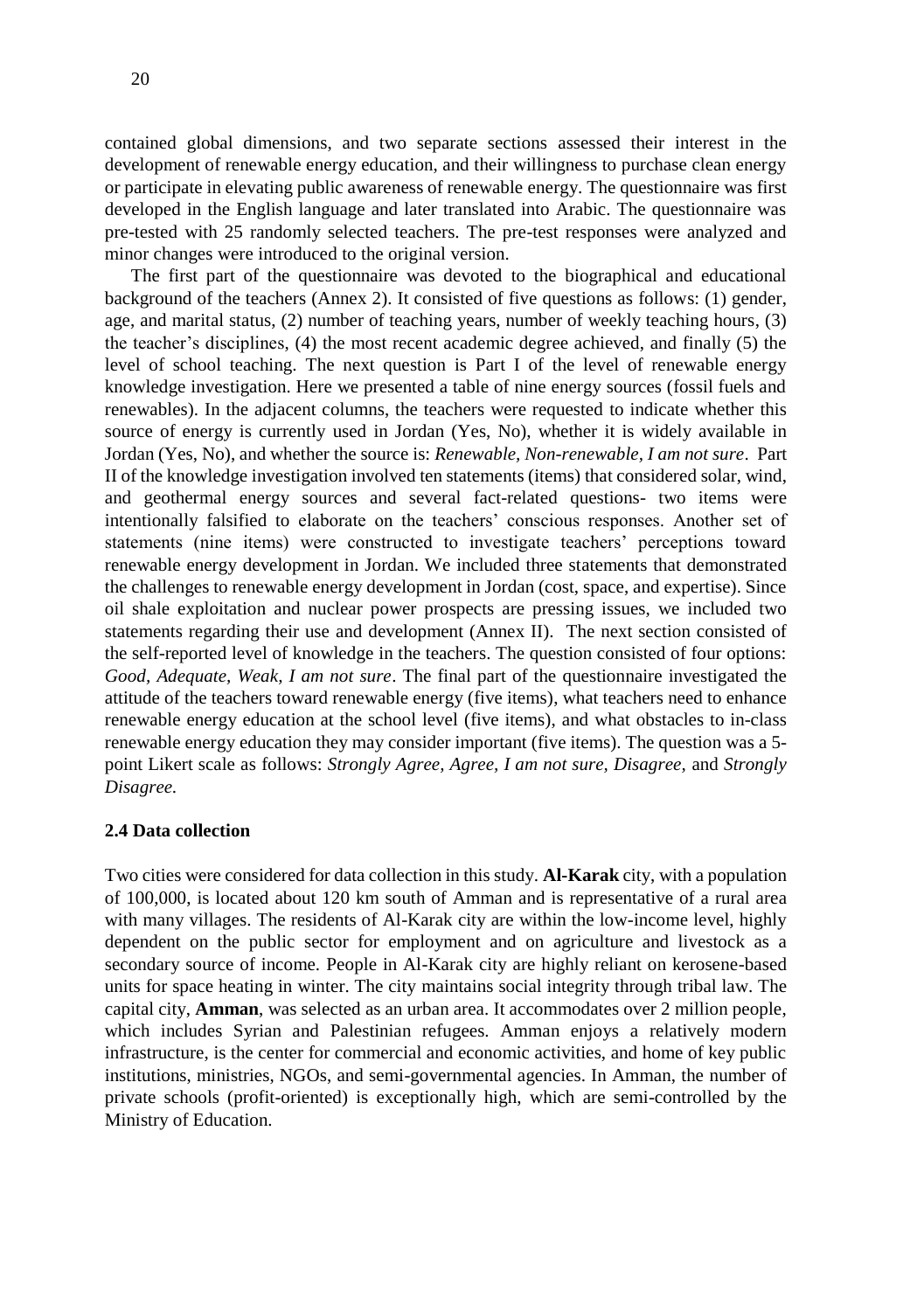| <b>Target</b><br>Group | <b>Total</b><br>responses | Gender |        |               | <b>Place of</b><br>resident | <b>Number</b><br>of Schools |
|------------------------|---------------------------|--------|--------|---------------|-----------------------------|-----------------------------|
|                        |                           | male   | female | rural         | urban                       | 19                          |
| Students               | 617                       | 356    | 261    | 218           | 399                         |                             |
| Teachers               | 260                       | 146    | 114    | $157^{\rm a}$ | $103^{\rm b}$               | 25                          |

#### **Table 1: Data distribution between gender and place of residence**

<sup>a</sup> includes Badia region (desert), <sup>b</sup> include sub-urban

The procedure for data collection required formal permission from the Ministry of Education. A committee within the Ministry scrutinized the questionnaire and thence granted permission for the distribution of the questionnaire into all public and private schools in Jordan. The Ministry also provided the researcher with a list of the public schools, contact information, and school locations. Our key independent variables were gender and place of residence. According to the Department of Statistics [DoS] (2013), the gender ratio in Jordan is 48.5% female and 51.5% male. 82.6% of the people live in urban areas (cities) and 17.4% live in rural areas (including Bedouins). For this study, a number of public schools were randomly selected by stratified random sampling from rural and urban areas.

As we described above, the public education system in Jordan is designed to accommodate females and males separately, particularly after the primary education phase. When selecting the schools, the school principal was first contacted to arrange an appointment and upon arrival the researcher briefly explained the motives of the questionnaire to the school principal and to the teacher who were to supervise the process. At the end of the data collection process, a total 617 responses from school students and 260 responses from school teachers were collected (Table 1).

#### <span id="page-20-0"></span>**2.5 Data and research technical and logistical limitations**

There are a number of shortcomings in any survey-based studies that delimits its generalizability. Attitudes questionnaires are taken as a snap-shot of time (Jenkins and Pell 2006) rendering the obtained results unstable, since the same sampled population may experience attitude change as they mature (get older) or develop different life expectations. Self-report questions are highly context dependent (Schwarz 2012) and can only be generalized to people within the same socio-economic or cultural status and outlook (Al-Sa'd, 2007). It is difficult to develop a survey tool that embraces all the possible underlying attitude-related psychological behaviors (Schwarz 2012), especially as human interactions with existing or new technologies create a new set of behaviors that researchers may not be aware of (Stern 2000). As mentioned above, any slight changes in the wording, format, or sequence of the questionnaire may influence the obtained results. Finally, self-reported attitude measures may not correspond perfectly with overt behavior toward the attitudinal object (Schwarz 2012).

In our studies some of the shortcomings involve data representation, which is mainly related to time and resource limitations. Nonetheless, the sample size of 617 school students and 260 school teachers make statistical analysis reasonable and acceptable to some degree. Another limitation includes the exclusion of the 173 schools of the United Nations Relief and Works Agency for Palestine Refugees (UNRWA), which we believe require a separate study given the differences in education orientation. The study also excluded the public schools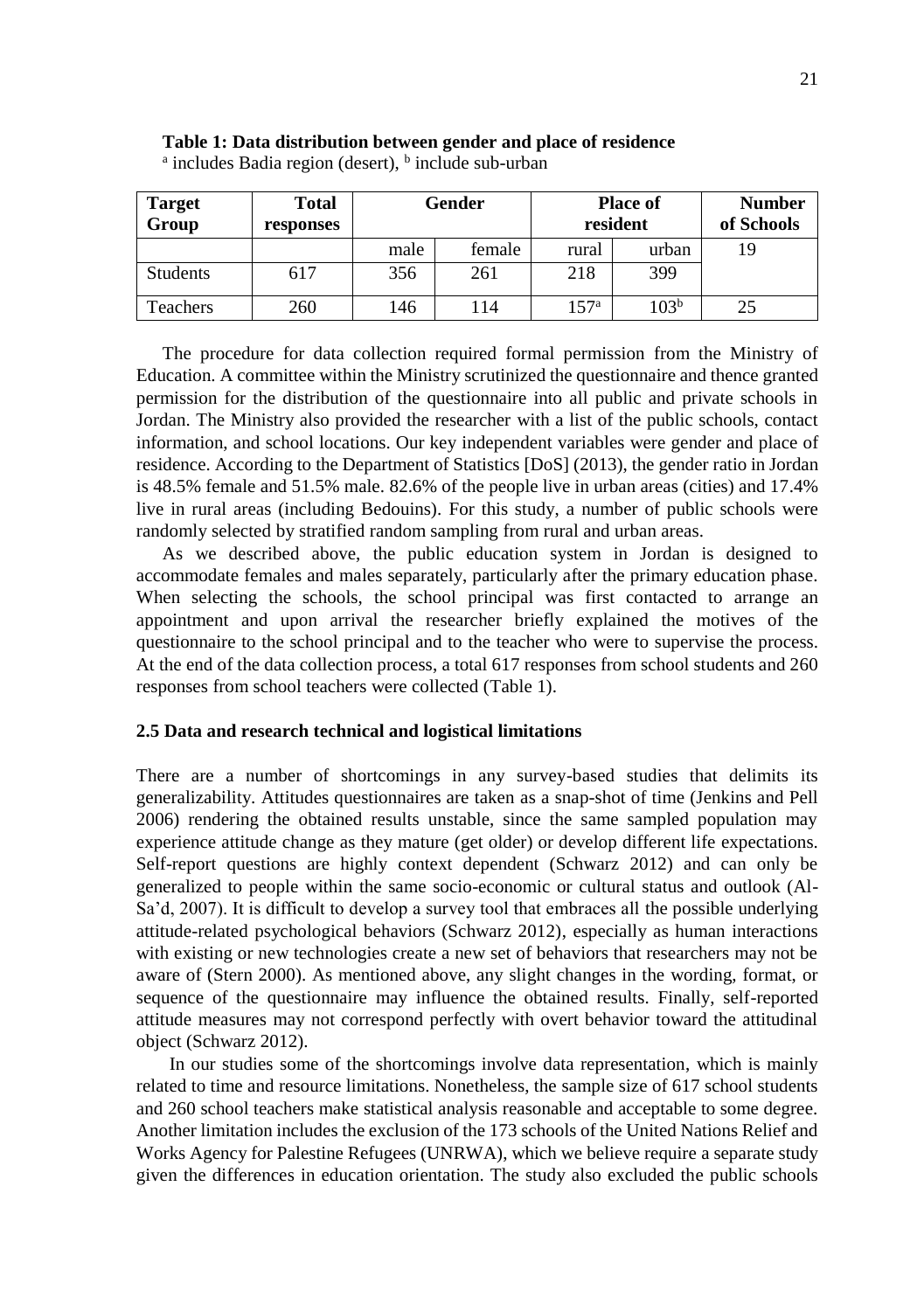maintained by the Armed Forces in poor-pocket zones and also omitted the vocational schools. These schools are either limited in number or have no upper level secondary education. Furthermore, politically sensitive, religious or ethnicity related items were not included in the survey study because the education authority may have rejected the questionnaire based on these sensitive issues. Overall, the studies outlined in this thesis are among the first studies of their kind, particularly for Arab countries, and will provide a basis to launch further and more in depth research studies in the future.

## <span id="page-21-0"></span>**3. A SYNTHESIS OF THE RESULTS**

#### <span id="page-21-1"></span>**3.1 Knowledge and attitudes of school students toward RE development**

The findings of this study revealed links between the place of residence, schooling type, gender variables and the students' knowledge of and attitudes toward renewable energy. The students, in general, managed to distinguish renewable from non-renewable resources to a certain level (Paper I, Table  $1\&2$ ). Some confusion among the students was identified regarding a correct understanding of geothermal energy, natural gas, oil shale, and nuclear power. Results of the Chi-square test showed that females were more capable of correctly identifying the nature of energy sources compared to males. The test also showed that the residents of urban areas were more capable of identifying the correct nature of energy sources, although this was not statistically significant. The students of the private mixed schools were more capable of identifying the renewable energy sources compared to their counterparts in rural and urban schools. The results clearly indicated that the students *do not know* enough about bioenergy, particularly how biodiesel and bioethanol are produced. Regarding knowledge of renewable energy sources, two-thirds of the students appeared aware of the modern use of solar applications and wind turbines but appeared unfamiliar with geothermal energy and its uses. Several non-parametric statistical tests (Chi-square, Mann-Whitney, and Kruskal Wallis) were deployed to reveal differences in gender, place of residence and schooling systems. The results of these tests showed that females, residents of urban areas, and students of private mixed and urban schools were more knowledgeable of the uses of renewable energy technologies compared to males, residents of rural areas, and students of rural public schools, respectively. These differences, however, were not statistically significant in all of the cases (see Paper I, Table 4).

The perceptions of the students in regard to proposed future energy scenarios revealed some misconceptions and highlighted the students' misunderstanding on some energy issues (Paper I, Table 5). On one hand, 70% of the students supported policies that promoted the utilization of local oil shale resources and 50% supported the development of nuclear power (statement 2 and 5 respectively). On the other hand, 87% of the students showed explicit support for the utilization of renewable energy resources, and 81% further supported the utilization and processing of organic wastes. The Chi-square test revealed a clear significant difference for the three study's variables (gender, place of residence, and school type). In terms of gender differences, females were clearly supportive of renewable energy and organic waste utilization, while males tended to largely support the development of nuclear power (Paper I, Table 6). The residents of rural areas were more supportive of a continuation of gas and oil importation and the utilization of oil shale resources, and the development of nuclear power (statements1, 2, and 5). The residents of urban areas showed more support for the utilization of renewables and organic wastes. Similar findings were found for the students of rural public schools in comparison to students of urban public schools. The attitudes of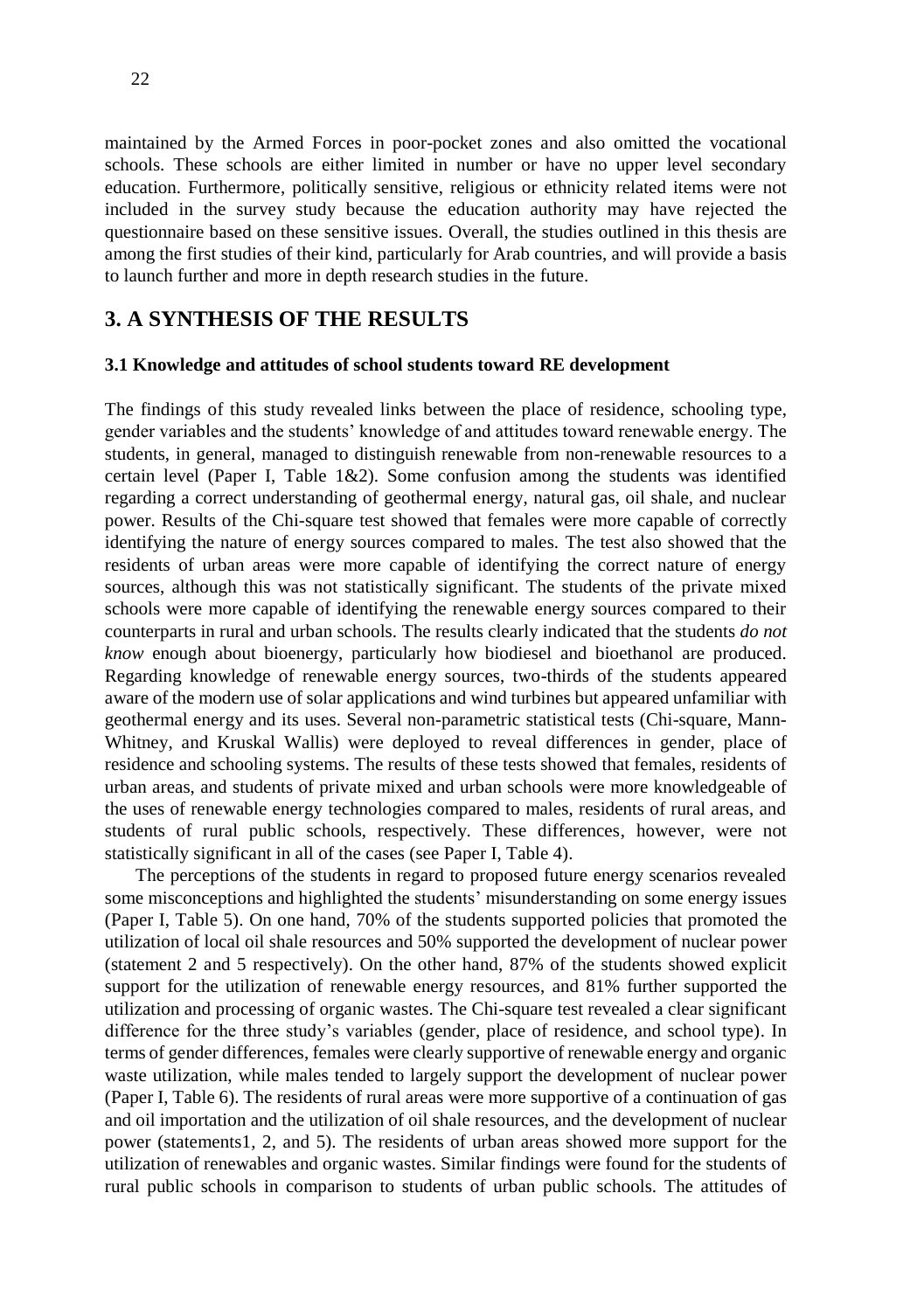students towards renewable energy revealed clear positive attitudes toward renewable energy development in Jordan. For instance, the majority of the students (over 80%), showed a willingness to pay additional money to receive clean energy at home, although 20% did not agree on this statement. The students largely agreed (82%) to install solar panels at their homes if they could afford it (Paper 1, Table 8). Residents of urban areas showed more willingness to pay additional money for clean energy compared to residents of rural areas. Gender and schooling system did not reveal any significant differences. The self-assessment by the students of their level of renewable energy knowledge showed close proximity to the measured level of knowledge (Paper I, Table 9). About 50% of the students rated their knowledge as *good* and about 20% rated it as *very good*. The remaining 30% of the students rated their knowledge as *very weak* or indicated that *they do not know*. No statistical differences were evident for this part of the study regarding gender, place of residence, and schooling system.

#### <span id="page-22-0"></span>**3.2 Knowledge and attitudes of school teachers toward RE development**

In this study, a knowledge gap and misconceptions in regard to energy resources among the teachers were identified. Oil and natural gas are the main sources of energy used in Jordan. With the exception of the extensive use of roof-top Solar Water Heaters (SWHs), the proportion of renewables in the energy mix is very small. In this study, the teachers appeared unaware of the energy use and availability in Jordan, although 98% of them appeared very well aware of the solar energy potential in Jordan. Teachers appeared familiar with renewable energy sources, such as solar, wind, and hydro. However, they appeared not well aware of the nature of nuclear power, coal, natural gas, and geothermal. The level of knowledge of the teachers was further tested using 10 statements, 3 of which were falsified. The teachers showed an awareness of the technology-concept of renewables (solar, wind), however teachers were either not sure or had never heard of Photovoltaics (PV) technology (Paper II, Table 2). Eleven percent of the teachers have never heard of biodiesel. Teachers were not well informed of the energy situation in Jordan where 25% of the teachers appeared unsure and 64% believed that half of primary energy was imported (in reality it is around 96%). Some 20% of the teachers were not sure or were unaware of potential of biogas production from the processing of municipal sewage waste. 14% of the teachers were not sure whether energy demand will increase or decrease in the future (items 6 and 10 respectively). Many of the teachers did not know that firewood is a key energy source in many developing countries (item 8). There were no statistically significant differences in the bio-demographic variables (gender, age, marital status, place of residence) in regard to general energy-related knowledge of the participating teachers. Other variables related to work profile and characteristics, such as teaching load, teaching experience, and the teacher's disciplines did not show significant differences, although science teachers appeared more acquainted with the presented set of knowledge items, in comparison, to literature, religious, and sports teachers for example.

The perceptions of teachers towards renewable energy use and development in Jordan were tested by presenting nine statements. The teachers optimistically perceived the development of the renewable energy sector in Jordan as a means for energy independence and economic growth (items 1 and 2). The teachers, however, appeared somewhat skeptical since they largely believed that renewables are still expensive (item 3), particularly in the light of a lack of local expertise (item 6). It is also noteworthy that 70% of the teachers supported the nuclear power option (item 4) and 85% of them saw the utilization of oil shale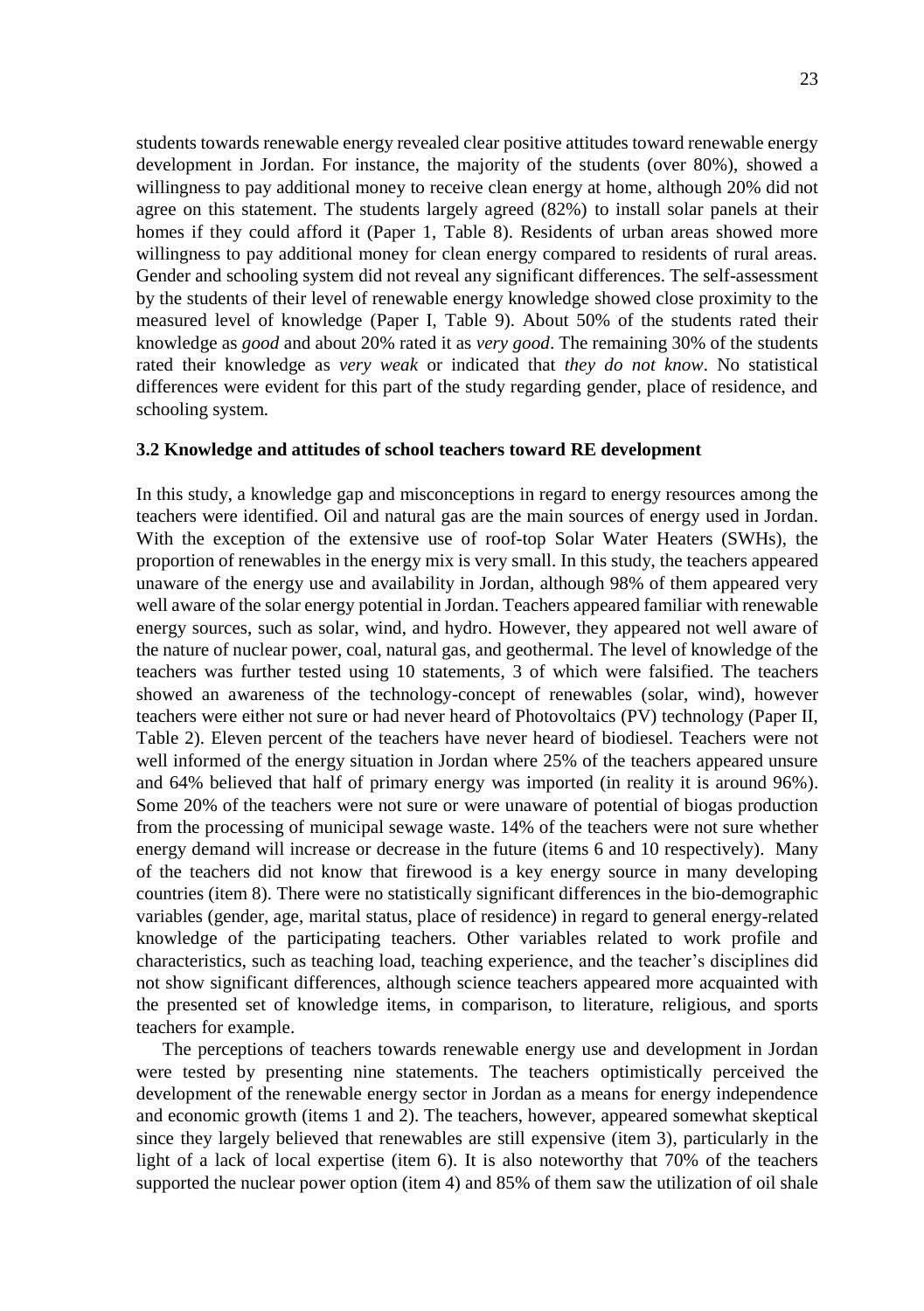resources as a key future energy policy for Jordan (item 5). On a global scale and with different energy scenarios, 44% of the teachers appeared *not sure* regarding the use of agriculture crops to produce denatured ethanol (transportation fuel) and whether this process might create hikes in staple food prices (item 8). Another mode of misconception among the teachers was forest wood-based energy generation. Here, 70% of the teachers appeared critical and strongly disagreed that the harvest of wood from a forest is environmentally friendly (item 9). The non-parametric tests deployed to reveal any statistically significant differences did not show any noteworthy differences for the study variables. In regard to the teacher's attitudes toward green energy, the teachers showed positive attitudes and a willingness to adopt green and clean energy (Paper II, Table 5). For instance, 85% of teachers were willing to pay more in order to receive green energy at home, 89% would like to install solar water heaters at home, and 86% were also willing to drive hybrid or electric cars. It was also important to explore the teachers' willingness to volunteer to participate in outreach campaigns designed to raise public awareness of renewable energy and its benefits in Jordan. Highly educated, single and female teachers showed a higher willingness to install solar water heaters compared to less educated, married and male teachers. Finally, we examined the requirements of teachers to be able to deliver successful and effective renewable energyrelated education at the public schools. In this regard, we provided the teachers with ten statements and arguments (Paper II, Table 6). All the participated teachers in this study either *agreed* or *strongly agreed* to the proposed measures to improve RE education at the public schools. 90% of the teachers seemed eager to learn more about RE (item 3), however 50% believed that they did not have enough knowledge of RE, 80% asked for training, 86% asked for better teaching materials, 90% asked for financial help, and around 77% asked for external help from experts to teach in classrooms (items 1-6). From their own point of view, the teachers believed that there was no time in their teaching schedule to teach RE-related topics and they recommended the development of a separate curriculum devoted to RE sciences, especially when there is an opportunity to include this curriculum in the school time periods. Almost one-third of the teachers disagreed with the suggestion that parents are a more important factor in regard to the students' knowledge of RE uses and benefits.

## <span id="page-23-0"></span>**3.3 The role of home, school environment, and mass media in elevating youth energy and environmental awareness**

In this study, the degree to which the students accessed various information sources revealed interesting findings (Paper III, Table 1). The students indicated their parents, the internet, the school curriculum, and school teachers as important sources of information. Parents scored the highest mean value and thus appeared the leading source of information for the students. Radio and school activities, on the other hand, appeared relatively weak sources of information. Socializing with friends appeared an excellent source of information for rural area residents and male students compared to the female and residents of urban areas. Internet and TV remained as important sources of information for the residents of urban areas. To summarize, social factors were of great importance to residents of rural areas, whereas mass media and internet were more favored by the residents of urban areas. The Principle Component Analysis revealed three key dimensions in the data. The SCHOOL dimension (teachers, curricula, and activities) had a higher mean value and appeared of high importance for the students in regard to information acquisition. The final part of this study aimed to explore the students' preferences regarding the source of information in the future. The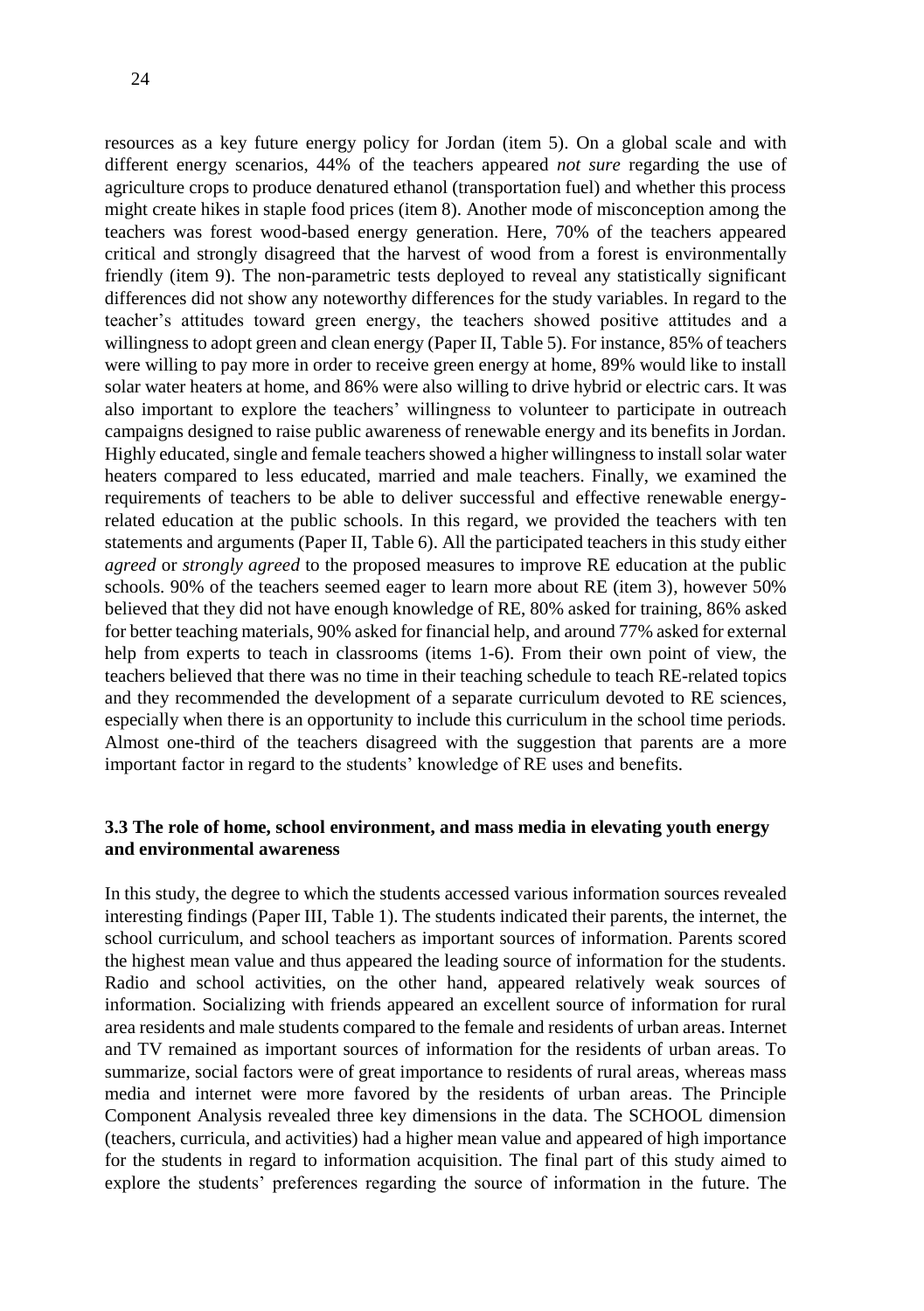internet was the most preferable source of information followed by school teachers and TV. For male students, teachers and parents were the preferred sources of information, whereas TV and school activities were preferred by the female students. Residents of rural areas indicated that the internet would be their choice in the future, whereas TV remained the preferred choice for the residents of urban areas.

#### <span id="page-24-0"></span>**3.4 Environmental awareness and perceptions among young school students**

Environmental awareness is also needed to involve the public in efforts to address and tackle key environmental challenges, such as water shortage in Jordan and in many of the Middle East and North African (MENA) countries (Zyadin 2013). To this end, we investigated the level of environmental awareness among school students and the nature of their perceptions by asking to whom environment protection should be attributed. Is it the government? Is it the developed countries? Is it science and technology? Or simply, is it the people?

To tackle these issues, ten environmental challenges were selected and presented to the students in order to determine the degree of importance of such challenges (Paper VI, Table 1). The lack of potable water was deemed the most important environmental challenge by the participating students. Water shortage (*P*=.008), air pollution (*P*=.004), and emissions from vehicles (*P*=.020) appeared more important for residents of urban areas compared to rural areas. 90% of the students indicated that people should do more to protect the environment, and 67% indicated that it is the responsibility of the government to protect the environment. Furthermore, the students largely disagreed with the statement that only science and technology, and developed countries should protect the environment. Our results also showed that approximately 15% of the students largely agreed that the protection of the environment was not their responsibility, which indicates an awareness gap. Our statistical approach showed that females and residents of urban areas have better environmental awareness compared to males and residents of rural areas. Moreover, females and residents of urban areas believed that it was the duty of society to protect the environment while males and residents of rural areas believed that it was the responsibility of government. Females appeared more critical, and largely disagreed that only developed countries or science/ technology should or could protect the environment.

## <span id="page-24-1"></span>**4. DISCUSSION**

Renewable energy and bioenergy technologies are seen as a panacea for climate change through limiting carbon emissions, the creation of a sustainable bio-economy, aiding poor people's aspirations, and guaranteeing energy security, safety, and independence (Panwar et al. 2011; GEA 2012; Scheer 2012; Bloomberg 2014). Renewables have also been advocated and prescribed as an alternative to the growing risks and threats from nuclear power, and as an alternative to "bridging technologies" such as carbon capture and storage, and an alternative to "bridging fuels" such as shale (natural) gas. However, meeting global energy demands will require a more ambitious renewable energy program than is currently the case thereby averting potential technological, economic, and social barriers to allow for smooth and confident investments in clean technologies (Scheer 2012; Richards et al. 2012). Social or public barriers have been identified and recognized as an impediment to the development of renewables in many countries around the world (Wustenhagen et al. 2007). In any modern society, young citizens are the cornerstone to transform current societies to more sustainable ones. They are the future policymakers, leaders, educators, and environmentalists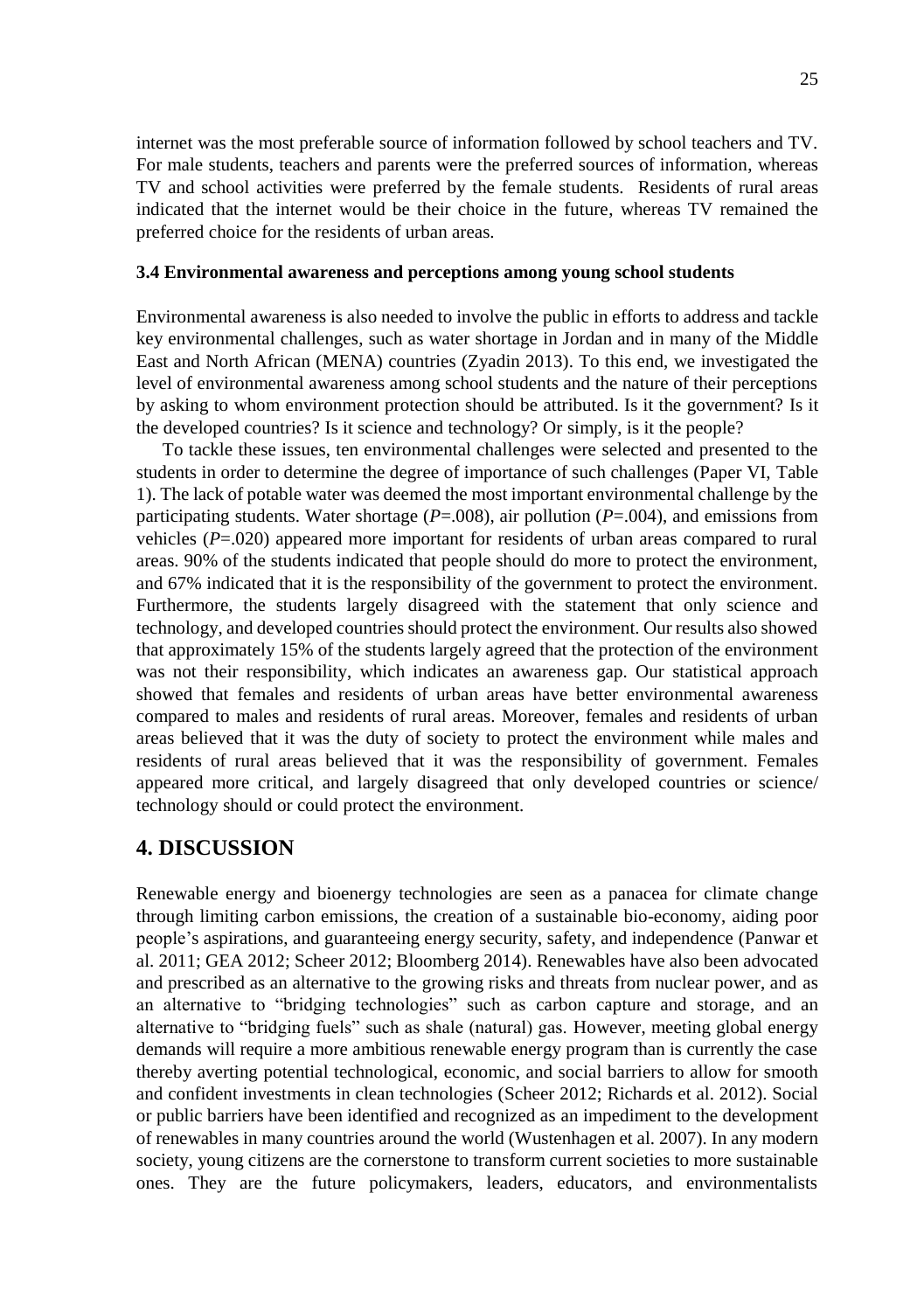(Yazdanpanah et al. 2015; Ntona et al. 2015. They are, however, energy-intensive consumers themselves and their energy choices today determine and largely shape the future of subsequent generations. Young citizens can be an effective means of addressing many of today's challenges, especially in regard to energy demand, pollution, and even population growth. These motivations led us to conduct studies in Jordan; a renewable energy-rich yet fossil fuel-addicted country.

The main results of this study revealed some knowledge gaps and misconceptions among the students and the teachers alike. Similar conclusions were also proposed by other research (Liarakou et al. 2008; Spiropoulou et al. 2007; Kollmuss and Agyeman 2002; Owen and Videras, 2006; Halder et al. 2010; Halder et al. 2011; Halder et al. 2014). Similar misconceptions, discrepancies in understanding energy concepts, and lack of general renewable energy knowledge were indicated by Trumper et al. (2000) when they compared Israeli and Argentinian pre-service teacher students. In a study of 13-14 year old Turkish school students, Kılınc et al. (2009) found that over half of the students thought that renewable power generators could in some way harm plants, animals or humans that lived nearby. Similar lack of awareness and knowledge was also found for Turkish university students by Karatepe et al. (2012) who found that female students had more information and higher levels of awareness about RES than male students. In the US, energy literacy was measured with a written questionnaire completed by 3708 secondary students in New York State. The statistical scores suggested that the students lacked the knowledge and skills required to effectively contribute toward solutions, thus accentuating the need for education that improves energy literacy by impacting student attitudes (DeWaters and Powers 2011).

In the case of Jordan, this was not a surprising finding probably because RE concepts are not adequately covered in school curricula, teachers have not received sufficient information and knowledge of RE during their career development, and the level of RE development in Jordan has lagged behind global trends. Numerous studies have been conducted over the last decades to determine the drivers of environmentally responsible behavior patterns. It has become clear that knowledge of the problem and its causes, and knowledge of the necessary or needed actions are indispensable (Kollmuss and Agyeman 2002). Researchers also believe that, based on Ajzen and Fishbein's theory of planned behavior, knowledge increases an individual's ability to bring about change through his/her own behavior and leads to a greater sense of personal responsibility, which ultimately develops into consistent pro-environmental behavior (Kollmuss and Agyeman 2002; Zsóka et al. 2013). Major challenges exist in determining the type of knowledge required, how much knowledge each individual needs to possess, and what is the best tool to elevate the public knowledge? Is environmental knowledge of equal and similar importance in both the developed and developing countries? If we believe that countries are inherently different, then it might be prudent to consider and prioritize certain levels of information on certain issues for the country of interest. For example, knowledge on energy conservation in the Gulf States might be a top priority while saving biodiversity niches in forests might be more important in Scandinavia-since Scandinavians tend to save energy anyhow (Martinsson et al. 2011). In an era of telecommunication renaissance (industrial internet), smart phone applications, social media, Wi-Fi and high speed internet connection might be effective tools to elevate public knowledge and awareness in developed nations, while modern formal public education strategies might be more effective in developing nations, particularly because tele-communication applications in developing countries are not developed at the same level as in developed nations and embraced by young people as an entertainment tool. Another indisputable argument is that knowledge alone is neither sufficient to guarantee attitude changing nor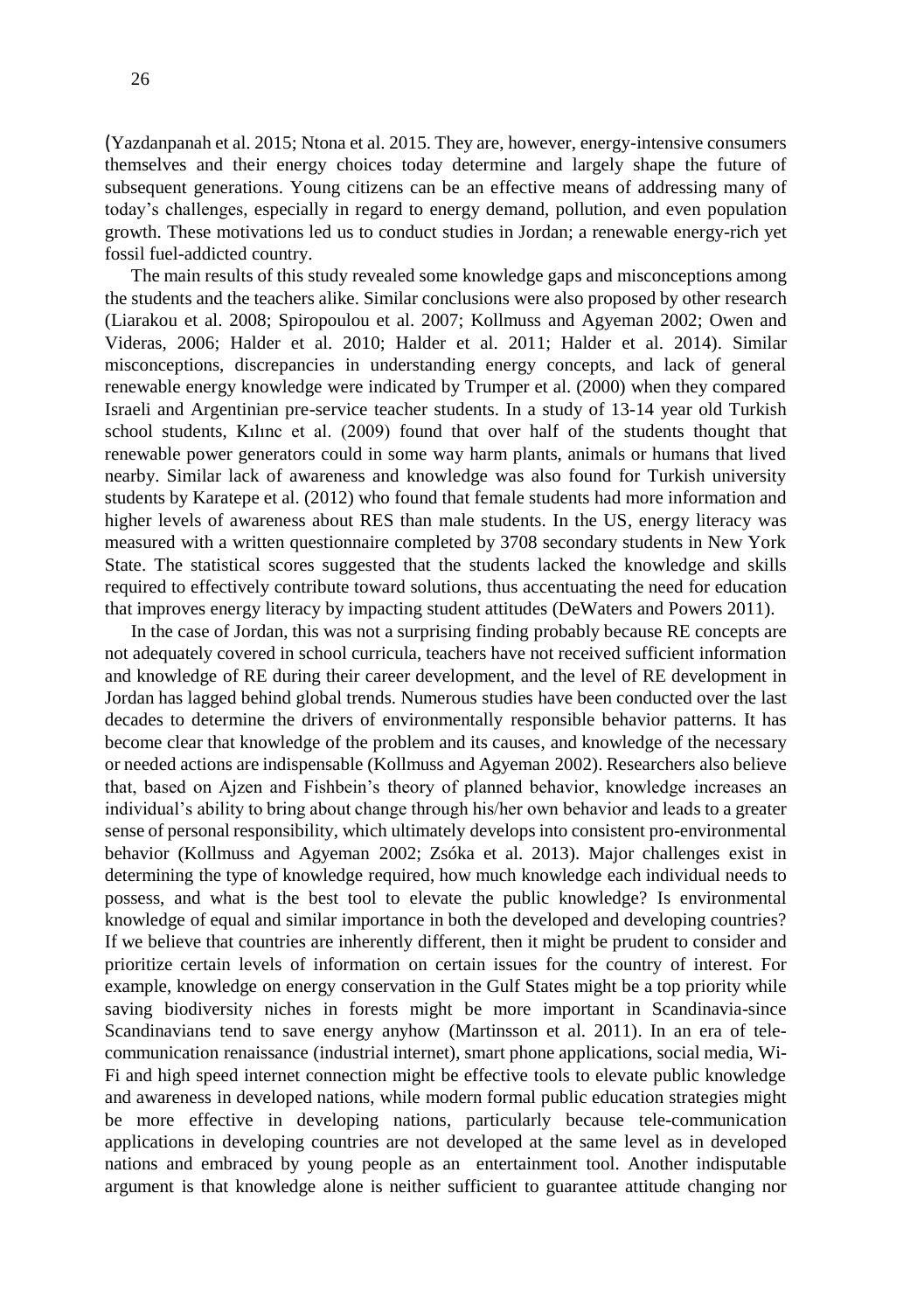sufficient to garner public support for renewable energy projects. In green-minded societies, which are disposed to save the environment and natural resources, widely-accepted public policies might be an effective intervention, while in financially-constrained societies economic incentives are beneficial if not quintessential (Zyadin et al. 2014).

The varying perceptions of the students in regard to future energy planning might have been related or connected to other cultural aspects. For instance the students showed support for oil and gas importation and nuclear power development. In Jordan, teenagers, especially males, view driving a car as social prestige, raucous entertainment, and a masculinity value while nuclear power might be viewed as a military stock in war-time, especially in the light of unrelenting Israel-Arab disputes. Furthermore, in rural areas kerosene followed by natural gas cylinders are the main fuels for space heating in winter, thus fossil fuels remain quintessential for rural livelihoods. Space heating units, such as the widely used kerosenebased *Sobba*, have an important social value with family members gathering around for warmth and entertainment. In this context, Sovacool (2009) has argued that people tend to overestimate "visible" or physical energy use, such as electric lighting, and underestimate "invisible" energy use, such as water heating (DeWaters and Powers 2011).

The gender differences also evolved from socio-cultural aspects where females appeared more environmentally conscious yet exhibited critical perceptions toward the use of science and technology and explicitly disagreed with external interventions led by developed countries to protect the environment. Females, who are religious or live in a tight religious environment, may view external interventions as anti-Islamic movements, and this finding provides evidence as to why women show more support for Islamic parties or movements in many Arab States (Kabatilo 2014). Females in Jordan appeared critical and somewhat devalued democracy, political parties, and freedom of expression because of their external origin from the West. For instance, 32% of females regarded political parties in Jordan as "undesirable or wrong" compared to 14% of males (Kabatilo 2014). Another explanation might be that the women's roles as caregivers and nurturers may lead to compassion and a higher concern toward life and the environment (Torgler et al. 2007). This impression is especially true in the case of Jordan where females value family and raising children obsessively and passionately due to the deeply-rooted cultural and religious values in these societies.

In this study, teachers appeared unable to differentiate between energy uses and availability in Jordan, and showed a low knowledge of renewables especially advanced technologies such as PV. Their lack of knowledge and awareness was also reflected in their perceptions of renewable energy development in Jordan. The teachers, as did the students, supported nuclear power and oil shale utilization. In recent years, nuclear power and oil shale discoveries have received greater mass media attention than RE resources, which probably further explains why the public appear ambivalent and possess varying perceptions regarding future energy planning. It is, however, understandable that the teachers might not be well informed about RE since it is a relatively new issue in Jordan and teachers have no access to information in their schools. An important socio-economic issue here is that teachers, in general, earn the lowest wages in Jordan (400-600 euros monthly) compared to other public sectors, which probably leads to different priorities in life, for instance, income come first. Teachers might not seek to expand their knowledge or involve in environmental (energy and water) outreach campaigns without financial stability and satisfaction. For instance, one of reasons for the remarkable success of the Finnish education system is the well-developed teacher college education accompanied by the remarkable employment benefits received by the teachers (Uusimaki and Turunen 2013. This partly explains why teachers perceive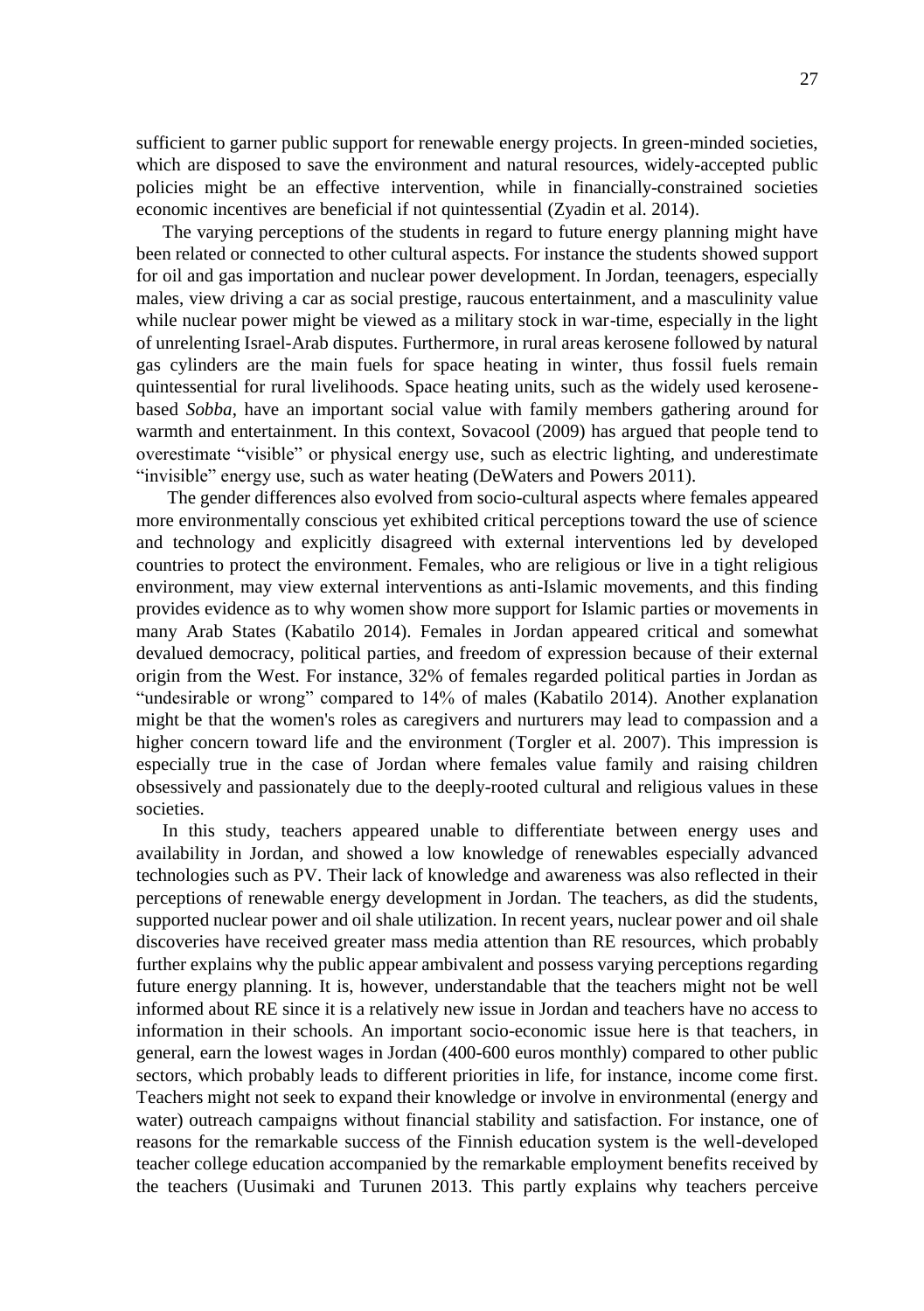28

economic development, through oil shale or even nuclear power, as a mean for better wages and more employment opportunities in the future.

In 2012, teachers marched in the streets in Amman to express their grievances regarding low wages and the health care system, and demanded constitutional approval for the establishment of the Teachers' Association. The teachers in this study, however, showed a high willingness to know more about renewable energy, and to teach about renewable energy if their requirements are fulfilled: resources, training, time, and separate curricula. Similar findings and recommendations were suggested by Liarakou et al. (2008) for the Greek secondary school teachers and by Halder et al. (2014) for Indian teachers in regard to bioenergy issues and development. This study also found higher female awareness and more propensity and tendency to adopt renewable energy compared to male teachers. It is not surprising since female teachers are also homemakers and caregivers, who seek to save resources and find new means to reduce electricity bills for example, particularly in the aftermath of newly ratified energy policies and taxes, which led to higher electricity prices in Jordan.

The students and the teachers in this study have generally shown positive attitudes toward adopting clean energy. Our findings also mirror the willingness to volunteer and willingness to pay (WTP) for the environment directly through taxes or indirectly through installing solar panels. Volunteering in general is the foundation of civil society. It helps build collective and cooperative behavior that decreases the costs of government operations to protect the environment. It may also serve as a political tool on formal institutions driving the abolishment or modification of existing laws and regulations that are perceived to inflict harm to public goods and natural resources (García-Valinas et al. 2011). Volunteering is often influenced by socio-economic and demographic factors, and the ability of individuals to participate in volunteering networks, however, environmental social norms proved to have strong relationship with volunteering in non-profit, non-governmental organizations (García-Valinas et al. 2011). Researchers have also found a positive and strongly significant relationship between WTP for environmental protection and joining an environmental group (Brown et al. 1996). Liebe et al. (2011) argued that income is not necessarily a precursor for WTP but significantly influences how much a person is willing to pay. In our study, income seems to have an influence on attitudes. For example, rural areas (lower incomes) showed a higher willingness to volunteer, while urban areas (higher incomes) showed more a willingness to pay. In regard to gender issues, studies have shown that women, with a few exceptions (García-Valinas et al. 2011), are more inclined toward volunteering and joining charity and environmental associations regardless of age, marital status, and whether they had children or not (Zelezny et al. 2000). Our results contradict, to some extent, the accepted wisdom that residents of urban areas show a higher level of environmentalism (Shen and Saijo 2007) and that families that live in urban areas, with higher incomes and a better educational outlook, are generally more environmental conscious and caring (Barr 2007).

A noteworthy finding of this study is the students' appreciation of social factors, such as the role of parents in molding students' attitudes, values and behaviors. Parents provide strong financial support for college education and for marriage purposes. Family issues are embedded in long-standing and culturally-rooted values and norms in Jordanian society. Therefore, students are subjugated to some degree by the attitudes, values and behaviors of their parents. In rural areas, where basic entertainments and sports facilities are inadequate or sometimes unavailable, students spend much more time with friends in their locality and thus influence each other's perceptions of various daily life issues. In his dissertation regarding students' attitudes toward vocational training, Al-Sa'd (2007) argued that friends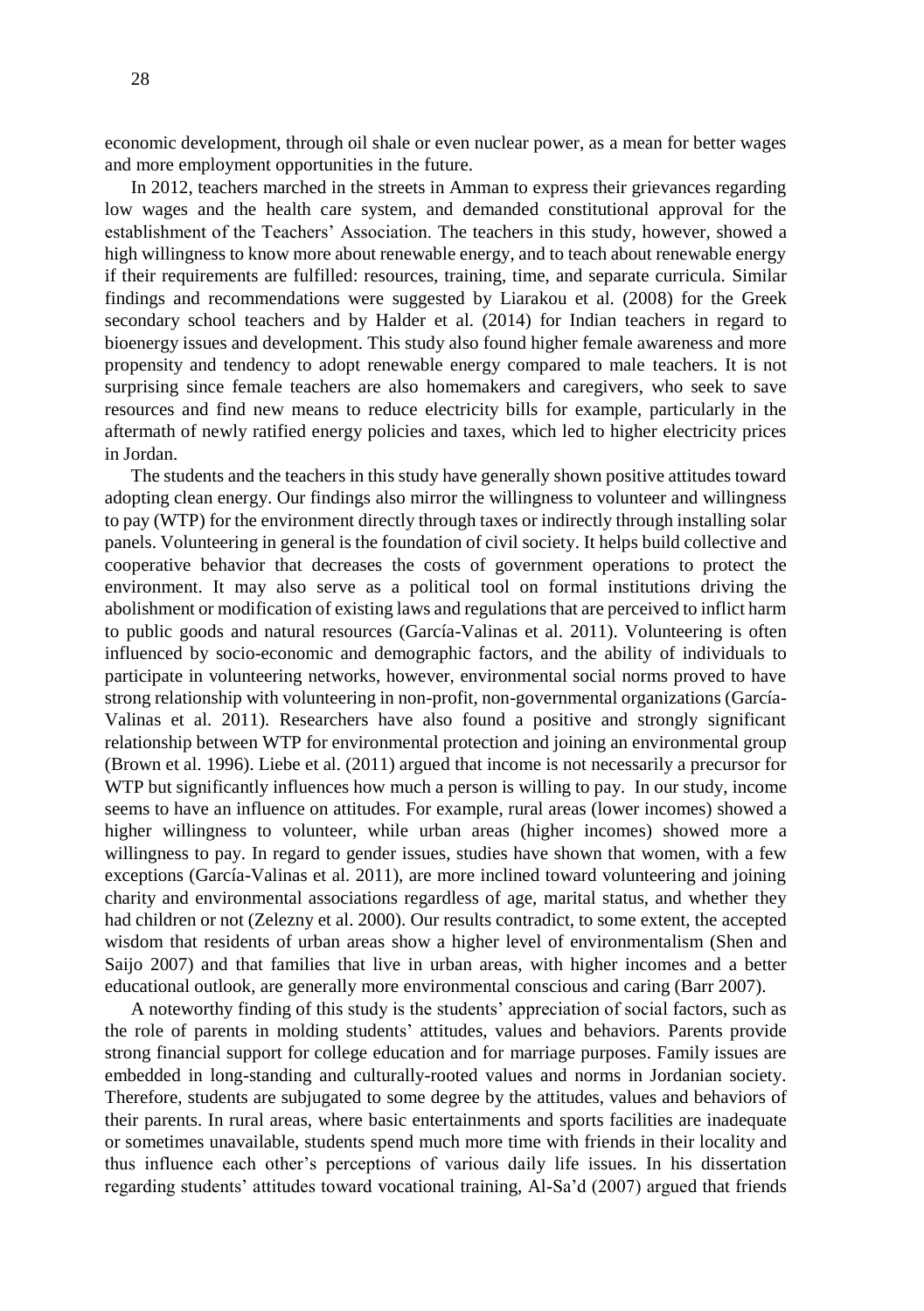influence their friends' higher education choices. From the students' point of view, teachers were almost equally important as parents in the acquisition of information. Parents who are illiterate or educationally unfortunate rely on teachers to instill knowledge and assign a pedagogical role to their offspring. In Jordan, teachers have always been a pivotal role in public education and their role in educating societies is perceived indispensable. Females, for mainly cultural and religious reasons, spend much more time at home than males and therefore may appreciate TV as another important source of information in addition to school activities – a social environment with lots of freedom and spare time with friends. A key finding here is that well–informed and environmentally–aware students are able to convey their knowledge to their illiterate or less aware parents and probably help change their attitudes and behavior regarding issues, such as water and energy consumption and conservation. The overall findings of this study are in agreement with the many studies in the field of environmental education and energy literacy, namely that public awareness is important and must be accommodated in comprehensive public environment and energy education policies (Jennings 2009; Kandpal and Broman 2014; Yazdanpanah et al. 2015; Ntona et al. 2015). In a lecture delivered at Stanford University, UN Secretary-General Ban Ki-moon outlined three ways to achieve this "Great Transition": by advancing sustainable development (SD), helping people meet their aspirations for democracy and dignity, and empowering women and young people (UN Press 2014).

## <span id="page-28-0"></span>**5. CONCLUSIONS AND RECOMMENDATIONS**

One key conclusion of this study is that there is a lack of knowledge and awareness among school students and school teachers that needs to be immediately and effectively addressed. Moreover, social norms and beliefs, culture, and societal values are of crucial importance when crafting new public policies and need to be understood and embedded in any framework of solutions. Mass media and social media are becoming more and more influential on the behavior and values of young citizens so new measures are therefore needed to utilize opportunities in the digital world. Public education needs to be interactive, contemporary, and able to accommodate emerging problems and effectively deal with challenges and societal difficulties.

My main recommendation to the Jordanian government and the education authorities is the establishment of a comprehensive, dynamic, interactive and inclusive RE and environmental public education strategy. All stakeholders, governmental staff members and officials, religious clerics, NGO members and leaders, school students and teachers, and rural housewives, must be informed, educated, and trained in all available communication means and in all available learning settings. The main objectives are to elevate public awareness of renewable energy and encourage decentralized clean energy development actions. It must also embrace objectives for resource management and energy and water conservation measures at the household level. A well-crafted education policy will foster economic development by linking the education outcomes with the market needs, for example, by providing more skilled people in the field of RE development. It will also reduce the unemployment rate and boost the economy by exporting local expertise to neighboring countries and thus increase the flow of remittances back to Jordan. It will help address the population growth challenge by empowering women and by increasing gender equity. In her inauguration speech at the Abu Dhabi Media Summit 2014, HM Queen Rania Al Abdulla of Jordan stressed the need for a modern and improved education strategy to combat terrorism and create new employment opportunities to empower young Arab people. She further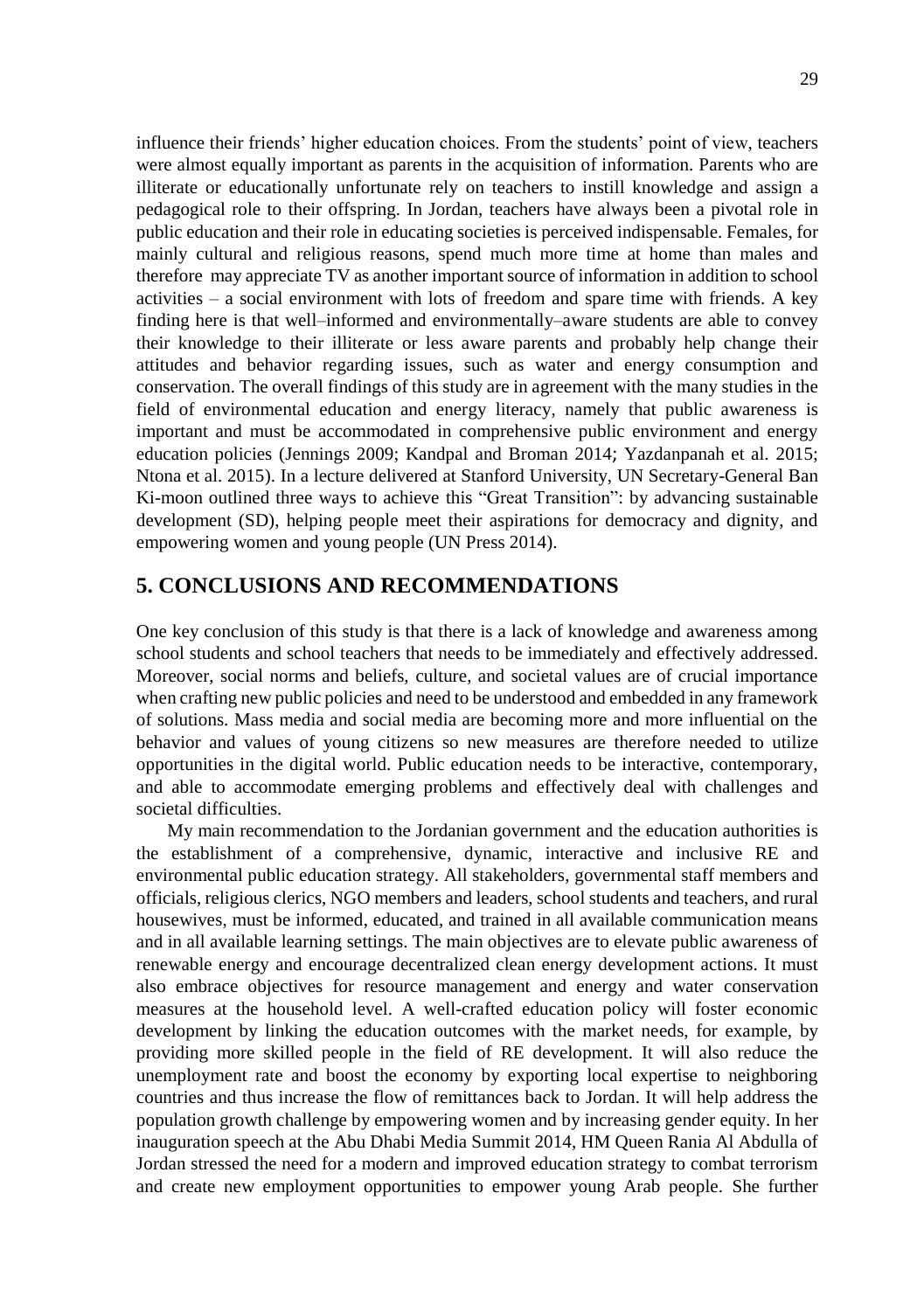stressed that the education strategy to be crafted should be long-term and should start with a comprehensive and inclusive qualitative education for all. She also highlighted the urgent need for Arab women education and to improving their skills to positively influence the future generations. She added that female education leads to economic development, improved child care, and empowers societies against radicalism and extremism. Our recommendations are in line with Her Majesty's viewpoints and our work sheds further light on which aspects should be included in new education policies and strategies.

My recommendations are presented to each interest group separately as follows:

## Recommendations for **policymakers**, **decision makers, and leaderships**

- Laws, regulations, and fiscal incentives for energy efficiency and energy saving in all vital sectors are essential and must be aligned with policies and incentives for renewable energy development.
- New policies for elevating public awareness of renewable energy and energy conservation is immediately required. Mass media must be deployed with consistent, transparent, and easy- to- understand messages.
- Objectively work toward removing disputes and controversies in mass media, and among ordinary citizens, regarding the future choices of the energy system (renewables instead of nuclear).
- Successful energy policies from other countries, such as the Renewable Energy Resources Act from Germany can be adopted as a model for policy development and implementation.

## Recommendations for the **education authorities in Jordan** are:

- Revisit the current public education policies and accentuate environmental awareness and renewable energy development as a new means for sustainable societies.
- Find a gender balance by removing masculine values in the school curricula.
- Empower females with knowledge, skills, and tools to become pacesetters to assist society in addressing and tackling challenges such as population growth.
- Establish household training programs for females to learn more how to conserve energy and water.
- Develop a new school curriculum with a title such as Renewable Energy Sciences.
- Include renewable energy applications in vocational training at the upper secondary school level to provide technicians with the necessary skill sets.
- Provide secondary school teachers with training courses and workshops to elevate their knowledge of renewable and clean energy technologies.
- Provide schools with financial resources to help teachers link the students with real life examples of renewable energy, such as wind turbine and PV demonstration sites.
- Develop renewable energy education at the university level and at all levels with sufficient resources and expertise.
- Provide scholarships for elite and ambitious students for higher education in renewable energy in European institutions as part of long term planning to improve local knowledge of renewable energy.

Recommendations for the **NGOs** 

 Assist local associations that exist in almost every village in Jordan to adopt smallscale and decentralized renewable energy development projects by educating the leaders and members of these associations.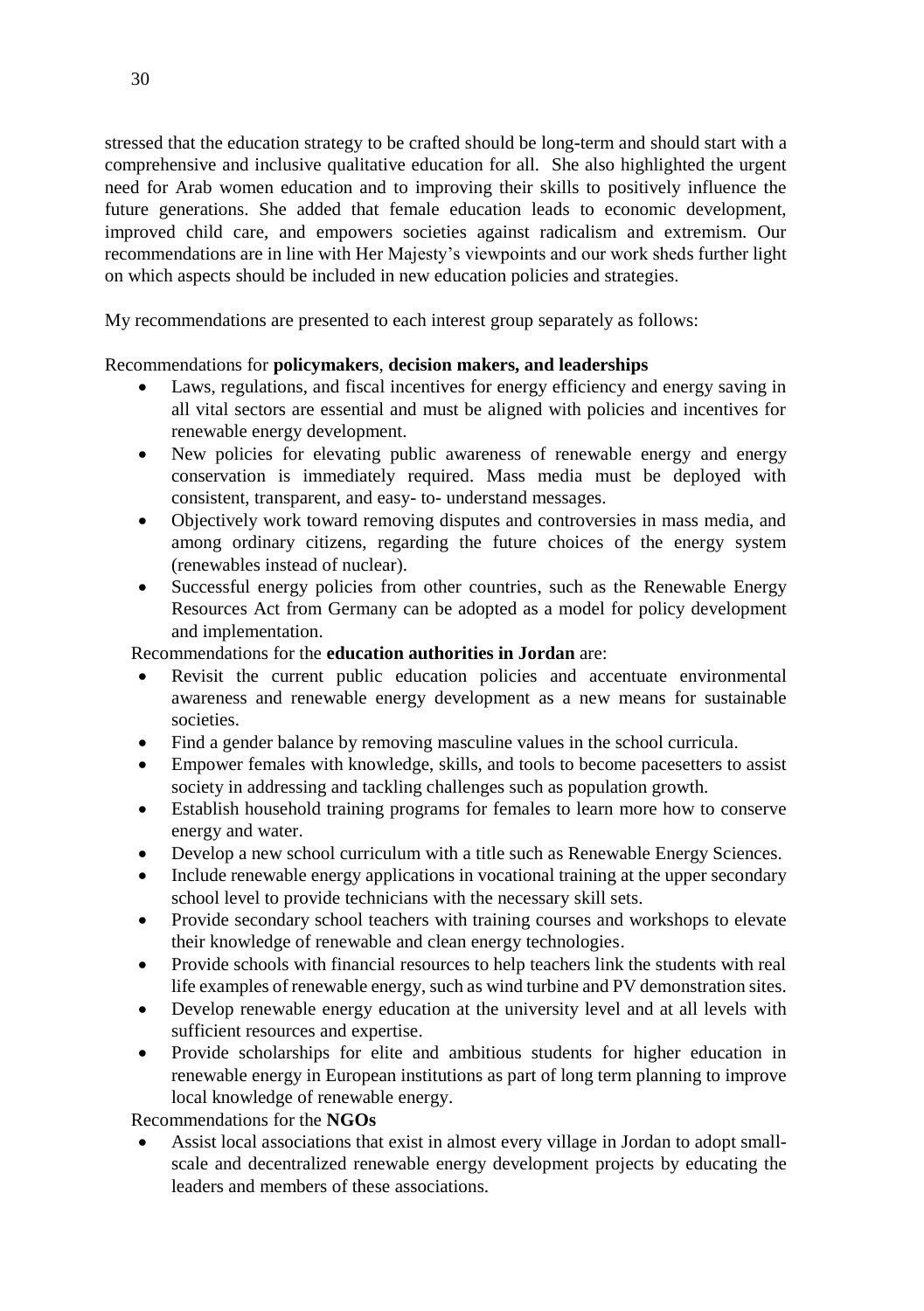- Create economic opportunities through encouraging roof-top solar water heater (SWH) or organic waste collection, and water harvesting for all society (village) members through incentives and/or via monthly installments.
- Provide training for illiterate housewives and modern homemakers to elevate their awareness of the benefits of SWHs for example.

A general recommendation for all **Arab states** arose from this study:

Modern public education must be prioritized immediately as a national strategy and equipped with sufficient resources. Cutting military expenditure, abolishing, at least partially, fossil fuel subsidies, ensuring gender equity in the school curricula and empowering young females could help navigate the pathway towards sustainable and developmental states. Successful public education strategies will help address pressing challenges, such as population growth, consumerism, energy and water conservation, and radicalism.

## <span id="page-30-0"></span>**6. FUTURE RESEARCH LINES**

This study has opened new channels for research in environmental social sciences. For instance, knowledge and attitudes regarding renewable energy and environmental challenges among rural women and homemakers, and religious clerics is of great interest. Religious clerics, Muslim and Christian alike, play a pivotal role in changing people's behaviors and attitudes, especially in Muslim societies. Exploring their attitudes and elevating their awareness will in turn assist in crafting successful public education policies. Another important line of research involves the level of knowledge of policymakers and their attitude toward renewable energy. A high level of understanding by policymakers in regard to renewables and their environmental and economic benefits may help boost renewable energy development and drive efforts away from nuclear power. Another equally important research need, therefore, involves an exploration of the publics' knowledge and attitude toward nuclear power.

## <span id="page-30-1"></span>**7. REFERENCES**

Al-Rousan A., Zyadin A. (2014). A Technical Experiment on small-scale Biogas Production from Dairy Farm. Journal of Sustainable Bioenergy Systems. Journal of Sustainable Bioenergy Systems 2014; 4: 10-18.

<http://dx.doi.org/10.4236/jsbs.2014.41002>

Ajzen I. (1991). The theory of planned behaviour. Organizational Behavior and Human Decision Processes 50 (2): 179–211.

[http://dx.doi.org/10.1016/0749-5978\(91\)90020-T](http://dx.doi.org/10.1016/0749-5978(91)90020-T)

- AL-Sa'd A. (2007). Evaluation of Students' attitudes towards vocational education in Jordan. Doctoral Thesis, Malmö Studies in Educational Sciences No. 32, Holmbergs, Malmö.
- Aslanidou S., Menexes G. (2008). Youth and the Internet: Uses and practices in the home. Computers & Education 51:1375–1391.

http://dx.doi.org/10.1016/j.compedu.2007.12.003

Assef G., Frostell B. (2007). Social sustainability and social acceptance in technology assessment: A case study of energy technologies. Technology in Society 29: 63–78. http://dx.doi.org/10.1016/j.techsoc.2006.10.007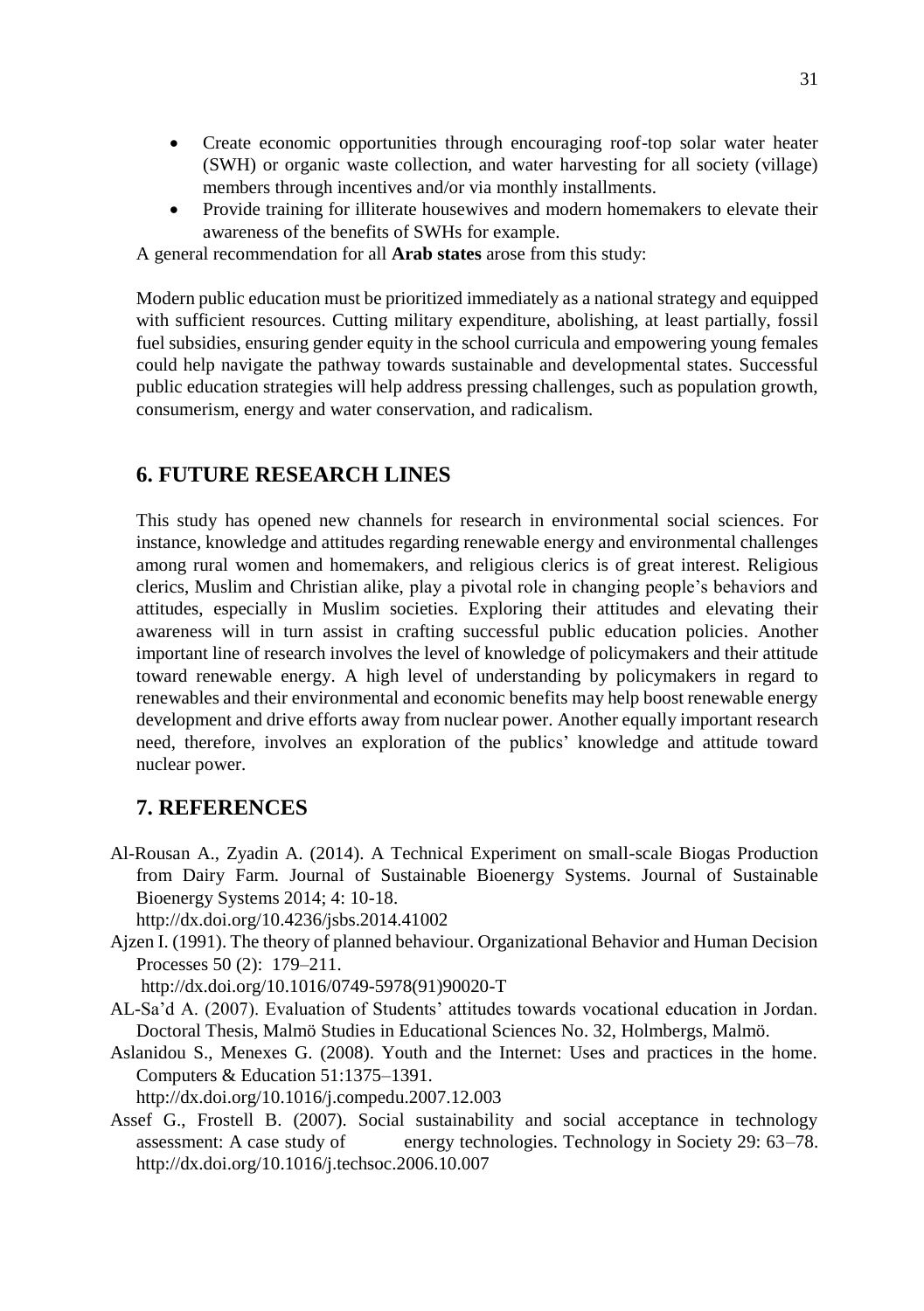- Attari S.Z., Dekay M.L., Davidson C.L., De Bruin W.B. (2010). Public perceptions of energy consumption and savings. PNAS 107(37): 16054–16059. http://dx.doi.org/10.1073/pnas.1001509107
- Bamberg S., Schmidt S. (1999). Regulating transport: behavioral changes in the field. Journal of Consumer Policy, 22, 479–509.

http://dx.doi.org/10.1023/A: 1006391723214

Bamberg S., Möser G. (2007). Twenty years after Hines, Hungerford, and Tomera: a new metaanalysis of psycho-social determinants of pro-environmental behavior. Journal of Environmental Psychology 27: 14–25.

<http://dx.doi.org/10.1016/j.jenvp.2006.12.002>

- Barr S. (2007). Factors Influencing Environmental Attitudes and Behaviors: A U.K. Case Study of Household Waste Management, Environment and Behavior 39(4): 435-473. http://dx.doi.org/10.1177/0013916505283421
- Bloomberg New Energy Finance. (2014). Global Trends in Renewable Energy Investments 2014. Frankfurt School of Finance & Management. [http://www.fs-unep-centre.org](http://www.fs-unep-centre.org/) [Cited 10 August 2014].
- Brown T.C., Champ P.A., Bishop R.C., McCollum D.W. (1996). Which response format reveals the truth about donations to a public good? Land Economics 72 (2): 152–166.
- Carlsson F., Johansson-Stenman O. (2000). Willingness to pay for improved air quality in Sweden. Applied Economics 32(6): 661–669. http://dx.doi.org/10.1080/000368400322273
- Cohen J.J., Reichl J., Michael Schmidthaler M. (2014). Re-focusing research efforts on the public acceptance of energy infrastructure: A critical review. Energy 67: 4–9. <http://dx.doi.org/10.1016/j.energy.2013.12.056>
- Crano W. D., Prislin R. (2006). Attitudes and persuasion. Annual Review of Psychology 57: 345–374.

http://dx.doi.org/10.1146/annurev.psych.57.102904.190034

- De Groot J.I.M., Steg L. (2007). Value orientations and environmental beliefs in five countries: validity of an instrument to measure egoistic, altruistic and biospheric value orientation. Journal of Cross-Cultural Psychology 38:318-332. <http://dx.doi.org/10.1016/j.jenvp.2010.04.002>
- De Groot J.I.M., Steg L (2010). Relationships between value orientations, self-determined motivational types and pro-environmental behavioral intentions. Journal of Environmental Psychology 30: 368-378.

<http://dx.doi.org/10.1016/j.jenvp.2010.04.002>

- Devine-Wright P. (2004). Towards zero-carbon: Citizenship, responsibility and the public acceptability of sustainable energy technologies' in Buckle C. (ed). Proceedings of Conference C81 of the Solar Energy Society, UK Section of the International Solar Energy Society, 21 September, London, pp51–62
- Devine-Wright P. (2007). Energy Citizenship: Psychological Aspects of Evolution in Sustainable Energy Technologies. In: Murphy J. (ed). Governing Technology for Sustainability. London, UK: Earthscan, pp. 63-89.
- DeWaters J.E., Powers S.E. (2011). Energy literacy of secondary students in New York State (USA): A measure of knowledge, affect, and behavior. Energy Policy 39:1699–1710. http://dx.doi.org/10.1016/j.enpol.2010.12.049
- Dias R.A., Mattos C.R., Balestieri J.A.P.(2004). Energy education: breaking up the rational energy use barriers.Energy Policy 31: 1339–1347.

[http://dx.doi.org/10.1016/S0301-4215\(03\)00100-9](http://dx.doi.org/10.1016/S0301-4215(03)00100-9)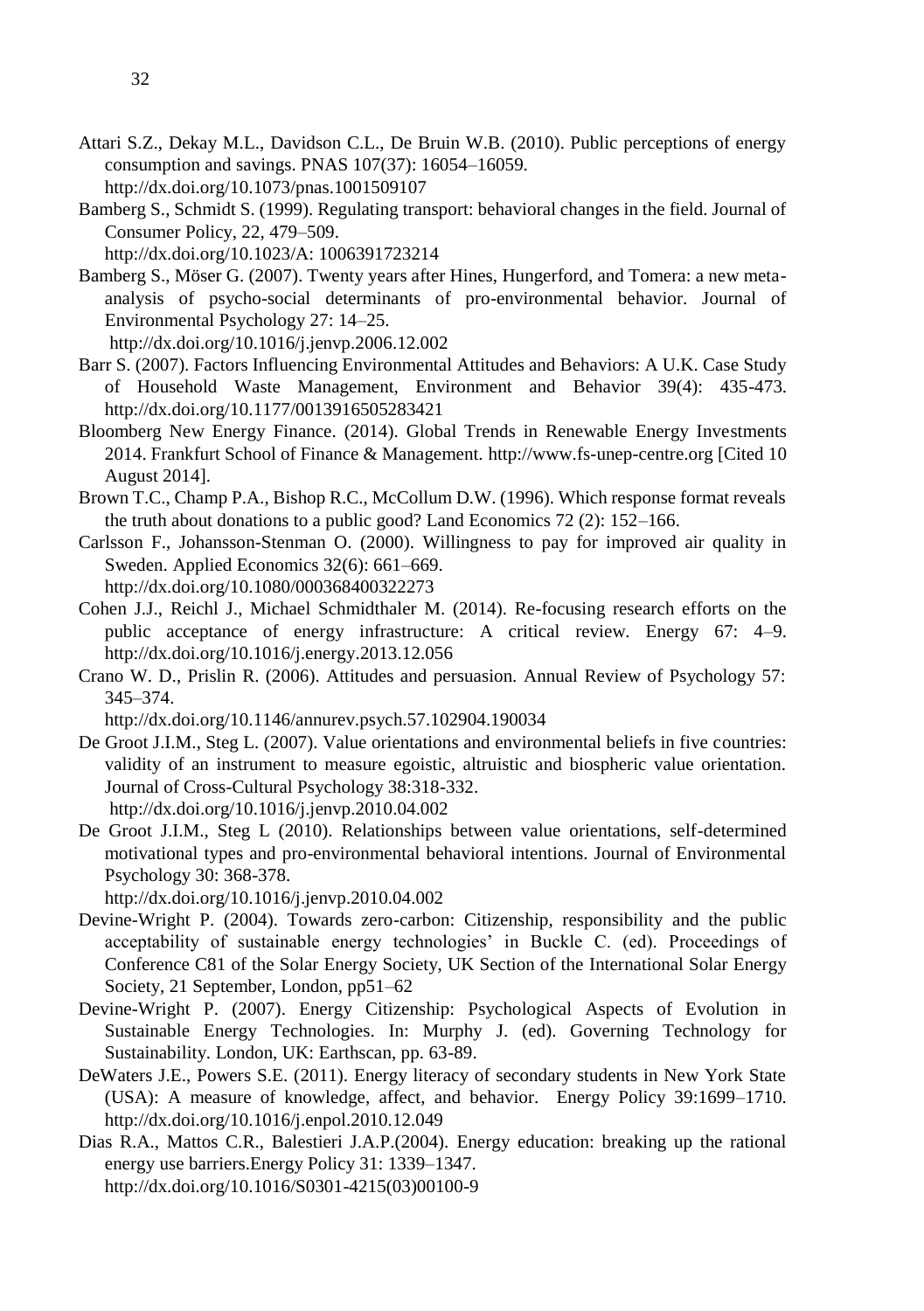DoS (Department of Statistics). (2013). Annual Report 2012. [http://www.dos.gov.jo/dos\\_home\\_e/main/index.htm](http://www.dos.gov.jo/dos_home_e/main/index.htm) [Cited July 2014].

- Dunlap R. E., Van Liere K. D., Mertig A. G., Jones R. E. (2000). Measuring endorsement of the new ecological paradigm: a revised NEP scale. Journal of Social Issues, 56(3): 425–442. http://dx.doi.org/10.1111/0022-4537.00176/pdf
- Dupont D.P.(2004). Do children matter? An examination of gender differences in environmental valuation. Ecological Economics 49: 273–286. <http://dx.doi.org/10.1016/j.ecolecon.2004.01.013>
- Fabrigar L.R., MacDonland T.K., Wegener D.T. (2005). The structure of attitudes. In Albarracín D., Johnson B.T., Zanna M.P. (eds). The handbook of attitudes. Mahwah, NJ: Lawrence Erlbaum.
- García-Valinas M.A., Macintyre A., Torgler B. (2012). Volunteering, pro-environmental attitudes and norms. The Journal of Socio-Economics 41: 455– 467. http://dx.doi.org/10.1016/j.socec.2011.07.001
- GEA. Global Energy Assessment. (2012). Toward a Sustainable Future. Cambridge, Cambridge University Press and International Institute for Applied Systems Analysis.
- George R., Kaplan D. (1998). A structural model of parent and teacher influences on science attitudes of eighth grades: evidence from NELS: 88. Journal of Science Education 82: 93– 109.
- Guivarch C., Hallegatte S. (2013). 2°C or not 2°C? Global Environmental Change 23 (1): 179- 192.
- Ha-Duong M., Nadaȉ A., Campos A.S. (2009). A survey on the public perception of CCS in France. International Journal of Greenhouse Gas Control 3:633–640. http://dx.doi.org/10.1016/j.ijggc.2009.05.003
- Halder P., Pietarinen J., Havu-Nuutinen S., Pelkonen P. (2010). Young citizens' knowledge and perceptions of bioenergy and future energy implications. Energy Policy 38:3058–3066. <http://dx.doi.org/10.1016/j.enpol.2010.01.046>
- Halder P., Nuutinen S., Pietarinen J., Pelkonen P. (2011). Bioenergy and the youth: analyzing the role of school, home, and media from future policy perspectives. Applied Energy 88 (4): 1233–1240.

<http://dx.doi.org/10.1016/j.apenergy.2010.10.017>

Halder P., Sari Havu-Nuutinen S., Janne Pietarinen J., Anas Zyadin A., Pelkonen P. (2014). Subject Knowledge and Perceptions of Bioenergy among School Teachers in India: Results from a Survey. Resources 3:599–613.

http://dx.doi.org/10.3390/resources3040599

Harland, P., Staats, H., Wilke, H. (1999). Explaining pro environmental behavior by personal norms and the theory of planned behavior. Journal of Applied Social Psychology 29: 2505– 2528.

http://dx.doi.org/10.1111/j.1559-1816.1999.tb00123.x

- Hrayshat E. (2007). Analysis of renewable energy situation in Jordan. Renewable and Sustainable Energy Reviews 8(11): 1873–1887. <http://dx.doi.org/10.1016/j.rser.2006.01.003>
- IEA. International Energy Agency. 2013. World Energy Outlook 2013. <http://www.worldenergyoutlook.org/publications/weo-2013/> [Cited 20 July 2014].
- IEA. International Energy Agency. (2013). Tracking Clean Energy Progress 2013. [www.iea.gov](http://www.iea.gov/) [Cited July 2014].
- IFC. International Finance Corporation. (2012). From Gap to Opportunity: Business Models for Scaling Up Energy Access. International Finance Corporation, Washington DC, USA.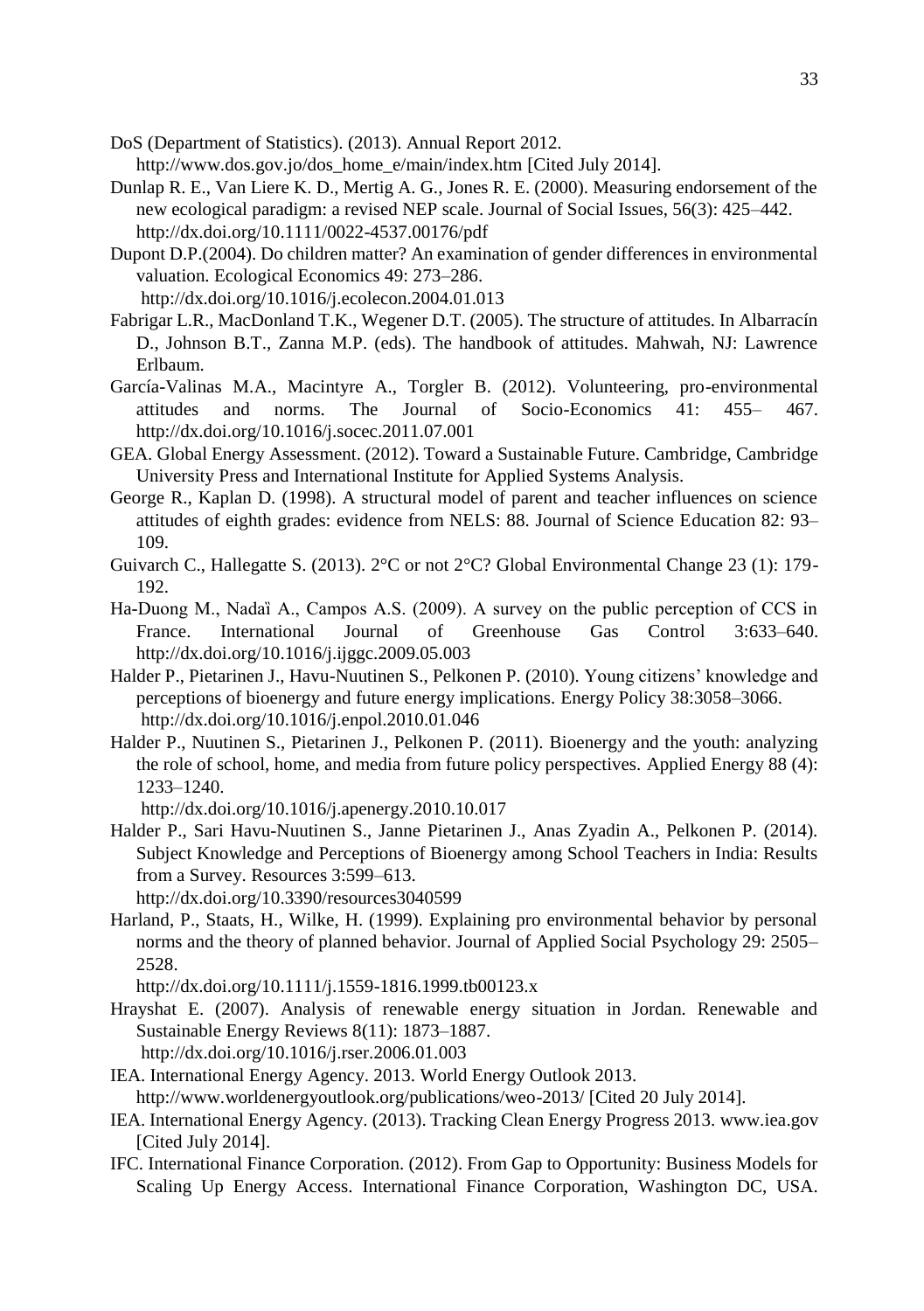[www.ifc.org.](http://www.ifc.org/)

[http://www.ifc.org/wps/wcm/connect/corp\\_ext\\_content/ifc\\_external\\_corporate\\_site/home](http://www.ifc.org/wps/wcm/connect/corp_ext_content/ifc_external_corporate_site/home) [Cited June 2013].

Jenkins E.W., Pell R.G. (2006). Me and the environmental Challenges: A survey of English secondary school students' attitudes towards the environment. International Journal of Science Education 28 (7): 765-780.

http://dx.doi.org/10.1080/09500690500498336

Jennings P. (2009). New directions in renewable energy education. Renewable Energy 34:435- 339.

<http://dx.doi.org/10.1016/j.renene.2008.05.005>

- Junginger M., Goh C.S., Faaij A. (Eds.). (2014). International Bioenergy Trade: History, status & outlook on securing sustainable bioenergy supply, demand and markets. Springer Science+Business Media Dordrecht, ISBN 978-94-007-6981-6.
- Kaiser F. G., Gutscher H. (2003). The proposition of a general version of the theory of planned behaviour (TPB): predicting ecological behaviour. Journal of Applied Social Psychology 33: 586–603.

http://dx.doi.org/10.1111/j.1559-1816.2003.tb01914.x

- Kandpal T.C., Broman L. (2014). Renewable energy education: A global status review. Renewable and Sustainable Energy Reviews 34: 300–324. <http://dx.doi.org/10.1016/j.rser.2014.02.039>
- Kabatilo F. (2014). Democratization processes and the democratic culture in the Arab Countries: The case of Jordan. Dissertation in the Social Sciences and Business Studies No 86. University of Eastern Finland, Faculty of Social Sciences and Business Studies.
- Karatepe Y., Nes SV., Keçebas A., Yumurtac M. (2012). The levels of awareness about the renewable energy sources of university students in Turkey. Renewable Energy 44:174–179. http://dx.doi.org/10.1016/j.renene.2012.01.099
- Khoury R. (2013). The Epic Arab Trek between God and Gun. Agence global. <http://www.middle-east-online.com/english/?id=60527> [Cited July 2014].
- Kılınc A., Stanisstreet M., Boyes E. (2009). Incentives and disincentives for using renewable energy: Turkish students' ideas. Renewable and Sustainable Energy Reviews 13:1089–1095. http://dx.doi.org/10.1016/j.rser.2008.03.007
- Kollmuss A., Agyeman J. (2002). Mind the gap: why do people act environmentally and what are the barriers to pro-environmental behavior? Environmental Education Research 8: 239- 260.

http://dx.doi.org/10.1080/13504620220145401

- Konisky D.M., Milyo J., Richardsson Jr.,L.E. (2008). Environmental policy attitudes: issues, geographical scale, and political trust. Social Science Quarterly 89 (5): 1066–1085. http://dx.doi.org/10.1111/j.1540-6237.2008.00574.x
- Liarakou G., Gavrilakis C., Flouri E. (2008). Secondary school teachers' knowledge and attitudes towards renewable energy sources. Journal of Science Education and Technology 18:120–129.

http://dx.doi.org/10.1007/s10956-008-9137-z

Liebe U., Preisendörfer P., Meyerhoff J. (2011). To Pay or Not to Pay: Competing Theories to Explain Individuals' Willingness to Pay for Public Environmental Goods. Environment and Behavior 43(1) 106–130.

http://dx.doi.org/10.1177/0013916509346229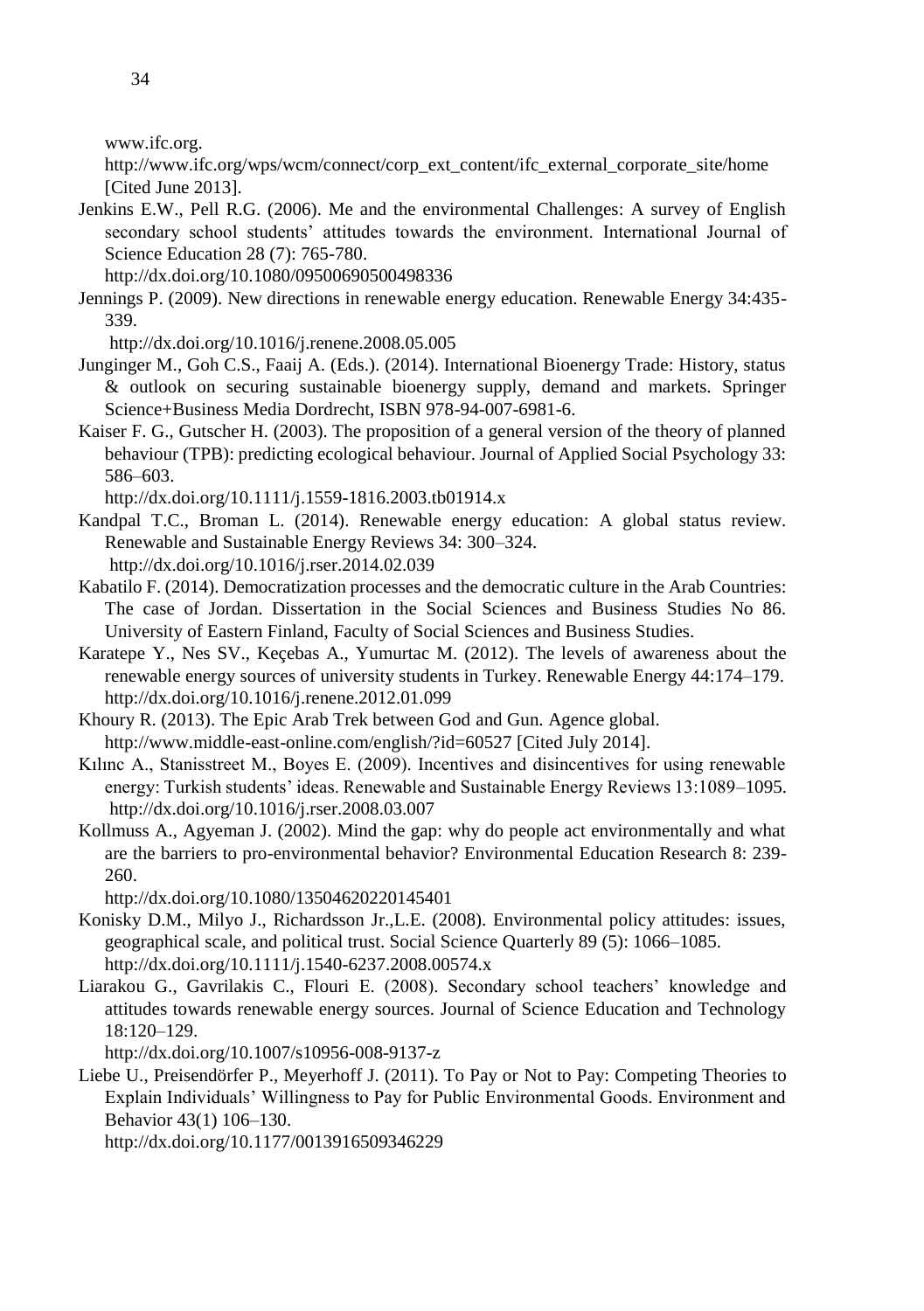Malkki H., Kari Alanne K., Hirsto L. (In Press). A method to quantify the integration of renewable energy and sustainability in energy degree programmes: a Finnish case study. Journal of Cleaner Production 1–8.

<http://dx.doi.org/10.1016/j.jclepro.2014.10.012>

- Martinsson J., Lundqvist L.J., Sundström A. (2011). Energy saving in Swedish households. The (relative) importance of environmental attitudes. Energy Policy 39: 5182-5191. http://dx.doi.org/10.1016/j.enpol.2011.05.046
- Massadeh N. (2012). Higher Education and its Privatization: An analytical Case Study on Jordan from a Historical Perspectives. Eobanus Verlag UG, Erfurt, Germany. ISBN 978-3-9814241- 5-7

MEMR (Ministry of Energy and Natural Resources). Legislations.

- <http://www.memr.gov.jo/Default.aspx?alias=www.memr.gov.jo/english> [Cited January 2015].
- Milfont T. L., Duckitt J. (2010). The environmental attitudes inventory: A valid and reliable measure to assess the structure of environmental attitudes. Journal of Environmental Psychology 30: 80-94.

<http://dx.doi.org/10.1016/j.jenvp.2009.09.001>

Ngar-yinMah D., Van der Vleuten J.M., Hills P., Tao J. (2012). Consumer perceptions of smart grid development: Results of a Hong Kong survey and policy implications Energy Policy 49:204–216.

<http://dx.doi.org/10.1016/j.enpol.2012.05.055>

Ntona E., Garyfallos Arabatzis G., Kyriakopoulos, GL. (2015). Energy saving: Views and attitudes of students in secondary education. Renewable and Sustainable Energy Reviews  $46:1 - 15.$ 

http://dx.doi.org/10.1016/j.rser.2015.02.033

Owen A.L., Videras J. (2006). Civic cooperation, pro-environment attitudes, and behavioural intentions. Ecological Economics 58: 814-829.

<http://dx.doi.org/10.1016/j.ecolecon.2005.09.007>

Owens S., Driffill L. (2008). How to change attitudes and behaviours in the context of energy. Energy Policy 36:4412–4418.

<http://dx.doi.org/10.1016/j.enpol.2008.09.031>

Panwara N.L., Kaushikb S.C., Kotharia S. (2011). Role of renewable energy sources in environmental protection: A review. Renewable and Sustainable Energy Reviews 15:1513– 1524.

http://dx.doi.org/10.1016/j.rser.2010.11.037

Pasqualetti M. J. (2000). Morality, space and the power of wind-energy landscapes. The Geographical Review 90:381–394.

http://dx.doi.org/10.1111/j.1931-0846.2000.tb00343.x

- Pelkonen P., Mustonen M., Asikainen A., Egnell G., Kant P., Leduc S., Pettenella D. (Eds). (2014). Forest Bioenergy for Europe. European Forest Institute, ISBN 978-952-5980-11-0. [www.efi.int](http://www.efi.int/) [Cited January 2015].
- Pooley J.A., and O'Connor M. (2000). Environmental Education and Attitudes: Emotions and Beliefs are what is Needed, Environment and Behavior 32: 711-723. http://dx.doi.org/10.1177/0013916500325007
- Practical Action. (2013). Poor people's energy outlook 2013: Energy for community services, Rugby, UK: Practical Action Publishing. [www.practicalactionpublishing.org](http://www.practicalactionpublishing.org/) [Cited 27 July 2014].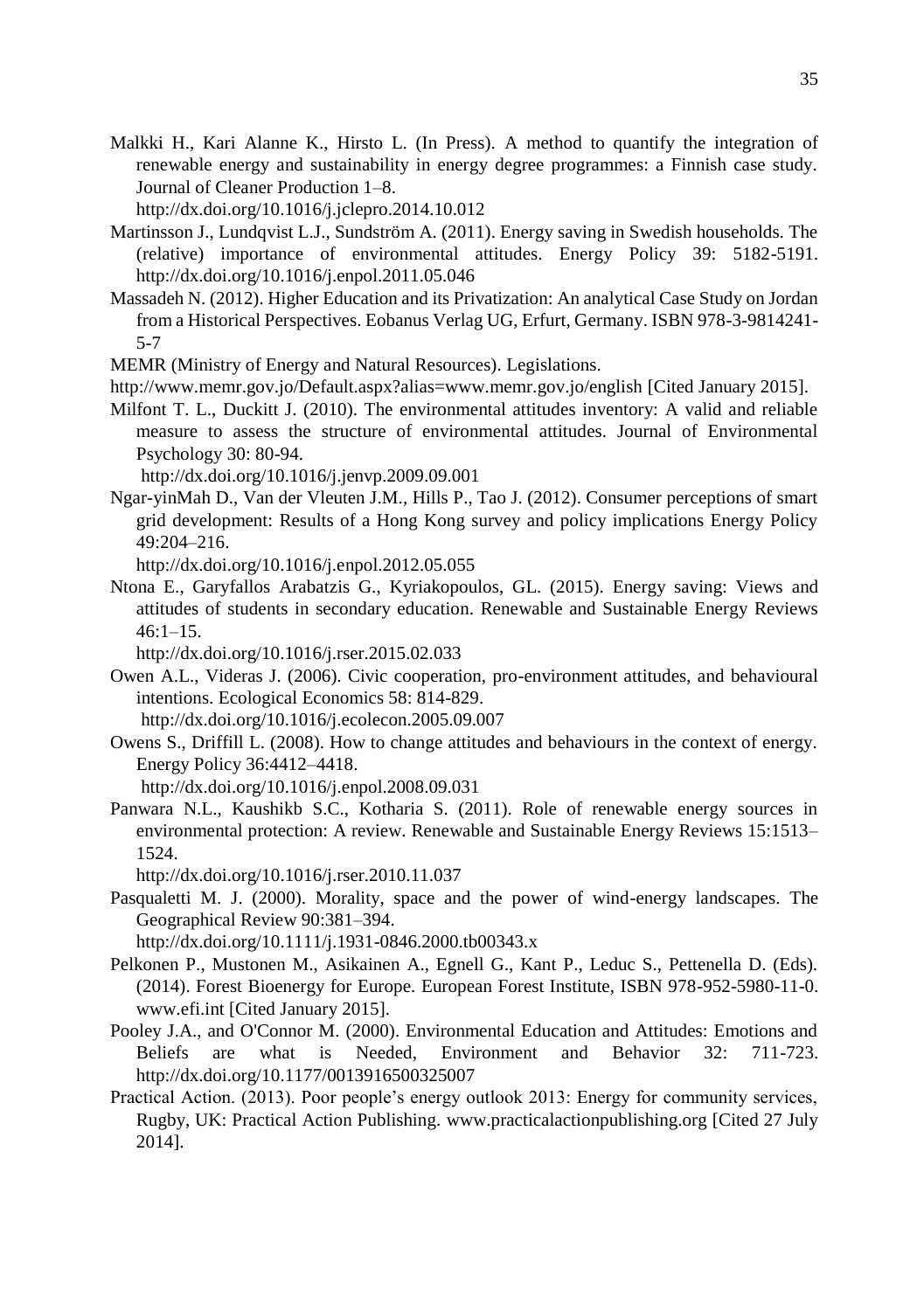Qin W., Brown J.L. (2007). Public reactions to information about genetically engineered foods: effects of information formats and male/female differences Public Understanding of Science 16: 471–488.

http://dx.doi.org/10.1177/0963662506065336

- Richards G., Noble B., Belcher K. (2012). Barriers to renewable energy development: A case study of large-scale wind energy in Saskatchewan, Canada. Energy Policy 42:691–698. http://dx.doi.org/10.1016/j.enpol.2011.12.049
- Roy R., Caird S., Stephen P. (2007). People centred eco-design: consumer adoption of low and zero carbon products and systems. In: Murphy J. ed. Governing Technology for Sustainability. London, UK: Earthscan, pp. 41–62.
- Sampei Y., Usui M.A.(2009). Mass-media coverage, its influence on public awareness of climate-change issues, and implications for Japan's national campaign to reduce greenhouse gas emissions. Global Environmental Change 19: 203–212. http://dx.doi.org/10.1016/j.gloenvcha.2008.10.005
- Sanchez M.J., Lafuente R. (2010). Defining and measuring environmental consciousness. Revista Internacional de Sociología, 68 (3), 731–755. http://dx.doi.org/10.3989/ris.2008.11.03
- Scheer H. (2012). The energy imperative: 100 per cent renewables now. Earthscan, New York, ISBN 978-1-84971-433-4.
- Schwartz S. H., Howard J. A. (1981). A normative decision-making model of altruism. In J. P. Rushton (Ed.), Altruism and helping behaviour: Social, personality and developmental perspectives (pp. 189–211). Hillsdale, NJ: Erlbaum.
- Schwarz N. (2012). Attitudes Measurement. In. Crano W.D., Prislin R. (eds). Attitudes and Attitude Change. Frontier of Social Psychology, Psychology Press, Taylor & Francis Group, London.
- Seitz J.L., Hite K.A. (2012). Global Issues, an Introduction. Wiley-Blackwell, 4th Edition, New York. ISBN 978-0-470-65564-1.
- Shen J., Saijo T. (2007). Re-examining the relations between socio demographic characteristics and individual environmental concern: evidence from Shanghai data. Journal of Environmental Psychology 28:42–50.

http://dx.doi.org/10.1016/j.jenvp.2007.10.003

- Siegrist M., Sütterlin B., Keller C. (2014). Why have some people changed their attitudes toward nuclear power after the accident in Fukushima? Energy Policy 69: 356–363. http://dx.doi.org/10.1016/j.enpol.2014.02.026
- Simona N.O., Alkemade F., Marko P.H. (2012).Why does renewable energy diffuse so slowly? A review of innovation system problem. Renewable and Sustainable Energy Reviews 16:3826–3846.

<http://dx.doi.org/10.1016/j.rser.2012.03.043>

Sovacool B.K. (2009). The cultural barriers to renewable energy and energy efficiency in the United States. Technology in Society 3:365–373.

http://dx.doi.org/10.1016/j.techsoc.2009.10.009'

Spiropoulou D., Antonakaki T., Kontaxaki S., Bouras S. (2007). Primary teachers' literacy and attitudes on education for sustainable development. Journal of Science Education and Technology 16:443–50.

http://dx.doi.org/10.1007/s10956-007-9061-7

Steg L., Vlek C. (2009). Encouraging pro-environmental behaviour: An integrative review and research agenda. Journal of Environmental Psychology 29: 309–317. http://dx.doi.org/10.1016/j.jenvp.2008.10.004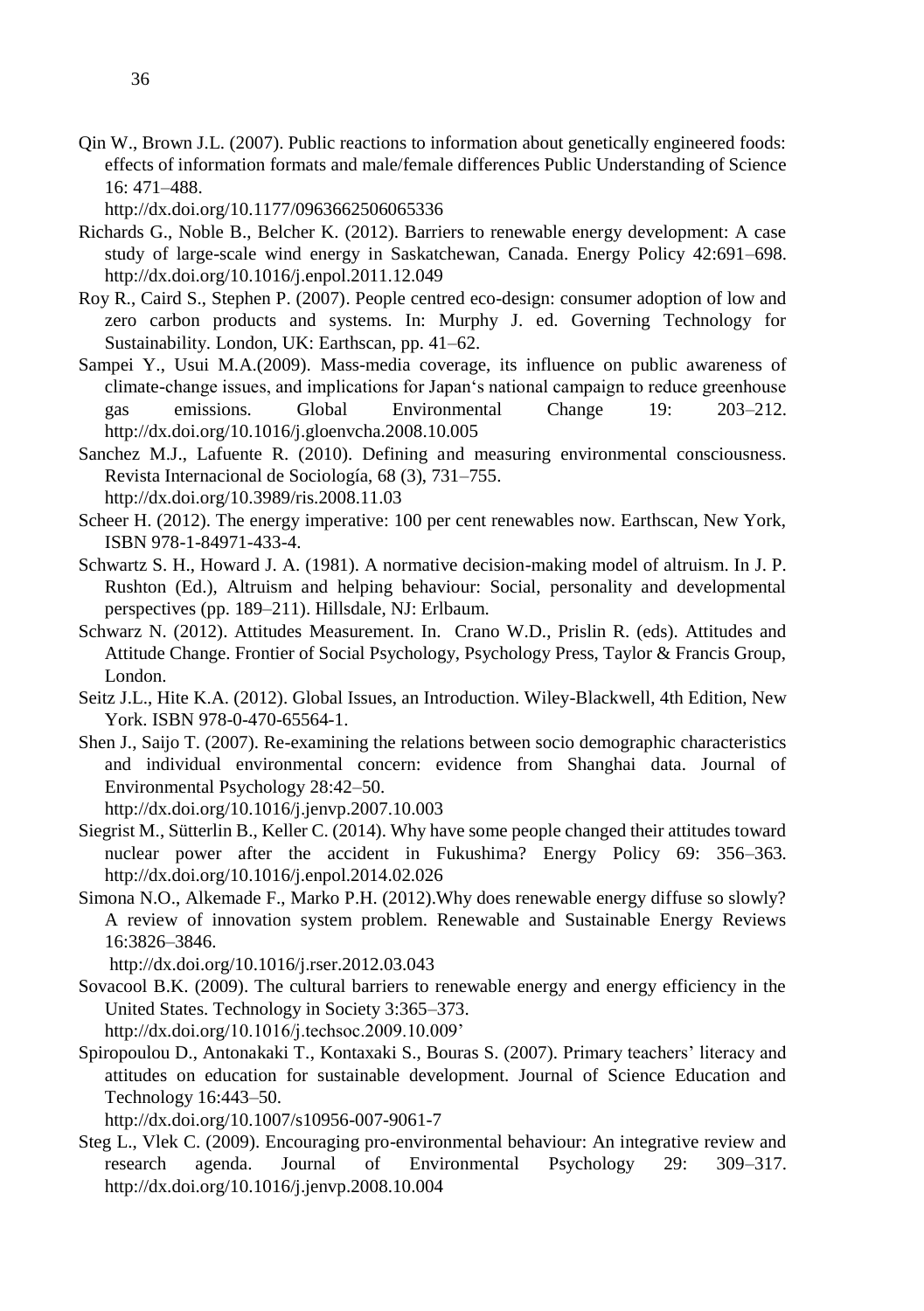Stern P. (2000). Toward a coherent theory of environmentally significant behaviour. Journal of Social Issues, 56:407-424.

http://dx.doi.org/10.1111/0022-4537.00175

Stigka E.K., Paravantis J., Mihalakakou G.K. Social acceptance of renewable energy sources: A review of contingent valuation applications. (2014). Renewable and Sustainable Energy Reviews 32: 100–106.

http://dx.doi.org/10.1016/j.rser.2013.12.026

- Stoutenborough J.M., Sturgess S.G., Vedlitz A. (2013). Knowledge, risk, and policy support: Public perceptions of nuclear power. Energy Policy 62: 176–184. <http://dx.doi.org/10.1016/j.enpol.2013.06.098>
- Strack F., Schwarz N. (2007). Asking questions: Measurement in the social sciences. In M. Ash & T. Sturm (Eds.), Psychology's territories: Historical and contemporary perspectives from different disciplines (pp. 225–250). Mahwah, NJ: Erlbaum.
- Torgler B. (2006). The Importance of faith: Tax morale and religiosity. Journal of Economic Behavior and Organization 61: 81–109. <http://www.crema-research.ch/papers/2003-08.pdf>
- Torgler B., García-Valiñas M.A. (2007). The determinants of individuals' attitudes towards preventing environmental damage. Ecological Economic 63: 536 – 552. http://dx.doi.org/10.1016/j.ecolecon.2006.12.013
- Trumper R., Raviolo A., Shnersch A.M. (2000). A cross-cultural survey of conceptions of energy among elementary school teachers in training – empirical results from Israel and Argentina .Teaching and Teacher Education 16: 697– 714. PII:S0742- 051X(00)00020-2
- UNDP. (United Nations Development Programme). (2011). Arab Development Challenges Report 2011: Towards the Developmental State in the Arab Region, United Nations Development Programme, 2011[. www.undp.org](http://www.undp.org/) [Cited February 2013].
- United Nations News Centre. (2013). "At Stanford University, Ban offers direction on navigating a world in transition". [http://www.un.org/apps/news/story.asp?NewsID=43950&Cr=development&Cr1=#.VLeU3](http://www.un.org/apps/news/story.asp?NewsID=43950&Cr=development&Cr1=#.VLeU3yuUdnV) [yuUdnV](http://www.un.org/apps/news/story.asp?NewsID=43950&Cr=development&Cr1=#.VLeU3yuUdnV) [Cited January 2015].
- US. Department of Energy. (2014). Energy Literacy: Essential Principles and Fundamental Concepts for Energy Education. A Framework for Energy Education for Learners of All Ages. Washington, DC 20585.

[http://eere.energy.gov/education/energy\\_literacy.html](http://eere.energy.gov/education/energy_literacy.html) [Cited July 2014].

- Uusimaki L., Turunen T.A. (2013). Teacher education: Keeping up with the Finns: An interview with Dr. Tuija Turunen. Interviewer: Liisa Uusimaki. International HETL Review, Volume 3, Article 3, http://www.hetl.org/interview-articles/keeping-up-with-the-finns/
- Van der Horst D. (2007). NIMBY or not? Exploring the relevance of location and the politics of voiced opinions in renewable energy siting controversies. Energy Policy 35:2705–14. http://dx.doi.org/10.1016/j.enpol.2006.12.012
- Vicente P., Reis E. (2008). Factors influencing households' participation in recycling. Waste Management Research 26 (2): 140–146. http://dx.doi.org/10.1177/0734242X07077371
- Wustenhagena R., Wolsink M., Burer M.J. (2007). Social acceptance of renewable energy innovation: An introduction to the concept. Energy Policy 35: 2683–2691. <http://dx.doi.org/10.1016/j.enpol.2006.12.001>
- Yazdanpanah M., Komendantova N., Ardestani RS. (2015). Governance of energy transition in Iran: Investigating public acceptance and willingness to use renewable energy sources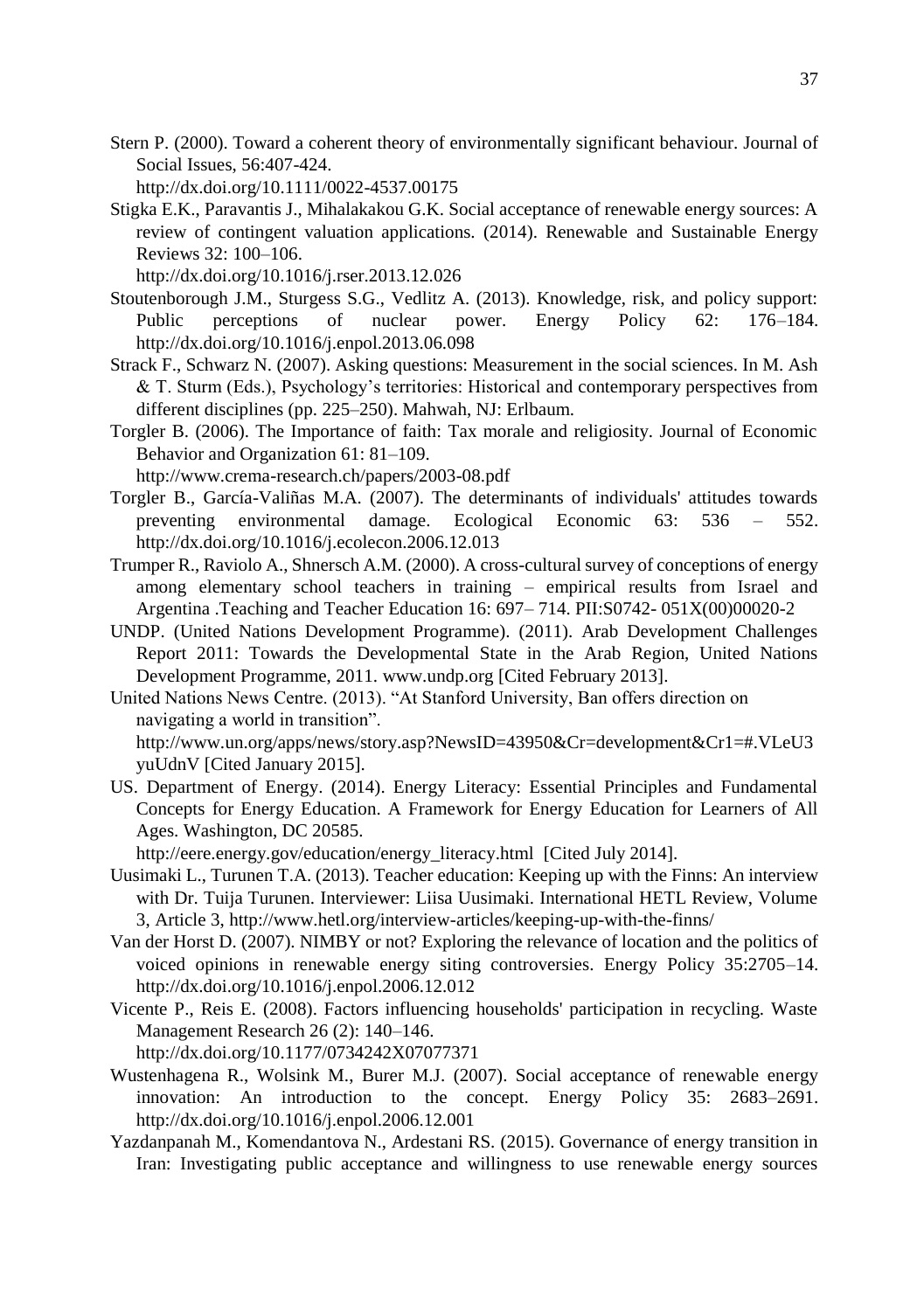through socio-psychological model. Renewable and Sustainable Energy Reviews 45: 565– 573.

<http://dx.doi.org/10.1016/j.rser.2015.02.002>

- Yuan X., Zuo J.,Chun yuan Ma C.Y. (2011). Social acceptance of solar energy technologies in China—End users' perspective. Energy Policy 39: 1031–1036. http://dx.doi.org/10.1016/j.enpol.2011.01.003
- Zelezny L.C., Chua P., Aldrich C. (2000). New Ways of Thinking about Environmentalism: Elaborating on gender differences in environmentalism. Journal of Social Issues 56: 443– 457.

http://dx.doi.org/10.1111/0022-4537.00177

Zsóka, Á., Szerényi. Z.M., Széchy, A., Kocsis, T. (2013). Greening due to environmental education? Environmental knowledge, attitudes, consumer behavior and everyday proenvironmental activities of Hungarian high school and university students. J Cleaner Product 48:126–38.

<http://dx.doi.org/10.1016/j.jclepro.2012.11.030>

- Zyadin A. (2013). Water Shortage in MENA Region: An Interdisciplinary Overview and a Suite of Practical Solutions. Journal of Water Resource and Protection 5: 49–58. http://dx.doi.org/10.4236/jwarp.2013.54A008
- Zyadin A., Halder P., Kähkönen T., Puhakka A. (2014). Challenges to Renewable Energy Development; A bulletin of perceptions from international academic arena. Renewable Energy 69: 82–88.

<http://dx.doi.org/10.1016/j.renene.2014.03.029>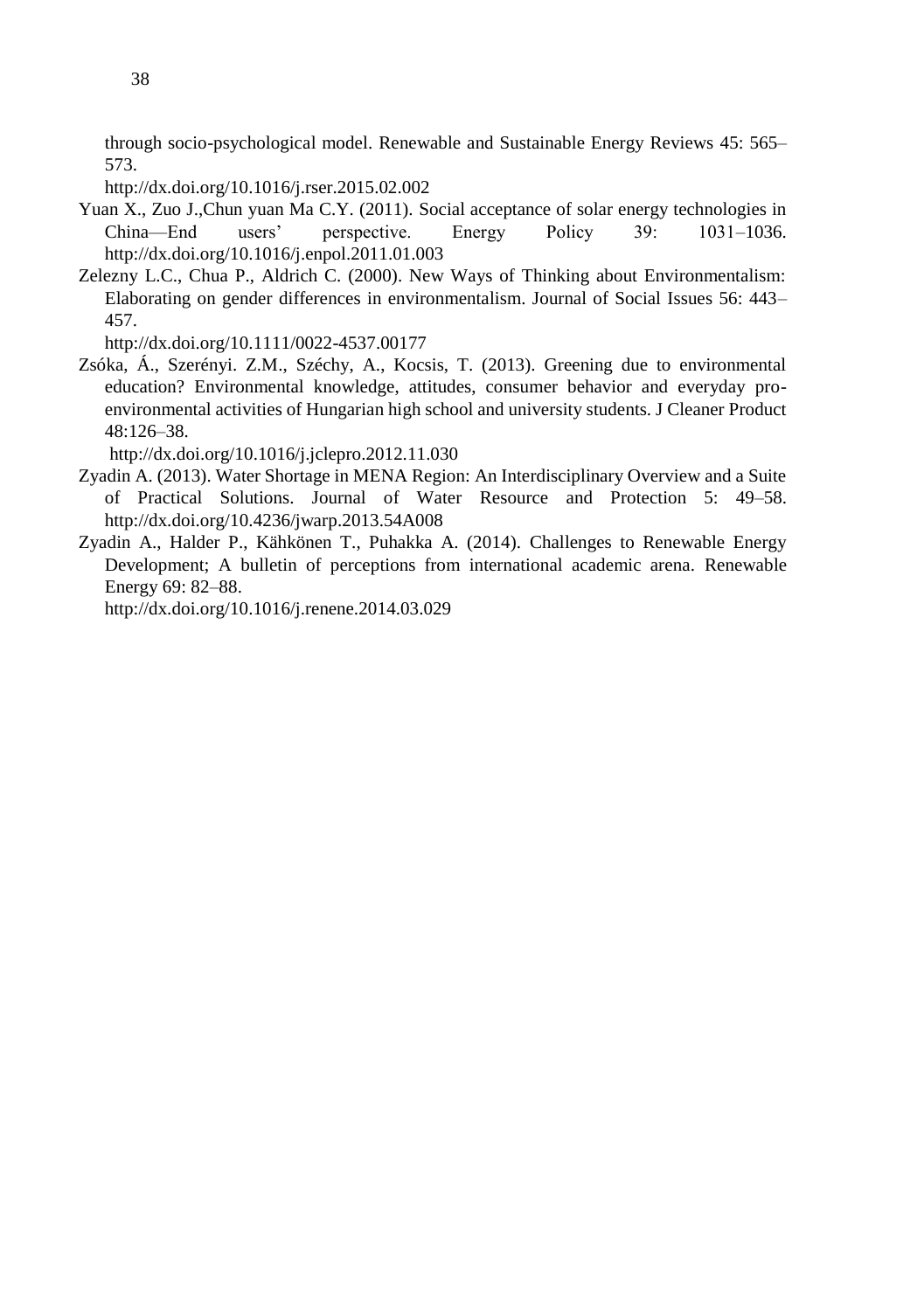## <span id="page-38-0"></span>**8. APPENDIXES**

<span id="page-38-1"></span>School student's questionnaire and Secondary school teacher's questionnaire (English).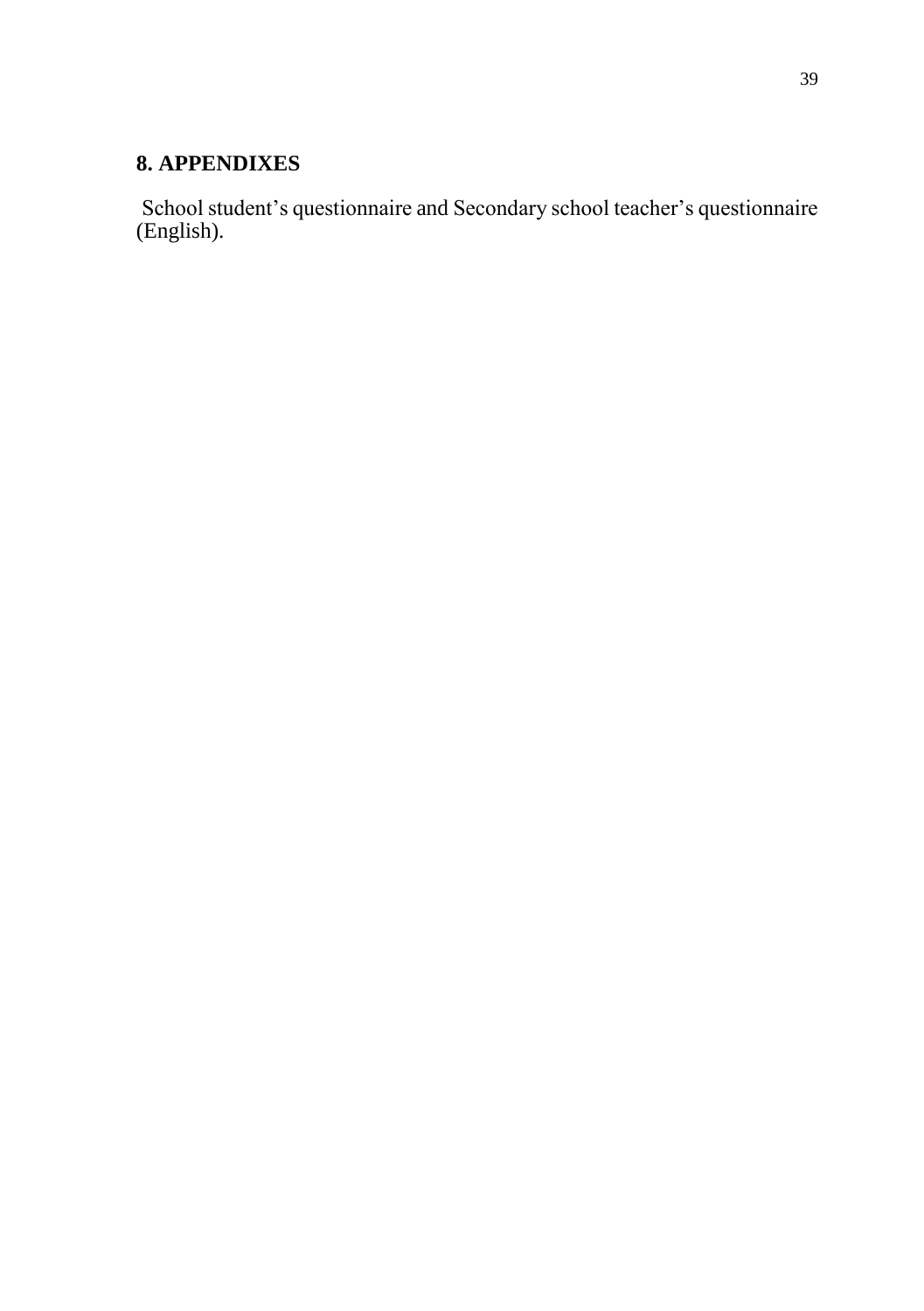## **Appendix: School Students Questionnaire**

Section (1) source of information

1.1 please determine how important the following sources to get energy-related information? Mark (X)

| Source                      | Nothing | Weak | Good | Excellent |
|-----------------------------|---------|------|------|-----------|
| 1- Friends                  |         |      |      |           |
| 2- Parents                  |         |      |      |           |
| 3- Internet                 |         |      |      |           |
| 4- Television and satellite |         |      |      |           |
| 5- Radio                    |         |      |      |           |
| 6- Newspapers and magazines |         |      |      |           |
| 7- School curricula         |         |      |      |           |
| 8- School activities        |         |      |      |           |
| 9- School teachers          |         |      |      |           |

1.1 please indicate the level of your agreement to the following statements? Please mark (X)

| Statement                                                  | Strongly disagree | disagree | Don't know | agree | Strongly agree |
|------------------------------------------------------------|-------------------|----------|------------|-------|----------------|
| It's the government's duty to protect<br>the environment   |                   |          |            |       |                |
| Only developed countries should<br>protect the environment |                   |          |            |       |                |
| The people should care more to<br>protect the environment  |                   |          |            |       |                |
| only science and technology can<br>protect the environment |                   |          |            |       |                |
| The environmental problems are not<br>my business          |                   |          |            |       |                |

1.3 My level of information about environmental problems in Jordan is?

Very good good don't know poor very poor

Section (2) renewable energy

2.1 Which of the following is considered a renewable source?

| Energy source    | Yes | N <sub>o</sub> |
|------------------|-----|----------------|
| Fossil fuel      |     |                |
|                  |     |                |
| Coal             |     |                |
| Sun power        |     |                |
| Wind power       |     |                |
| Geothermal power |     |                |
| Nuclear power    |     |                |
| Natural gas      |     |                |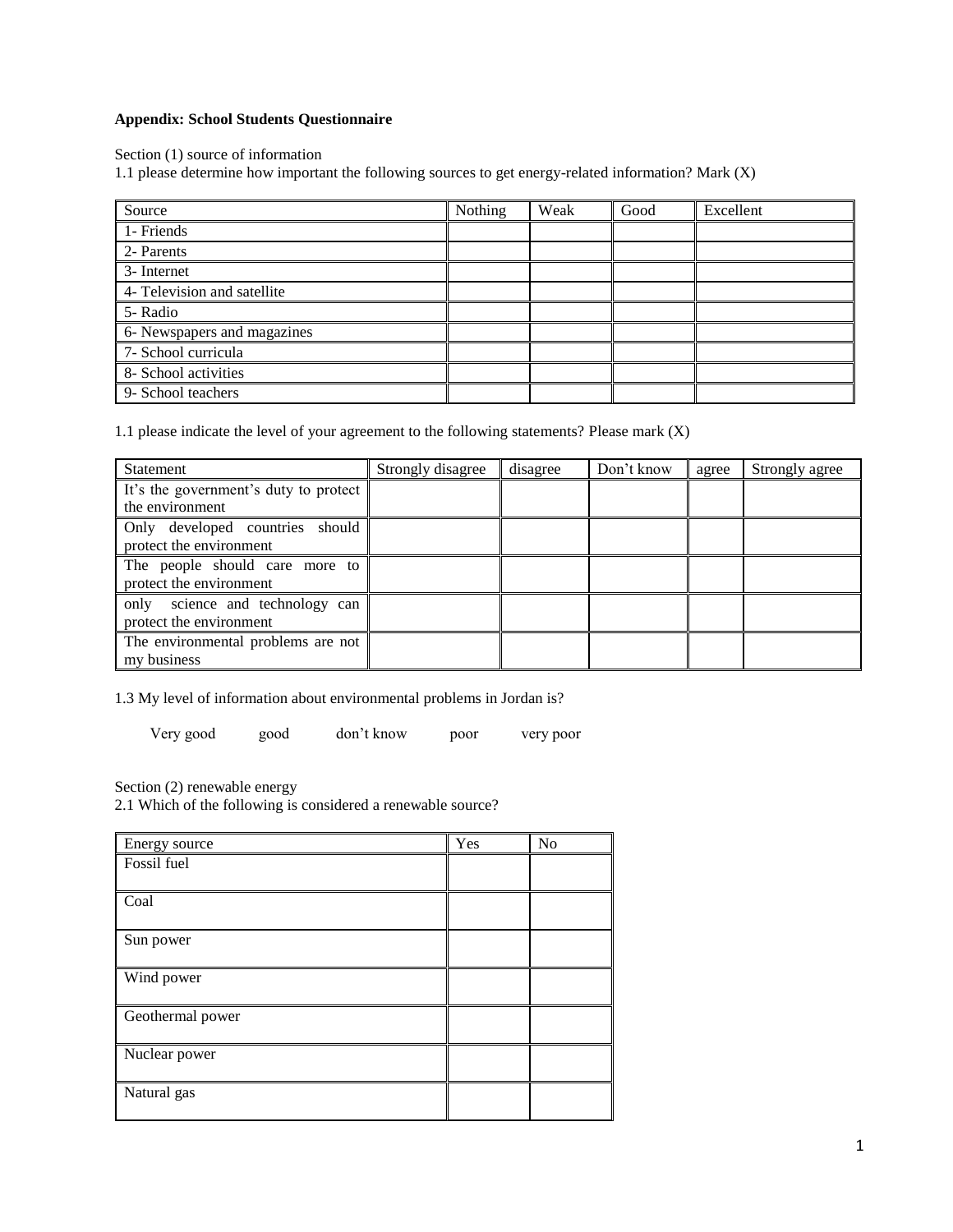2.2 indicate the level of agreement to the following statements (mark  $(X)$ ) in the box you choose

| Argument                                                                           | Strongly<br>disagree | disagree | Don't<br>know | agree | Strongly<br>agree |
|------------------------------------------------------------------------------------|----------------------|----------|---------------|-------|-------------------|
| Sunshine can be used to produce electricity                                        |                      |          |               |       |                   |
| Wind turbines are used to harvest the wind energy<br>and convert it to electricity |                      |          |               |       |                   |
| Geothermal energy is the utilization of the<br>radioactive heat of the earth magma |                      |          |               |       |                   |
| Bioenergy is the energy produced from processing<br>the plant residues             |                      |          |               |       |                   |
| Biodiesel is produced from plant oils                                              |                      |          |               |       |                   |
| Bioethanol is a form of energy can be produced<br>from plant residues              |                      |          |               |       |                   |
| Organic wastes can be used to produce energy in<br>form of gas and liquid          |                      |          |               |       |                   |

2.3 How the growing energy consumption will be met in the future, indicate (X) in the box that suits your answer

| Argument                                     | Strongly<br>disagree | disagree | Don't<br>know | agree | Strongly<br>agree |
|----------------------------------------------|----------------------|----------|---------------|-------|-------------------|
| Oil and natural gas import                   |                      |          |               |       |                   |
| Utilize the oil shale resources              |                      |          |               |       |                   |
| Utilize the renewable energy sources         |                      |          |               |       |                   |
| Utilize the organic wastes to produce energy |                      |          |               |       |                   |
| Build nuclear power                          |                      |          |               |       |                   |

2.4 indicate the level of agreement to the following statements (mark (X) in the box you choose

| Argument                                                                          | Strongly<br>disagree | disagree | Don't<br>know | agree | Strongly<br>agree |
|-----------------------------------------------------------------------------------|----------------------|----------|---------------|-------|-------------------|
| I would like to join an environmental society                                     |                      |          |               |       |                   |
| I would like to do voluntary work to protect the<br>environment                   |                      |          |               |       |                   |
| In the future, I would like to pay tax to protect<br>the environment              |                      |          |               |       |                   |
| In the future, I would like to pay tax to receive<br>energy from renewable source |                      |          |               |       |                   |

## **2.3 My knowledge about renewable energy is?**

Very good Good I don't know Poor very poor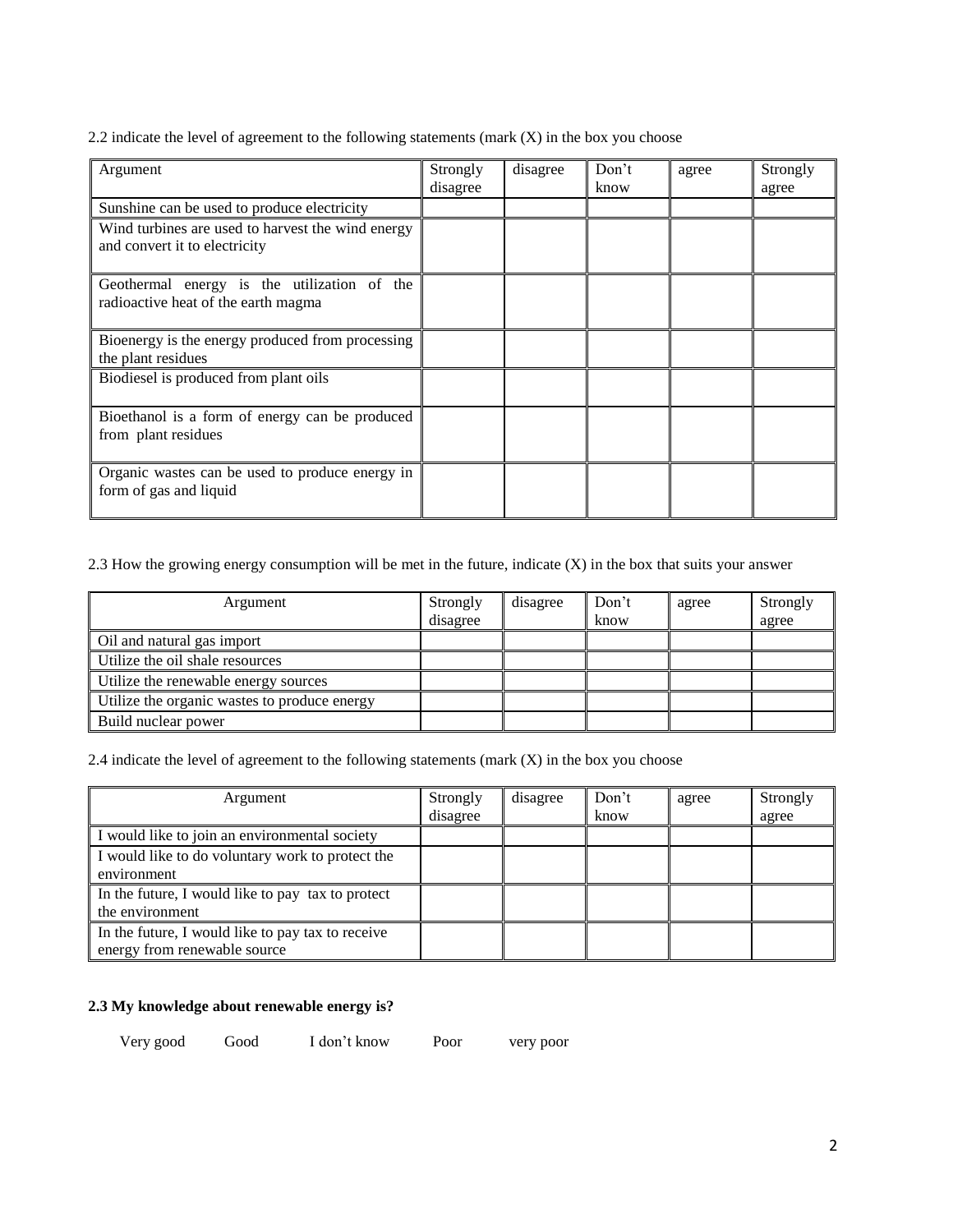| Section (3) personal information                                    |             |                                                                                  |                           |                                                                                    |              |  |  |
|---------------------------------------------------------------------|-------------|----------------------------------------------------------------------------------|---------------------------|------------------------------------------------------------------------------------|--------------|--|--|
| Your gender                                                         | <b>Male</b> | Female                                                                           |                           |                                                                                    |              |  |  |
|                                                                     |             |                                                                                  |                           |                                                                                    |              |  |  |
|                                                                     |             | 3.2 Please choose the level of your father's education? Please circle one answer |                           |                                                                                    |              |  |  |
| University degree                                                   |             | Diploma degree High school                                                       |                           | primary school                                                                     | I don't know |  |  |
|                                                                     |             | 3.3 Please choose the level of your mother's education? Please circle one answer |                           |                                                                                    |              |  |  |
| <b>University degree</b><br>3.4 3.4 I live with my parents in       |             | Diploma degree                                                                   | <b>High school</b>        | primary school                                                                     | I don't know |  |  |
| Split house in urban area                                           |             |                                                                                  | split house in rural area | apartment in urban area                                                            | Bedouin tent |  |  |
|                                                                     |             |                                                                                  |                           | 3.5 number of rooms in my parents' house excluding the kitchen and the living room |              |  |  |
| one room                                                            | two rooms   | three rooms                                                                      | four rooms                | I don't know                                                                       |              |  |  |
| Why do you think people do not care about the environment? Optional |             |                                                                                  |                           |                                                                                    |              |  |  |
|                                                                     |             |                                                                                  |                           |                                                                                    |              |  |  |
|                                                                     |             |                                                                                  |                           |                                                                                    |              |  |  |
|                                                                     |             |                                                                                  |                           |                                                                                    |              |  |  |
|                                                                     |             |                                                                                  |                           |                                                                                    |              |  |  |
|                                                                     |             |                                                                                  |                           |                                                                                    |              |  |  |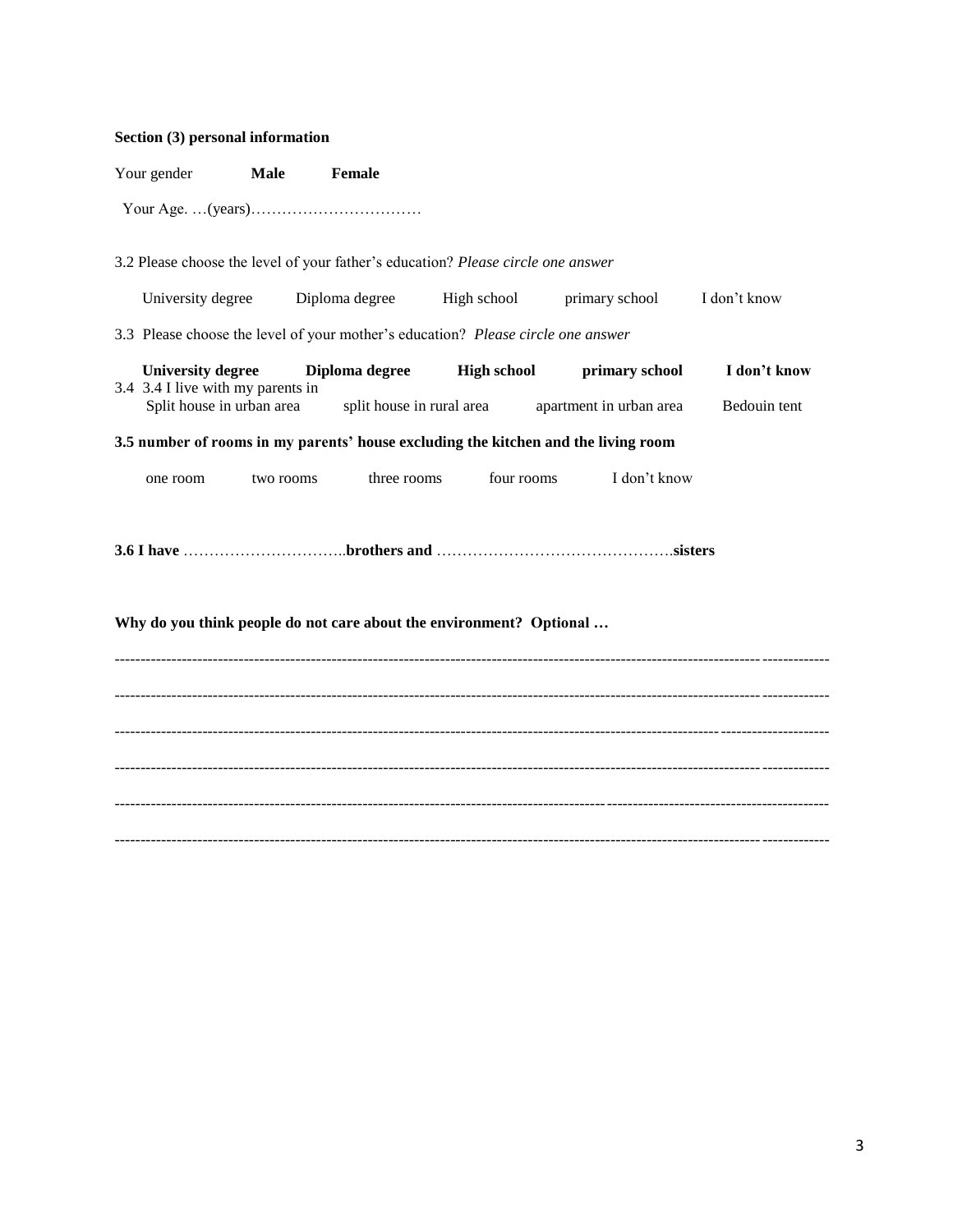## **Appendix 2: Secondary School Teachers Questionnaire**

Question one: Demographic and teaching profile

| $1-$  | A-Sex:     Male     Female<br>Your age (<br>Marital status<br>) years                        |
|-------|----------------------------------------------------------------------------------------------|
|       | .                                                                                            |
| $2 -$ | Your teaching experience (<br>) years                                                        |
| $3-$  |                                                                                              |
| 4-    |                                                                                              |
| 5-    | Highest education you have received (including current studies) please tick one              |
|       | High school $\Box$ Society college diploma $\Box$ Bachelor degree $\Box$ Master degree       |
| 6-    | Grades you currently teach     High school and Tawjihi     High school only     Tawjihi only |

Question two: please mark 'X' to one option for each of the presented energy items in the table below.

| <b>Energy Item</b> | Produced in<br>Jordan? |                | Renewable | Not-Renewable | I am not sure | Never heard of |  |
|--------------------|------------------------|----------------|-----------|---------------|---------------|----------------|--|
|                    | Yes                    | N <sub>o</sub> |           |               |               |                |  |
| Solar              |                        |                |           |               |               |                |  |
| Nuclear power      |                        |                |           |               |               |                |  |
| Wind               |                        |                |           |               |               |                |  |
| Coal               |                        |                |           |               |               |                |  |
| Fire wood          |                        |                |           |               |               |                |  |
| Hydro              |                        |                |           |               |               |                |  |
| Natural gas        |                        |                |           |               |               |                |  |
| Oil                |                        |                |           |               |               |                |  |
| Ocean tides        |                        |                |           |               |               |                |  |

Question three: The following questions contain 10 statements with four options available for you to choose from. Please read the statement carefully and decide which option to choose by marking 'X' in the small square.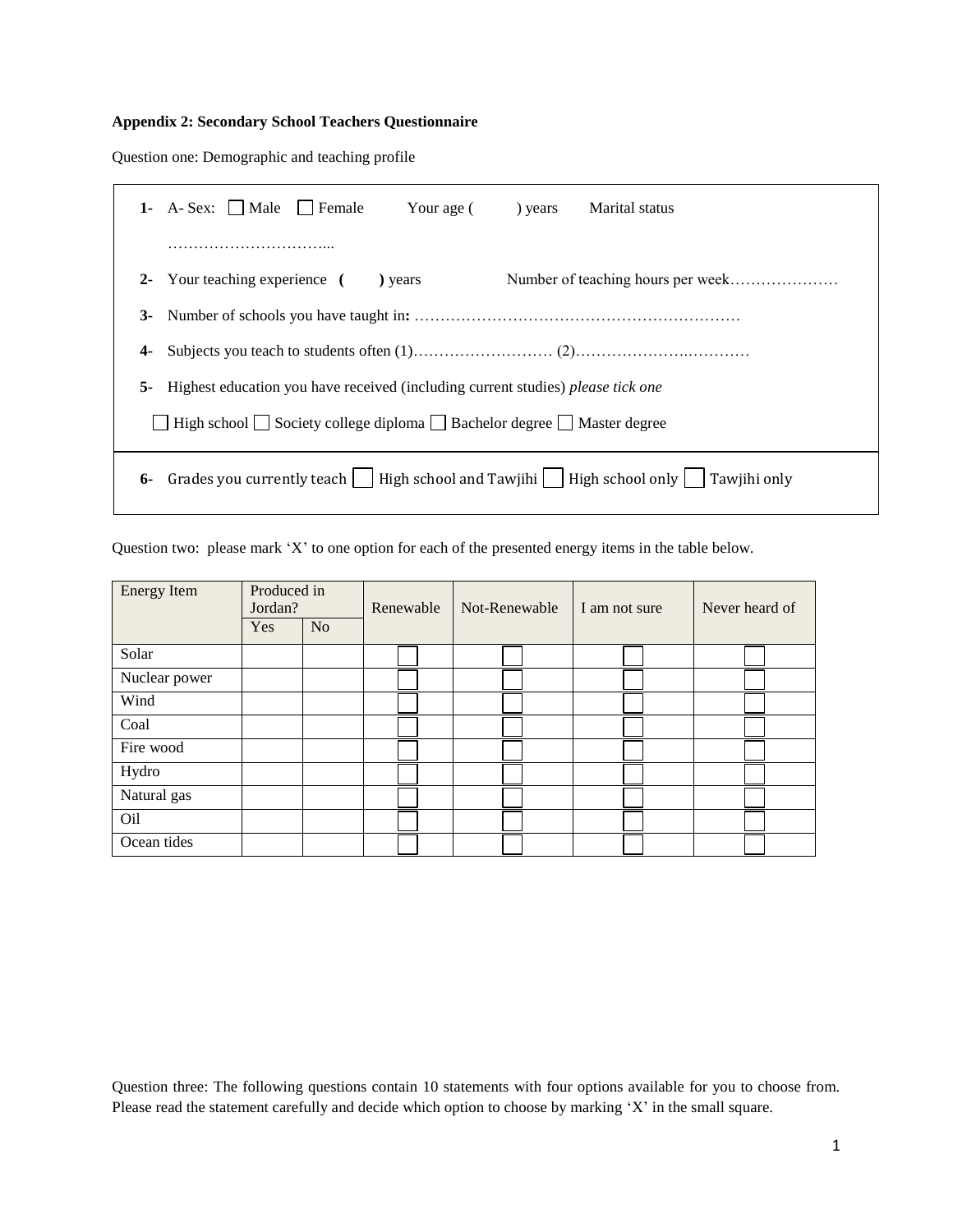| Statements category I                                                                     | True | False | I am not<br>sure | Never heard<br>of |
|-------------------------------------------------------------------------------------------|------|-------|------------------|-------------------|
| Solar panel is used to concentrate sun waves to heat up water for<br>household use        |      |       |                  |                   |
| Photovoltaic is an advanced technology used to covert wind energy<br>to electricity       |      |       |                  |                   |
| Windmill is an example of converting wind energy to electrical<br>energy                  |      |       |                  |                   |
| Hotsprings are a form of geothermal energy                                                |      |       |                  |                   |
| Biodiesel is a fuel produced from plant oils only                                         |      |       |                  |                   |
| Municipal sewage wastes can be processed to produce bio-gas                               |      |       |                  |                   |
| Less than 50 % of primary energy production in Jordan is through<br>imported fossil fuels |      |       |                  |                   |
| Fire wood is main source of energy in many developing countries                           |      |       |                  |                   |
| The global energy demand is projected to decrease in the future                           |      |       |                  |                   |
| $CO2$ emissions-from burning fossil fuel- is one cause of climate<br>change               |      |       |                  |                   |

Question four: you have statements in the table below, please read the statement and indicate to which extent you agree or disagree with them. Please mark 'X' in the corresponding small square.

| Statements category II                                                                                                         | Fully<br>agree | Agree | I am not<br>Sure | disagree | Fully<br>disagree |
|--------------------------------------------------------------------------------------------------------------------------------|----------------|-------|------------------|----------|-------------------|
| Developing renewable energy in Jordan will create energy<br>independence in the long-run                                       |                |       |                  |          |                   |
| Growth in renewable energy sector can enhance economic<br>growth in Jordan                                                     |                |       |                  |          |                   |
| Renewable energy utilization is currently an expensive economic<br>strategy in Jordan                                          |                |       |                  |          |                   |
| Nuclear power plant deemed viable energy option for Jordan in<br>the next ten years                                            |                |       |                  |          |                   |
| The discovered oil shale resources will be the future of energy<br>production in Jordan                                        |                |       |                  |          |                   |
| The lack of local experts may hinder the large scale development<br>of renewable energy in Jordan                              |                |       |                  |          |                   |
| Renewable energy development require large land area                                                                           |                |       |                  |          |                   |
| The production of biofuels (such as bioethanol) from agricultural<br>crops may create food crisis in some developing countries |                |       |                  |          |                   |